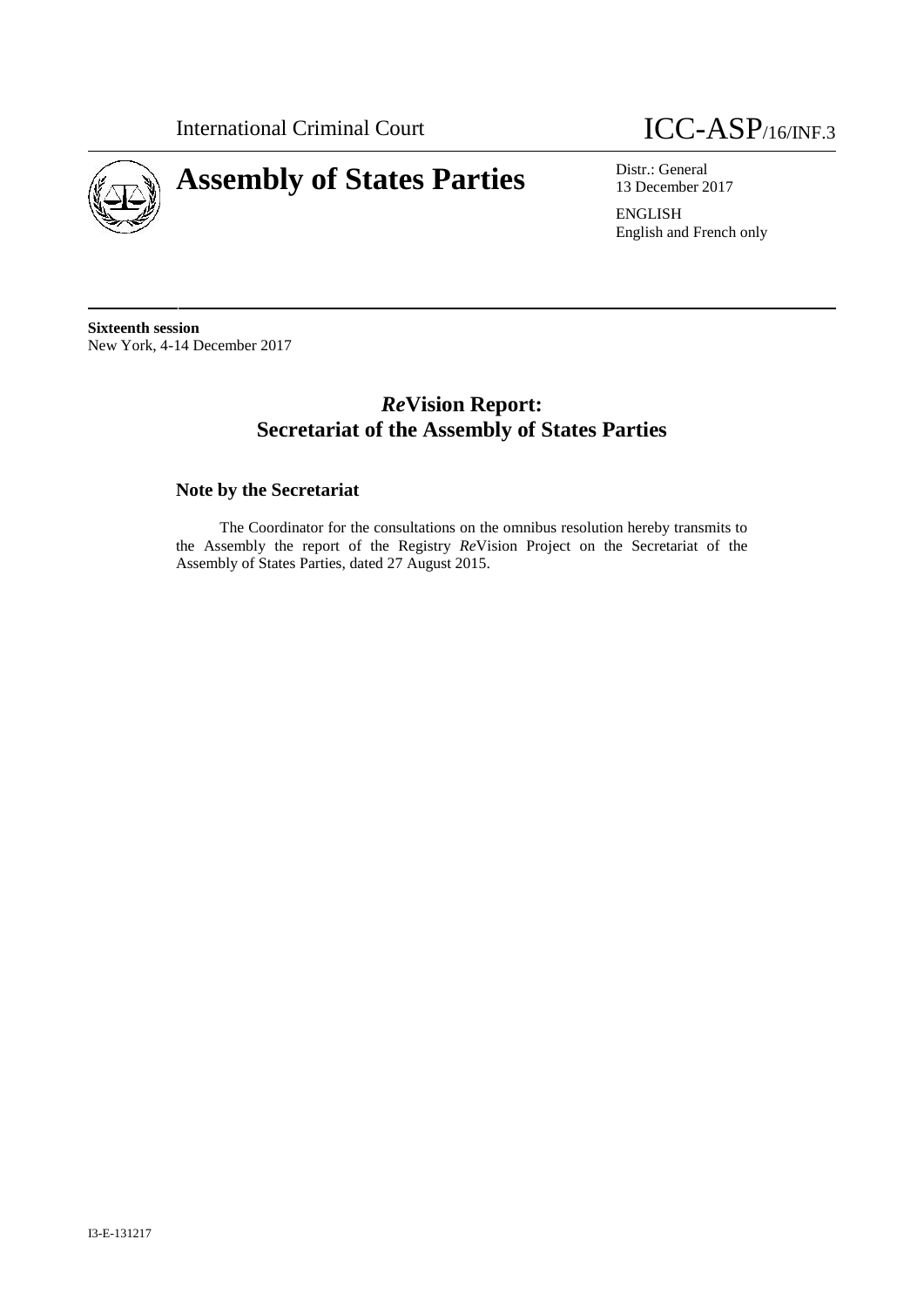

# *Re*Vision Report

# **Secretariat of the Assembly of States Parties**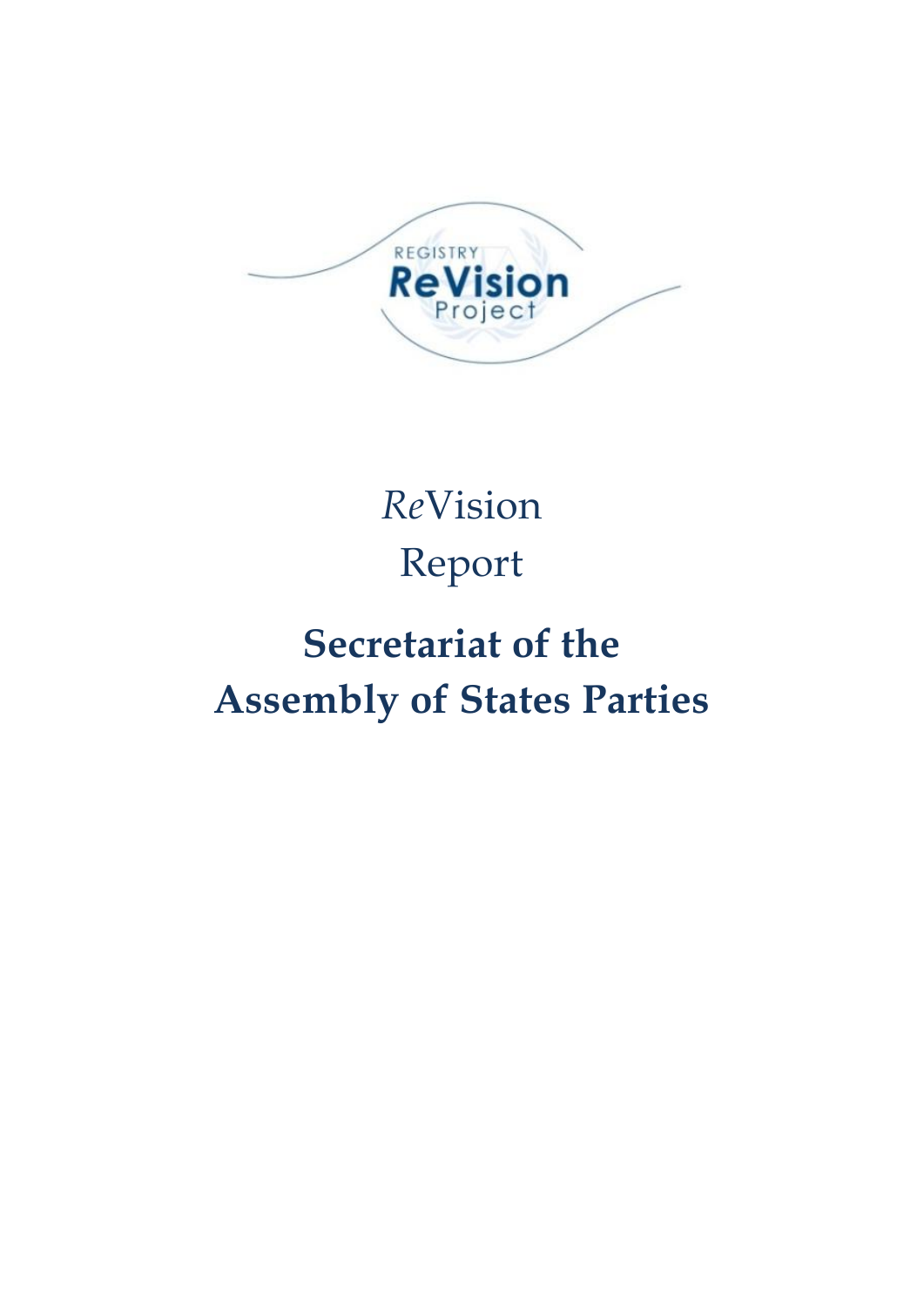

# **TABLE OF CONTENTS**

| $B_{\cdot}$ |  |
|-------------|--|
| $C_{\cdot}$ |  |
|             |  |
| П.          |  |
|             |  |
| $A_{\cdot}$ |  |
| <b>B.</b>   |  |
|             |  |
| D.          |  |
| Е.          |  |
| F.          |  |
| G.          |  |
| Н.          |  |

Annex I: Final Scope of Review

Annex II: Principles of organizational design

Annex III: Overview of Planned Activities

Annex IV: Staff survey results

Annex IV: Comparison duties P4 Financial/administrative officer vs. P5 Executive secretary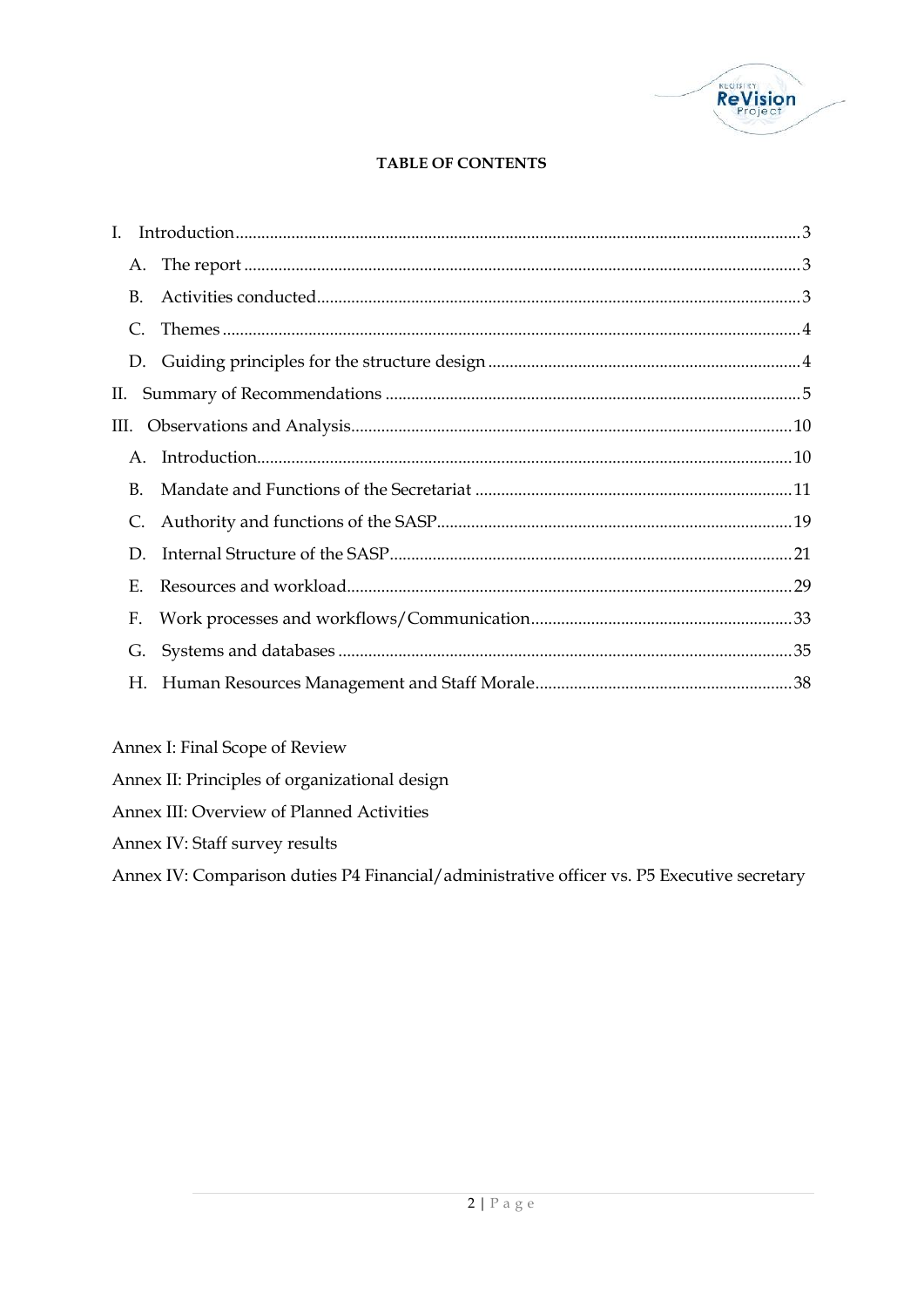

# **I. INTRODUCTION**

#### A. **The report**

- 1. The purpose of this document is to provide an overview of the activities that have taken place during the review of the Secretariat for the Assembly of States Parties ('Secretariat' or SASP), and to set out the observation and conclusions of the *Re*Vision team, leading to the recommendations made to the President of the Assembly of States Parties as outlined herein. A copy of this report has also been provided to the Registrar, as the Chief Administrative Officer, under whose administrative responsibility the SASP falls (see below).
- 2. The present report reflects the themes analysed by the *Re*Vision team as listed in the *Re*Vision Project Plan, namely:
	- Distribution and performance of main functions;
	- Internal structure;
	- Resources and workload;
	- Work processes and workflows;
	- Systems and databases;
	- Communication, coordination and cooperation;
	- Regulatory Framework;
	- Human Resource Management; and
	- Staff morale.

#### B. **Activities conducted**

- 3. In assessing the structure and functioning of the SASP, the *Re*Vision team conducted a number of activities in accordance with the Project Plan developed for the review of the Registry. These activities consisted of gathering and analysing information, interactive sessions with the SASP Director and staff, feedback from other stakeholders, such as diplomats in The Hague and New York and Registry staff interacting with the SASP, developing potential solutions to identified problems, testing them with relevant stakeholders, and formulating final recommendations. More specifically, the methodology adopted by the *Re*Vision team comprised the following key steps:
	- Functional analysis, i.e. assessing the main functions of the SASP, whether they are performed at present, and whether there are any functional overlaps or gaps;
	- Design and launch of staff and client surveys;
	- Analysis of the surveys' results, as well as other information obtained during the review;
	- Drafting of the Scope of Review, i.e. a statement of the issues to be assessed during the review based on the feedback obtained from staff and clients, among others;
	- An initial meeting with the Director of ASP Secretariat in order to discuss the staff survey results;
	- <sup>3</sup> <sup>|</sup> P a g e A meeting with the entire ASP Secretariat to discuss the staff survey results and the process to be followed;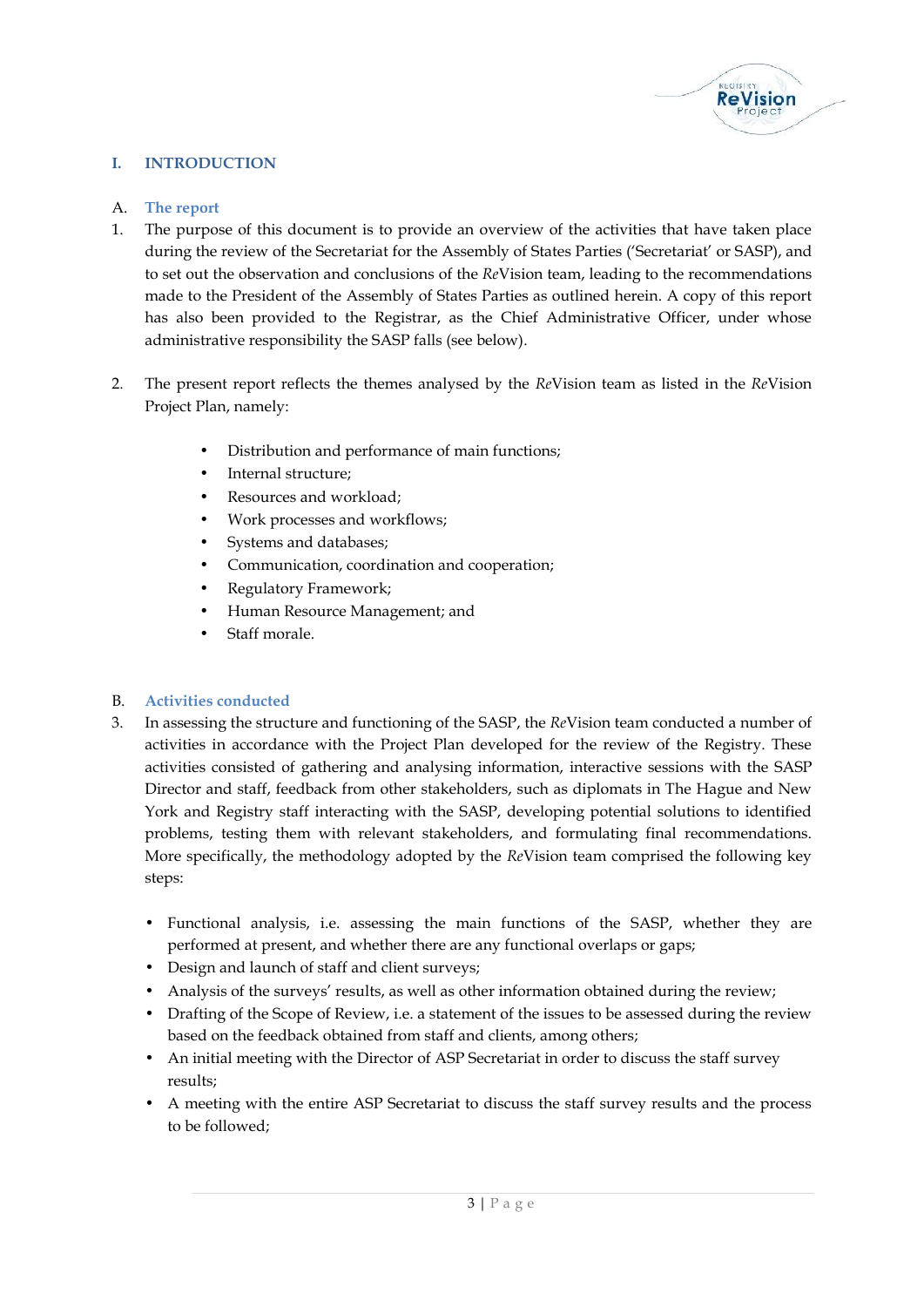

- Finalization of the Scope of Review;<sup>1</sup>
- Data gathering through collective and individual meetings with staff of the ASP Secretariat at the request of the *Re*Vision team or at their initiative;
- Individual meetings/interviews with stakeholders, including clients and staff in the Registry, the Chambers, Office of the Prosecutor, representatives of the States Parties, and the Committee on Budget and Finance ("CBF");
- Problem analysis, developing and evaluating solutions and obtaining and incorporating feedback from the ASP Secretariat;
- A meeting with the ASP Secretariat in order to discuss the *Re*Vision team's considerations and proposals on the structure;
- Submission of recommendations to the President of the ASP for consideration and decision.
- 4. The findings and recommendations contained in this report are the result of an interactive process of information gathering, with multiple feedback points for the relevant stakeholders. The report offers an analysis of various problems identified by the stakeholders as well as possible solutions proposed by the *Re*Vision team, with input from the stakeholders. While most stakeholders agree with most of the recommendations contained herein, the *Re*Vision Project has not necessarily sought consensus.
- 5. In conducting its activities and in formulating its recommendations, the *Re*Vision team the team has been conscious of the wider interest of the ASP and the Rome Statute system, as appropriate, which go beyond the need to achieve greater efficiency and effectiveness in the functioning of the Secretariat.
- 6. The *Re*Vision team wishes to thank the ASP Secretariat staff for their active participation in the project. Their cooperation, as well as that of other ICC staff, in the identification of the most relevant issues and their root causes, was critical in formulating the recommendations.

# C. **Themes**

- 7. While all the items listed in the Scope of Review were addressed during the data gathering, they are not necessarily all reflected in this report if they were not confirmed as being within the scope of the project and of sufficient importance to warrant analysis and recommendation. Conversely, some of the issues identified appear to relate to multiple themes. Where this is the case, such issues are discussed under one of the relevant themes to avoid repetition.
- 8. All recommendations contained in this report pertain to the ASP Secretariat unless specifically stated otherwise.

# D. **Guiding principles for the structure design**

pplicable *mutatis mutandis*<br>nnex I.<br>4 | P a g e 9. The *Re*Vision team developed a number of design principles, laid out in the 'Principles on Organizational Design' (Annex II), which guided its review of the Registry's structure and operations. While these principles were developed primarily for the Registry, in the opinion of the *Re*Vision team a number of them are also applicable *mutatis mutandis* to the SASP, with some

<sup>&</sup>lt;sup>1</sup> The final Scope of Review is attached to this Report as Annex I.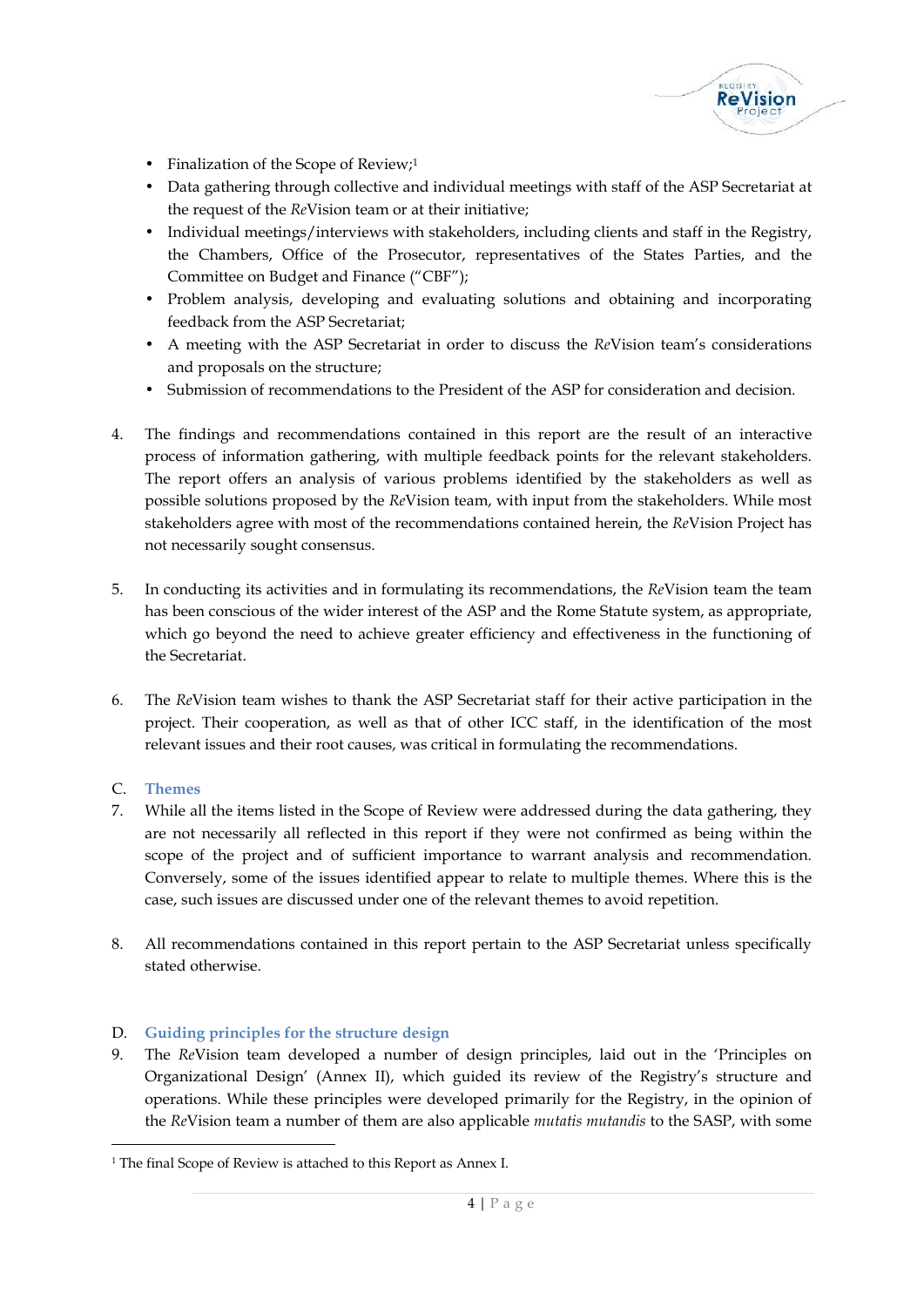

minor modification as necessary to reflect the different status of the SASP in the overall structure of the Court. These principles are:

# *"One Registry" in "One Court"*

The Registry's Divisions and Sections should work as one to achieve the Registry's mission and objectives. By extension, all parts of the Court, including the independent offices, should work together to achieve the goals of the Rome Statute system. This requires continuous and organized cooperation, coordination and information-sharing at all levels of the Organization.

# *Client service*

The Registry is the Court's key service provider. This requires not only attending to the needs of our clients and partners, but also understanding these needs, monitoring developments in our clients' environments, and being able to adapt swiftly to changes so as to protect and serve their interests.

# *Empowerment with accountability*

Managers and staff in general need to be empowered to take actions and decisions, including through clarifying roles and responsibilities, delegating decision-making authority as needed, holding managers and staff accountable for achieving results. This increases efficiency and effectiveness and boosts staff morale.

# *Consolidated functions*

To the extent possible, similar or closely related functions should be consolidated and not duplicated across organizational units.

# *Effectiveness and efficiency*

The Registry shall provide the best possible services, in the fastest and most cost-effective way. Any function that is not required by the Court's regulatory framework or for the effective management of the Registry operations should not be performed and the corresponding resources freed up for other purposes or to create savings.

10. In addition to the above Registry-wide design principles, a specific requirement for the review of the SASP is compliance with the Assembly's resolutions concerning the SASP role and set up. This was emphasised by the President of the ASP in discussions about the *Re*Vision team's mandate. The *Re*Vision team's recommendations respect the boundaries and principles set out in existing ASP resolutions regarding the SASP. Where the *Re*Vision team has identified a matter which, in its opinion, warrants attention, but which falls outside its mandate, the team has flagged it for the consideration of the President of the Assembly. In any event, it is understood and accepted that the President of the Assembly is free to deviate from the *Re*Vision recommendations and to adopt other measures, to supplement or modify measures recommended by the *Re*Vision team, as he sees fit.

# **II. SUMMARY OF RECOMMENDATIONS**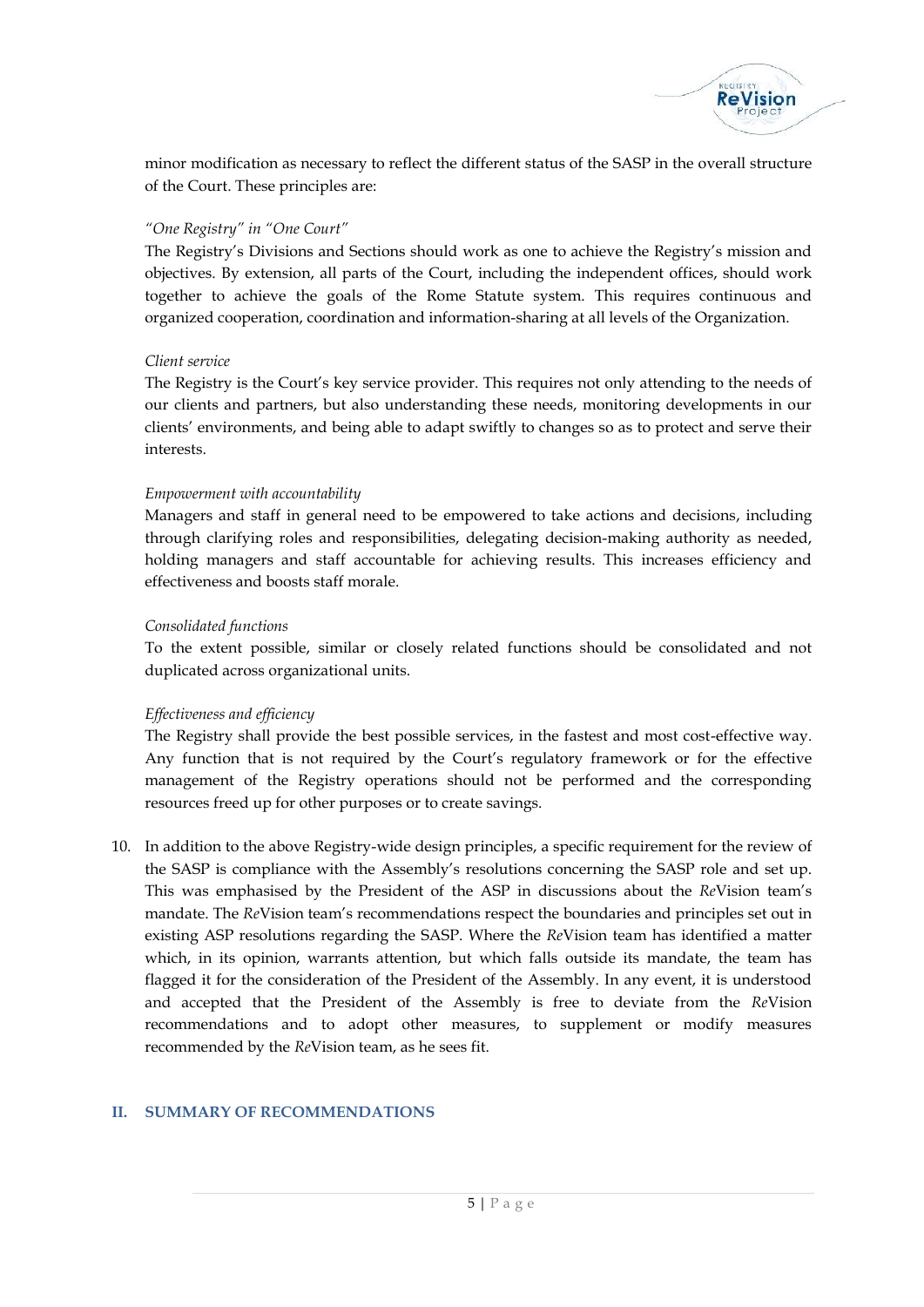

11. The table below lists the *Re*Vision team's recommendations in a synthesised manner. The recommendations are sorted by theme<sup>2</sup>. If a recommendation has an impact on several themes, it is only listed under the most relevant theme.

<sup>&</sup>lt;sup>2</sup> Annex III - the Overview of Planned Activities.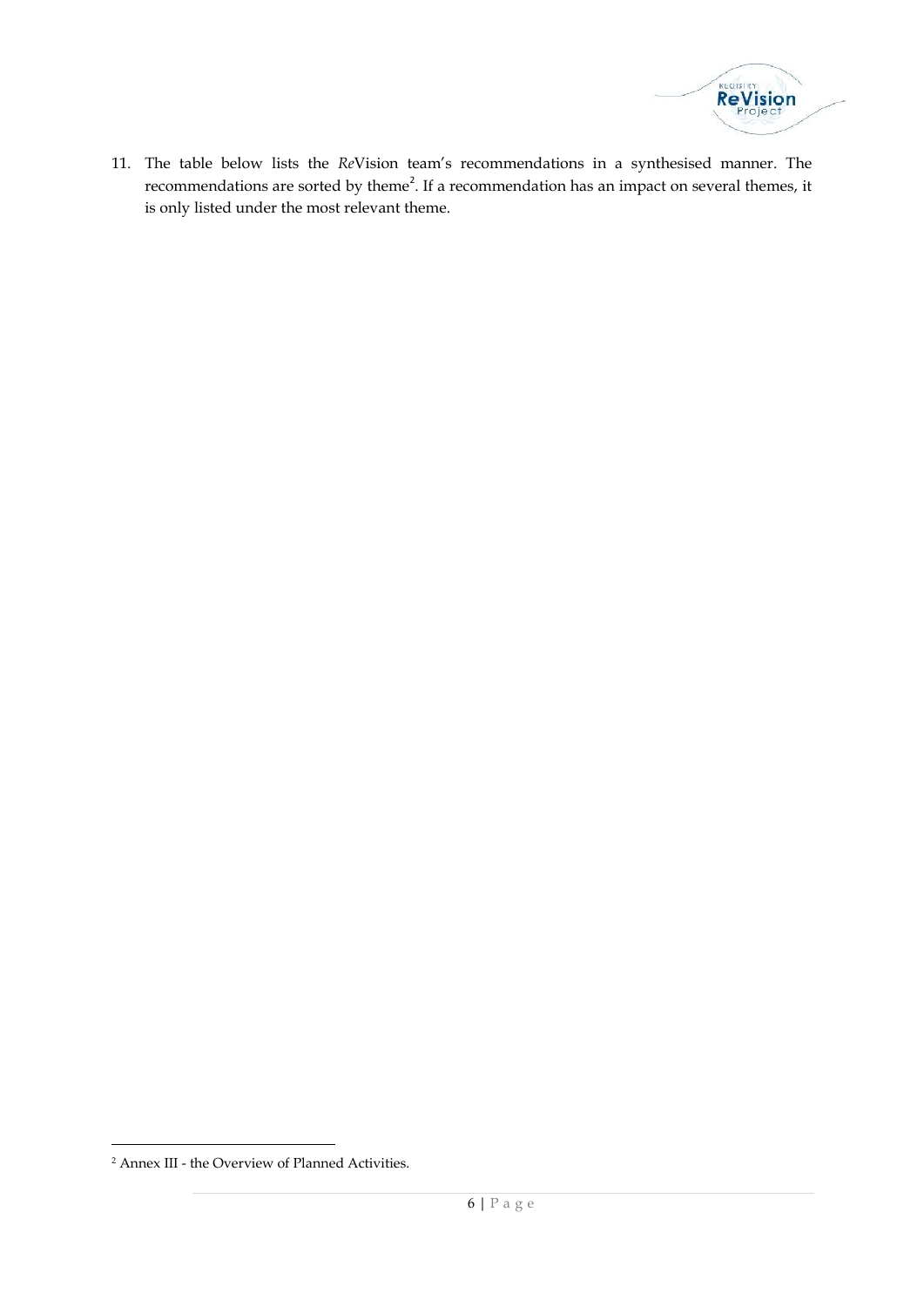| Rec.<br>Number | Recommendation                                                                                                                                                                                                                                                                                                                                                                                                                                                                                                                                                                                                                      | <b>Theme</b>           | Owner                                            |
|----------------|-------------------------------------------------------------------------------------------------------------------------------------------------------------------------------------------------------------------------------------------------------------------------------------------------------------------------------------------------------------------------------------------------------------------------------------------------------------------------------------------------------------------------------------------------------------------------------------------------------------------------------------|------------------------|--------------------------------------------------|
| 1              | It is recommended that a fresh assessment be made of the<br>mandate and scope of the substantive assistance provided<br>by the SASP, first by the Bureau and then by the Assembly<br>as a whole, with a view to determining the nature of the<br>support and assistance that the Assembly requires from the<br>SASP and the role (passive or pro-active) that it expects the<br>SASP to play. As part of this determination, the relationship<br>between the SASP and the organs of the Court (in particular<br>the Registry) needs to be clarified, including in terms of<br>division of responsibilities and information sharing. | Functional<br>analysis | ASP<br><b>Ræsíderon</b><br>Projec                |
| 2              | It is recommended that, as part of the consideration of the<br>SASP mandate and functioning, the President of the ASP<br>and President of the Court discuss the distribution of tasks<br>and the cooperation between the NYLO and the SASP in<br>order to rationalize the assignment and performance of<br>duties in light of the respective mandates and roles of the<br>Presidency and the Secretariat.                                                                                                                                                                                                                           | Functional<br>analysis | <b>ASP</b><br>President                          |
| 3              | It is recommended that upon approval by the President of<br>the ASP, the Director SASP and the Registrar elaborate a<br>proposal on services (and associated procedures and<br>timelines) that the Registry could provide to the ASP on<br>request and on behalf of the SASP.                                                                                                                                                                                                                                                                                                                                                       | Functional<br>analysis | Director<br><b>SASP</b>                          |
| 4              | It is recommended to clarify the role and responsibilities of<br>the President of the SASP and/or the Registrar in the formal<br>appraisal of the performance of the Director of the SASP in<br>accordance with the relevant Court legal texts.                                                                                                                                                                                                                                                                                                                                                                                     | Structure              | President<br>of<br><b>ASP</b>                    |
| 5              | It is recommended that the concept of 360-degree<br>performance management be introduced for the Director of<br>the SASP, consisting of gathering and reflecting feedback<br>from States Parties representatives, SASP staff members as<br>well as officials and staff of the Court who have frequent<br>interaction with the Director.                                                                                                                                                                                                                                                                                             | Structure              | President<br>of<br><b>ASP</b><br>Registrar       |
| 6              | It is recommended to create a P-5 Deputy Director/ Senior<br>Legal Officer in charge of substantive legal support to the<br>Assembly against the existing P-5 Executive Secretary post<br>and to create a P-4 Financial and Administrative Officer<br>post on the basis of the previous work survey for the same<br>post, against the existing P-4 Legal Officer post.                                                                                                                                                                                                                                                              | Structure              | President<br>of<br><b>ASP</b>                    |
| 7              | It is recommended that the Director take measures to<br>strengthen the oversight and coordination of the activities of<br>the Special Assistant in order to integrate the post more<br>fully into the SASP's work, thereby enhancing the support<br>provided to the President of the ASP.                                                                                                                                                                                                                                                                                                                                           | Structure              | Director<br><b>SASP</b>                          |
| 8              | It is recommended to merge any outstanding duties and<br>responsibilities of the P-1 position, which are considered<br>necessary, into the job profile of the P-2 Special Assistant<br>post and to fill that post while discontinuing the P-1 post.                                                                                                                                                                                                                                                                                                                                                                                 | Structure              | President of<br>ASP                              |
| 9              | It is recommended that, if decided for the Registry to<br>assume responsibility for the provision of technical and<br>logistical support to the ASP on request and on behalf of the                                                                                                                                                                                                                                                                                                                                                                                                                                                 | Structure              | Director<br>of<br><b>ASP</b><br>and<br>Registrar |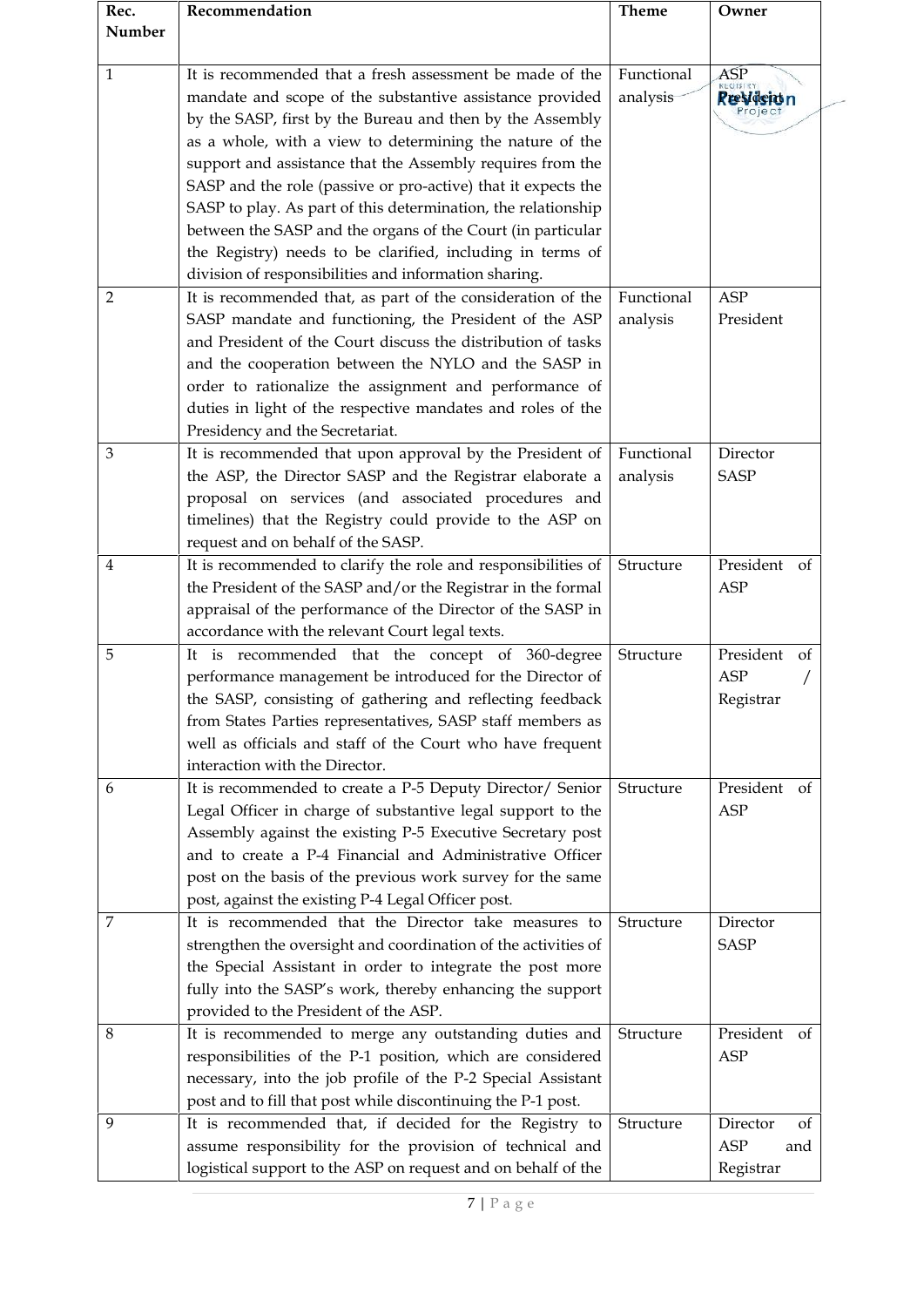

|    | SASP, a further assessment be carried out of the functions of |           |                            |
|----|---------------------------------------------------------------|-----------|----------------------------|
|    | the Documentation Clerk and the Assistant Web Developer       |           |                            |
|    | with a view to their potential deployment to and/or           |           |                            |
|    | absorption by IMSS and partly PIOS, as appropriate, in        |           |                            |
|    | order to achieve economies of scale.                          |           |                            |
| 10 | It is recommended that only one Administrative Assistant      | Structure | President<br>of            |
|    | post be retained as part of the SASP structure, with          |           | <b>ASP</b>                 |
|    | additional temporary assistance being secured, if needed,     |           |                            |
|    | either from within the Court or on a short-term contract.     |           |                            |
| 11 | It is recommended to adopt the revised structure for the      | Structure | President<br>of            |
|    | SASP contained in this report.                                |           | ASP                        |
|    |                                                               |           |                            |
| 12 | is recommended that consideration be given to<br>It.          | Structure | President<br>of            |
|    | outsourcing certain basic support functions to external       |           | ASP                        |
|    | contractors or to exploring other forms of temporary          |           |                            |
|    | support from the Registry, which would provide greater        |           |                            |
|    | efficiency and flexibility to the SASP.                       |           |                            |
| 13 | It is recommended that the President of the ASP, the Bureau   | Resources | President<br><sub>of</sub> |
|    | and the Director discuss and clarify the role and             | and       | ASP                        |
|    | responsibilities of the Director in terms of the planning and | workload  |                            |
|    | coordination of meetings of the Assembly and its subsidiary   |           |                            |
|    | bodies, and, if considered necessary, memorialize the         |           |                            |
|    | outcomes of these discussions in a delegation of authority    |           |                            |
|    | from the President or the Bureau to the Director.             |           |                            |
| 14 | It is recommended that the Director of the SASP propose to    | Resources | Director                   |
|    | the President of the ASP and the Organs of the Court a        | and       | <b>SASP</b>                |
|    | roadmap for making the SASP an active link between the        | workload  |                            |
|    | Court and the Assembly, by promoting adherence to the         |           |                            |
|    | Rome Statute system and facilitating the Assembly's           |           |                            |
|    | support for the Court's activities.                           |           |                            |
| 15 | It is recommended that any core SASP processes, including     | Work      | Director                   |
|    | the organization of ASP and Working Groups meetings, as       | processes | <b>SASP</b>                |
|    | well as the roles and responsibilities of SASP staff in such  | and       |                            |
|    | events, be documented in a protocol or SOP, to be updated     | workflows |                            |
|    | and fine-tuned regularly, as required. It is further          | /Communi  |                            |
|    | recommended that staff be actively encouraged to follow       | cation    |                            |
|    | such established practices in order to ensure maximum         |           |                            |
|    | stability and predictability in the Secretariat's operations. |           |                            |
| 16 | It is recommended that the Director take immediate            | Work      | Director                   |
|    | practical steps to enable and encourage information sharing   | processes | <b>SASP</b>                |
|    | within the Secretariat, by emphasising, where necessary, the  | and       |                            |
|    | confidential nature of the information and the conditions, if | workflows |                            |
|    | any, for its sharing outside the Secretariat.                 | /Communi  |                            |
|    |                                                               | cation    |                            |
|    |                                                               |           |                            |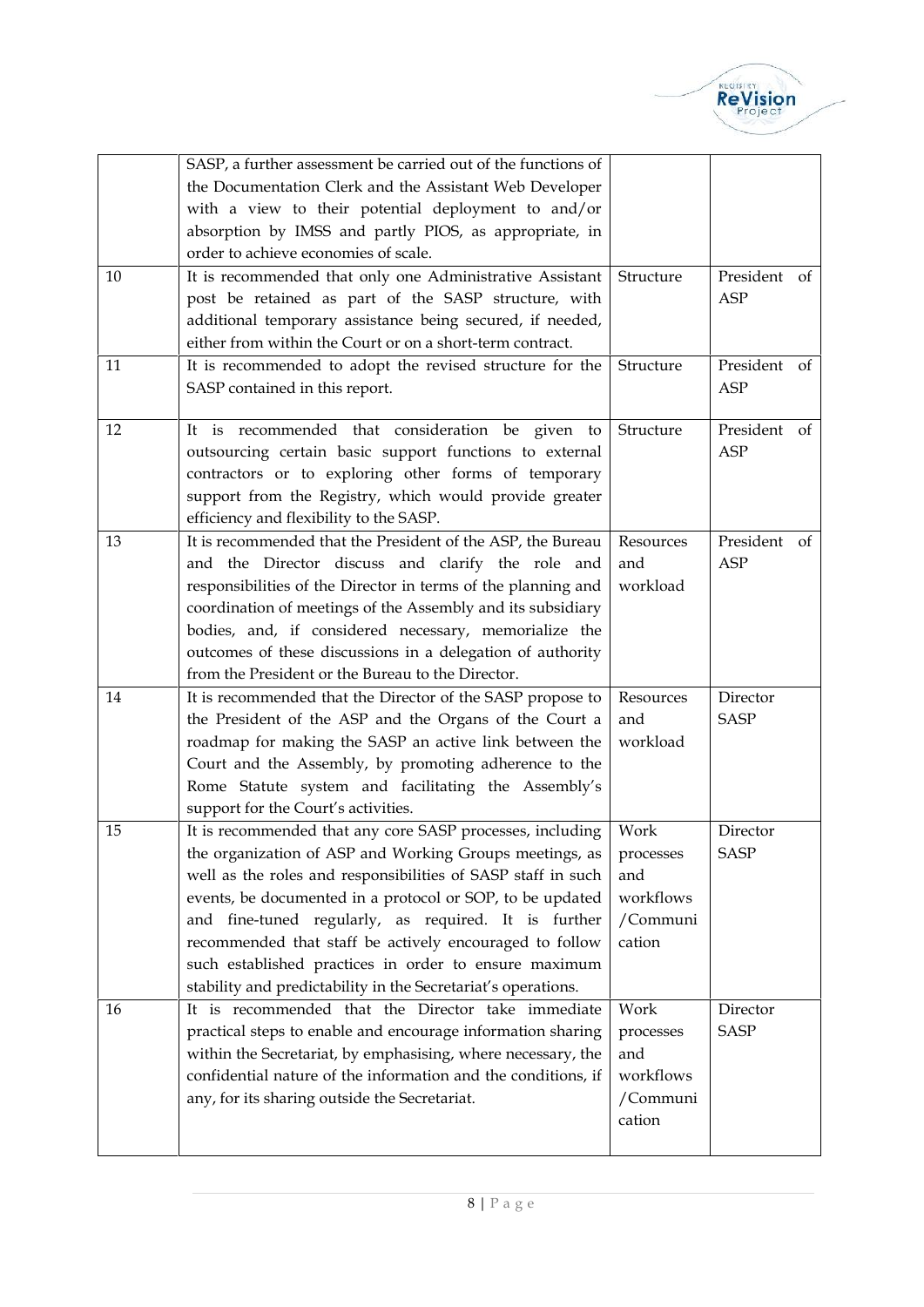

| 17<br>18 | It is recommended that regular all-staff meetings be held at<br>least once every two weeks and used as a two-way<br>information sharing platform, i.e. for the Director and other<br>SASP staff to discuss pending and future assignments and<br>projects, but also as an opportunity to exchange ideas and<br>discuss opportunities to improve working methods.<br>It is recommended that the Director ensure adequate<br>induction of new staff members, in close cooperation with<br>the Human Resources Section.                                                                                                                                                                                                                  | Work<br>processes<br>and<br>workflows<br>/Communi<br>cation<br>Work<br>processes<br>and<br>workflows<br>/Communi | Director<br><b>SASP</b><br>Director<br><b>SASP</b> |
|----------|---------------------------------------------------------------------------------------------------------------------------------------------------------------------------------------------------------------------------------------------------------------------------------------------------------------------------------------------------------------------------------------------------------------------------------------------------------------------------------------------------------------------------------------------------------------------------------------------------------------------------------------------------------------------------------------------------------------------------------------|------------------------------------------------------------------------------------------------------------------|----------------------------------------------------|
| 19       | It is recommended that the Director consider holding a<br>workshop with SASP staff to discuss confidentiality and<br>sensitivity in the context of SASP's work and what the<br>consequences may be of unauthorized disclosure of<br>sensitive and confidential information as a means to<br>increasing mutual trust and the sharing of confidential<br>information within the Secretariat.                                                                                                                                                                                                                                                                                                                                            | cation<br>Work<br>processes<br>and<br>workflows<br>/Communi<br>cation                                            | Director<br><b>SASP</b>                            |
| 20       | It is recommended that the SASP reach out to the Registry<br>Information Management Services Section for advice and<br>services to improve internal information management<br>practices. It is further recommended that an information<br>management protocol be adopted for the SASP, which,<br>among others, spells out clear requirements and procedures<br>for staff to involve colleagues in the information flow, as<br>appropriate.                                                                                                                                                                                                                                                                                            | Systems<br>and<br>Databases                                                                                      | Director<br><b>SASP</b>                            |
| 21<br>22 | It is recommended that the SASP consult the Registry<br>Information Management Services Section for advice and<br>services to improve the external ASP information systems.<br>It is recommended that the SASP seek the cooperation of the<br>Registry to create a joint knowledge base for governance-<br>related documentation, including, but not limited to reports,<br>background documentation and resolutions, as well as a<br>breakdown of the objectives, tasks and recommendations<br>contained therein. It is further recommended that the SASP<br>maintain and share a single, up-to-date contact information<br>database for ASP delegates to be available to other<br>delegates, as well as designated Court officials. | Systems<br>and<br>Databases<br>Systems<br>and<br>Databases                                                       | Director<br><b>SASP</b><br>Director<br><b>SASP</b> |
| 23       | It is recommended that the SASP rely on and benefit from<br>IMSS expertise, services and equipment in the future and<br>avoid resorting to ad hoc ICT solutions.                                                                                                                                                                                                                                                                                                                                                                                                                                                                                                                                                                      | Systems<br>and<br>Databases                                                                                      | Director<br><b>SASP</b>                            |
| 24       | It is recommended that the President of the ASP consider<br>appropriate measures to address the negative managerial<br>practices described in this report. Such measures could<br>include setting specific performance objectives for the                                                                                                                                                                                                                                                                                                                                                                                                                                                                                             | Human<br>Resources<br>Manageme<br>nt & Staff                                                                     | President<br>of<br><b>ASP</b>                      |
|          | 9   P a g e                                                                                                                                                                                                                                                                                                                                                                                                                                                                                                                                                                                                                                                                                                                           |                                                                                                                  |                                                    |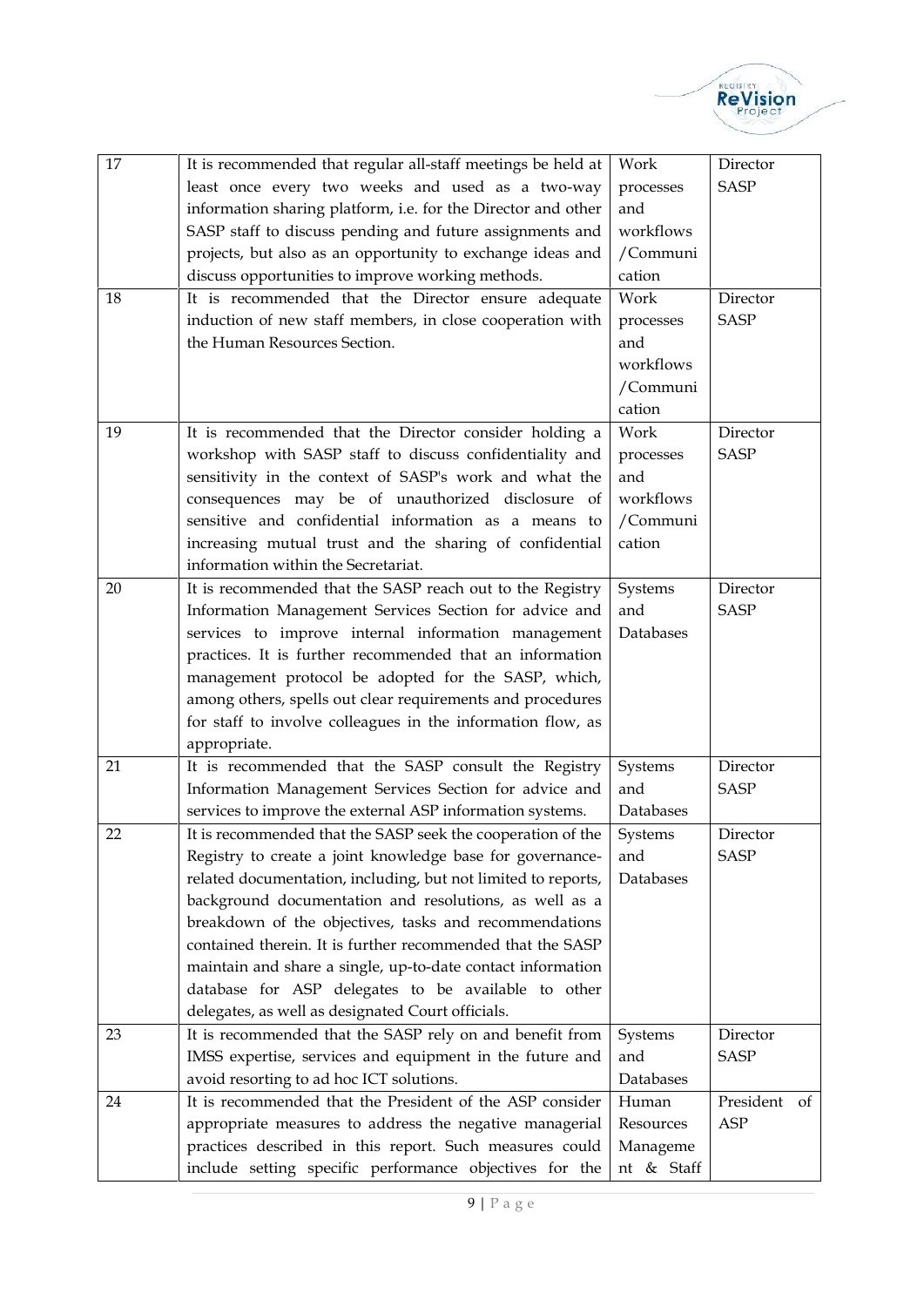

|    | Directors, formulating a performance improvement plan,<br>providing coaching and leadership/management training,<br>etc.                                                                                                                                                                                                                                                                                     | morale                                                 |                         |
|----|--------------------------------------------------------------------------------------------------------------------------------------------------------------------------------------------------------------------------------------------------------------------------------------------------------------------------------------------------------------------------------------------------------------|--------------------------------------------------------|-------------------------|
| 25 | It is recommended that the President of the ASP ensure<br>appropriate oversight of the SASP's management and<br>respond swiftly to any managerial issues that may arise.                                                                                                                                                                                                                                     | Human<br>Resources<br>Manageme<br>nt & Staff<br>morale | President<br>ASP        |
| 26 | It is recommended that the President of the ASP consider<br>designating a member of the diplomatic community based<br>in The Hague (possibly the Vice-President) to provide more<br>regular direction and oversight to the Secretariat, and be<br>delegated responsibility for the implementation of<br>improvements to the management of human resources,<br>including by regular meetings with SASP staff. | Human<br>Resources<br>Manageme<br>nt & Staff<br>morale | President<br><b>ASP</b> |
| 27 | It is recommended that the Director reach out to the<br>Registry's Human Resources Section to obtain guidance and<br>support in dealing with human resource management<br>issues, such as the timely recruitment of staff, dealing with<br>underperforming staff, improving the sick leave record and<br>staff retention.                                                                                    | Human<br>Resources<br>Manageme<br>nt & Staff<br>morale | Director<br><b>SASP</b> |
| 28 | It is recommended that the Director report to the Bureau at<br>least<br>twice<br>the<br>implementation<br>year<br>a<br>on<br>of<br>recommendations and other improvements.                                                                                                                                                                                                                                   | Human<br>Resources<br>Manageme<br>nt & Staff<br>morale | Director<br><b>SASP</b> |

# **III. OBSERVATIONS AND ANALYSIS**

#### **A. Introduction**

- 12. The following sections contain the *Re*Vision team's analysis of the issues identified during the review of the ASP Secretariat and the resultant recommendations.
- 13. An online staff survey was conducted with the aim of obtaining feedback from SASP staff and the Registry at large on a number of issues related to their work and the daily functioning of the SASP. The survey included 140 questions (including 8 open comment questions), and generated a response rate of 64 percent. This is a high response rate in comparison to Registry averages.
- 14. A second survey was conducted among representatives of States Parties who had had frequent interactions with the SASP in the recent past, including facilitators of Working Groups, the outgoing President and Vice-Presidents of the ASP. Furthermore, discussions were held with several Ambassadors in The Hague.
- eptionally unsatisfactory. I<br>d by the *Re*Vision Project.<br>10 | P a g e 15. The staff survey results (Annex IV) were exceptionally unsatisfactory. In fact, the SASP scored the lowest compared to all other areas reviewed by the *Re*Vision Project. In particular, the results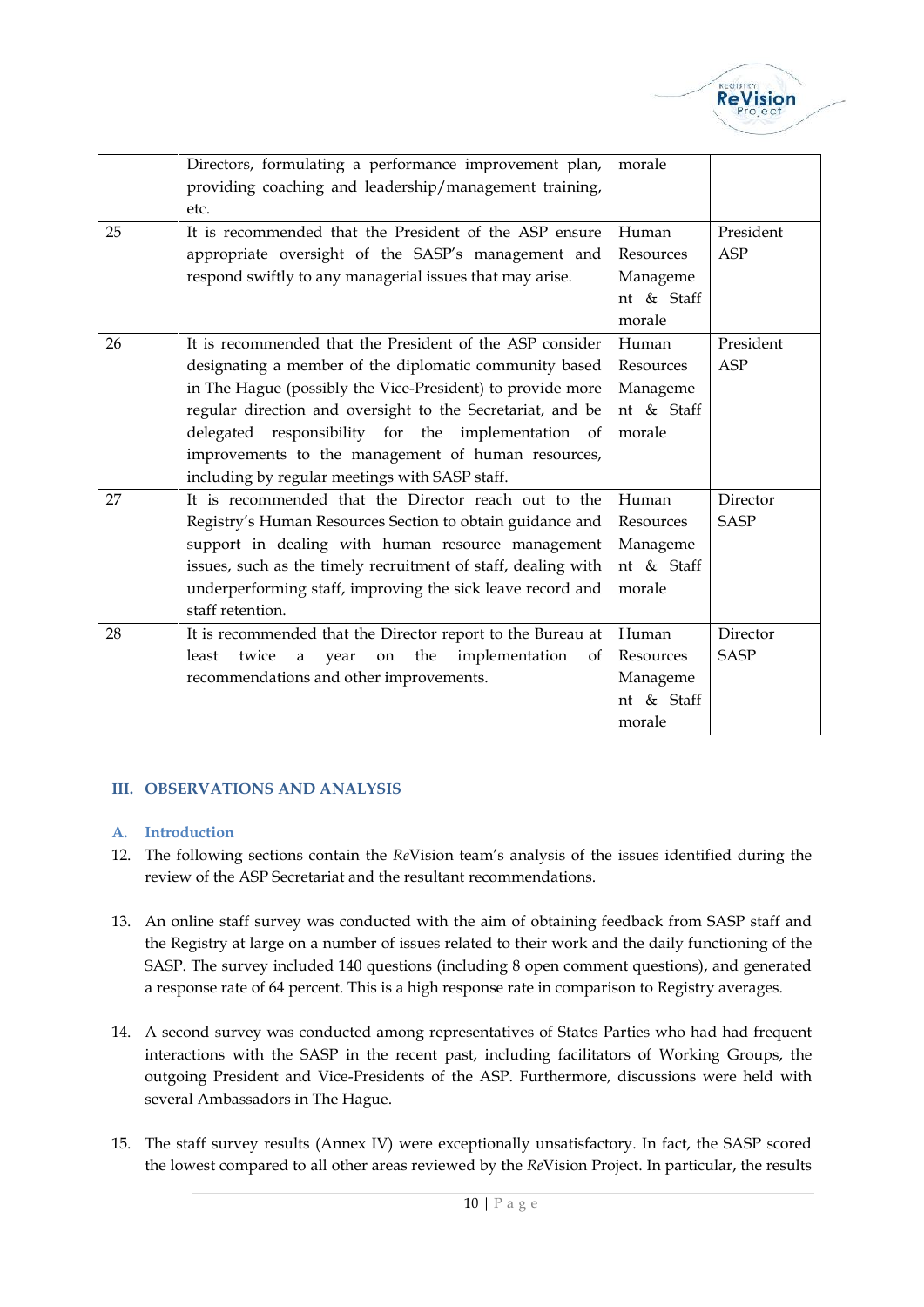

indicated a strong perception among staff of poor managerial practices within the SASP overall. For example, 0% of the participants felt that work carried out in the SASP was organised effectively or that effective processes were in place for communicating news, strategies, and goals to staff in a timely manner. Similarly, 0% of the participants thought that staff have the information they need to do their jobs and achieve their objectives or that there is adequate communication within the SASP. In addition, there was virtually no agreement among staff with the statement that staff are encouraged by their supervisor to collaborate and communicate actively with others in the Registry. 86% of the participants stated that they were looking for jobs outside the ICC.

- 16. The results of the questionnaire for State Parties representatives were more balanced. Overall, the majority of the participants stated a high level of satisfaction with the services provided by the SASP overall. The delegates whom the *Re*Vision team queried reported that the substantive output was generally of a high quality. The same was reported for the practical and logistical support. Similarly, the quality and competences of the staff were appreciated by the facilitators, although some remarked that the quality of the staff was not unequivocally positive. In the formal questionnaire sent out to the facilitators, there were many positive statements about the Director. In individual meetings between the *Re*Vision team and diplomats in The Hague, the comments were also generally positive about the output of the SASP, but less positive about its leadership and management. Some of the comments referred to a lack of clarity about the relationship between the SASP and the facilitators of working groups, including which services are truly required for facilitators.
- 17. A Scope of Review ("SoR") was drafted on the basis of the feedback received through the staff survey, including open comments, feedback from the Director of the SASP, feedback from the Registrar and the President of the ASP, as well as any other relevant information in the possession of the *Re*Vision team at the time of drafting.
- 18. Having analysed the various issues listed in the SoR, the *Re*Vision team has identified the following five main root causes, which, in combination, affect adversely the functioning of the SASP:
	- Issues stemming from the formal mandate and functions of the SASP;
	- Lacking or unclear oversight of day-to-day work of the SASP;
	- Flawed managerial practices within the SASP; and
	- Vision as to the implementation of the SASP mandate in practice and the deterioration of the relationship with the Court.
- 19. The *Re*Vision team will address each of these issues below and will recommend measures which could assist the Secretariat in streamlining its functioning.

#### **B. Mandate and Functions of the Secretariat**

Exproves<br>the functions and role. A adopted resolution ICC-A<br>11 | P a g e 20. Article 112 of the Rome Statute lays out the provisions relating to the establishment of the Assembly of States Parties as well as its substantive functions and role. At the second session of the ASP, on 12 September 2003, the Assembly adopted resolution ICC-ASP/2/Res.3 ("Resolution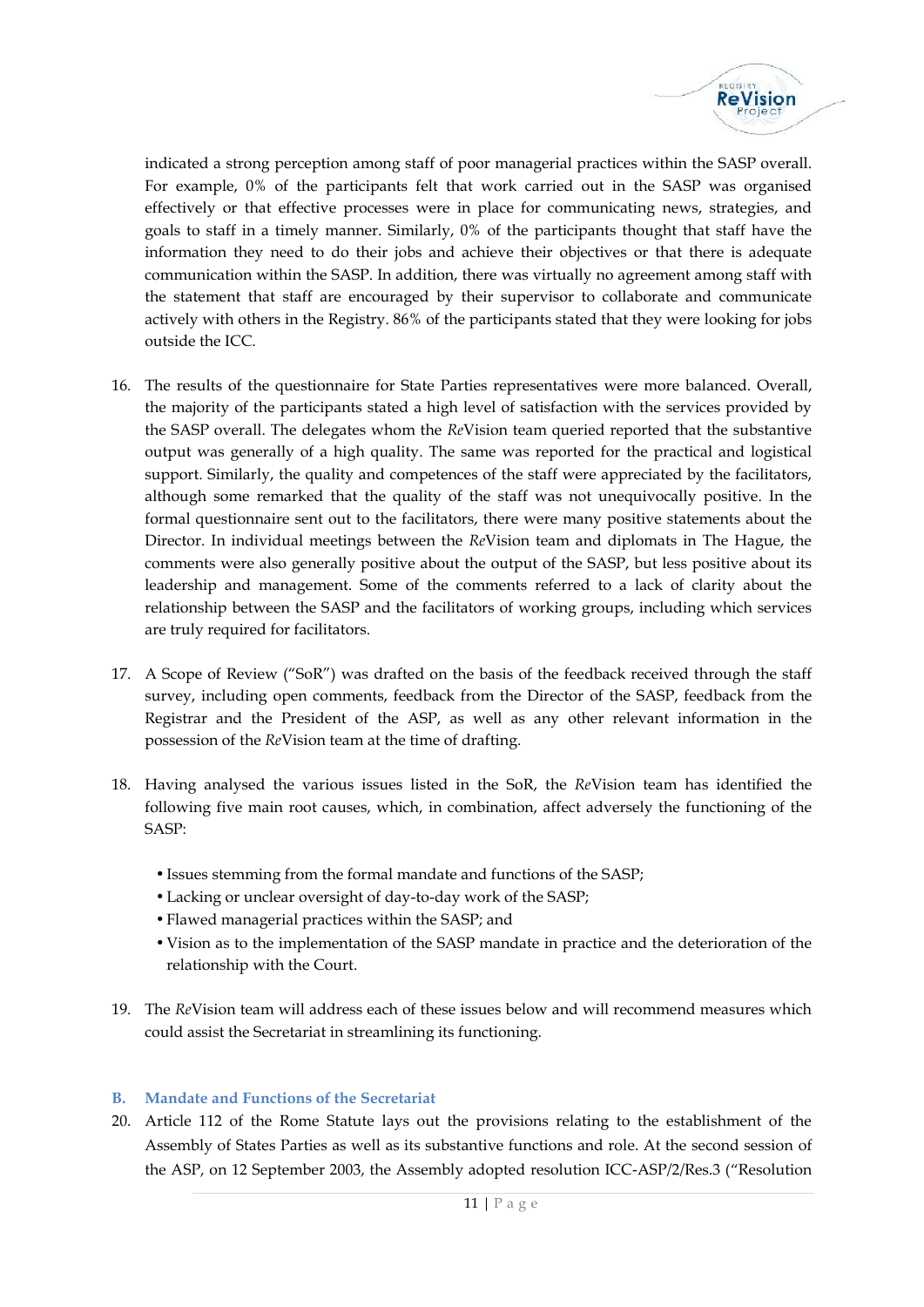

3") establishing the Permanent Secretariat of the Assembly and outlining its functions.<sup>3</sup> According to Resolution 3, the functions of the Secretariat are "to provide the Assembly and its Bureau, with independent substantive servicing as well as administrative and technical assistance in the discharge of their responsibilities under the Rome Statute." <sup>4</sup> The resolution further specifies that "[t]he Secretariat, an integral part of the Court, shall operate under the full authority of the Assembly and report directly to the Assembly in matters concerning its activities, whereas the Director of the Secretariat shall be responsible to the Bureau of the Assembly for the proper functioning of the Secretariat". According to Resolution 3, the main functions of the Secretariat are conference servicing functions; core legal and substantive support functions; core financial functions; general administrative functions, as further detailed in the below table.<sup>5</sup>

21. As part of its review of the SASP, the *Re*Vision team first considered whether the functions required or mandated by Resolution 3 are actually performed by the SASP. It then assessed whether similar or related functions are also performed by the Court, in particular the Registry, in order to determine if any potential or actual overlap of functions is required or unavoidable, for example, to ensure the independence of the Secretariat or because it is intrinsically linked to another function.

| <b>Functions set out in Resolution 3</b>           | Is the Function      | Duplication/overlap?    |
|----------------------------------------------------|----------------------|-------------------------|
|                                                    | <b>Performed?</b>    |                         |
| <b>Conference servicing functions</b>              |                      |                         |
| (a) planning, coordination and servicing of        | Yes, performed by    | Interpretation services |
| meetings, including the provision<br><sub>of</sub> | SASP, Interpretation | also provided by        |
| interpretation services;                           | outsourced.          | Registry and Registry   |
|                                                    |                      | provides servicing of   |
|                                                    |                      | non-ASP meetings, like  |
|                                                    |                      | diplomatic seminars,    |
|                                                    |                      | counsel seminars, etc   |
| (b) preparation, processing and publishing         | Yes, performed by    | Also performed by       |
| of documentation, including the editing,           | SASP.                | Registry                |
| translation, printing and distribution of          |                      |                         |
| documents; and                                     |                      |                         |
| (c) coordination of the effective functioning      | Yes, performed by    | Also performed by       |
| of conference and support services (staff,         | SASP.                | Registry, albeit not    |
| interpretation/translation,<br>conference          |                      | specifically for        |
| supplies, equipment, security<br>rooms,            |                      | conference support      |
| services) before and during meetings.              |                      | purposes.               |
| Core legal and substantive functions               |                      |                         |

<sup>3</sup>http://www.icc-cpi.int/iccdocs/asp\_docs/Publications/Compendium/Compendium.3rd.21.ENG.pdf

Finance, the Special Working Group on the Crime of Aggression, and upon explicit decision by the Assembly, any subsidiary body that may be established by the Assembly.<br>  $5$  See table below for further details and breakdow <sup>4</sup> The services provided by the SASP extend also to the Credentials Committee, the Committee on Budget and any subsidiary body that may be established by the Assembly.

<sup>&</sup>lt;sup>5</sup> See table below for further details and breakdown of sub-functions.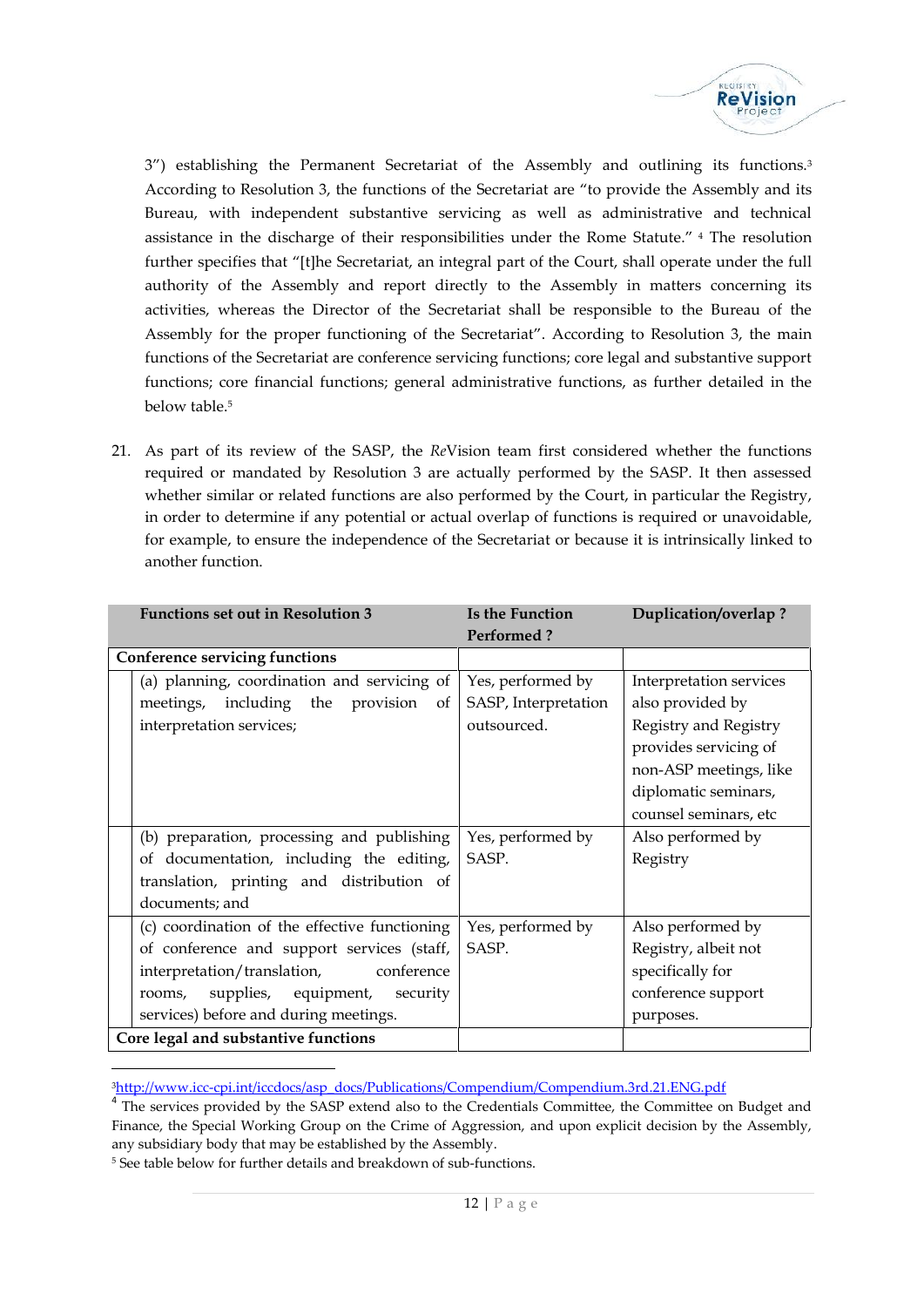

| provision of documentation;<br>the<br>(a)<br>preparation of pre-session and in-session<br>documents,<br>reports<br>and<br>analytical<br>summaries; preparation of notes and<br>statements for the President of the Assembly<br>or chairpersons of the serviced bodies;<br>provision of interpretation; provision of legal<br>advice on rules of procedure and the<br>of<br>business;<br>conduct<br>liaising<br>with<br>delegations; and making arrangements,<br>upon request, for informal consultations<br>among delegations; | Yes, performed by<br>SASP.                                                     | Not performed by other<br>Sections.                                                                       |
|--------------------------------------------------------------------------------------------------------------------------------------------------------------------------------------------------------------------------------------------------------------------------------------------------------------------------------------------------------------------------------------------------------------------------------------------------------------------------------------------------------------------------------|--------------------------------------------------------------------------------|-----------------------------------------------------------------------------------------------------------|
| (b) advice within the Secretariat on legal and<br>substantive issues relating to the work of the<br>Secretariat and on the ramifications of the<br>activities and decisions of the serviced<br>bodies;                                                                                                                                                                                                                                                                                                                         | Yes, performed by<br>SASP.                                                     | Organs often provide<br>substantive input                                                                 |
| (c) corresponding with Governments, the<br>Court, non-governmental organizations and<br>other relevant bodies and individuals;                                                                                                                                                                                                                                                                                                                                                                                                 | Yes, performed by<br>SASP.                                                     | Mainly performed by<br>Registry and other<br>organs of the Court.                                         |
| (d) protocol and credentials, including the<br>administration of the solemn undertakings<br>by judges, the Prosecutor and the Registrar<br>and the management of participation rights<br>(credentials of States Parties, observers, other<br>invited<br>non-governmental<br>States,<br>organizations), travel arrangements;                                                                                                                                                                                                    | Yes, performed by<br>SASP.                                                     | Travel is organized by<br>Registry;<br><b>General Protocol</b><br>function also performed<br>by Registry. |
| (e) public relations;                                                                                                                                                                                                                                                                                                                                                                                                                                                                                                          | Not performed by<br>SASP, other than<br>occasional press<br>release.           | Performed by Registry.                                                                                    |
| (f) cooperation with the host country; and                                                                                                                                                                                                                                                                                                                                                                                                                                                                                     | Not performed by<br>the SASP.                                                  | Performed by Registry                                                                                     |
| (g) bringing to the attention of the serviced<br>bodies any matter which in the opinion of<br>the Secretariat requires their consideration.                                                                                                                                                                                                                                                                                                                                                                                    | Unclear whether and<br>how it is performed.                                    | Occasionally performed<br>by Registry.                                                                    |
| Core financial functions                                                                                                                                                                                                                                                                                                                                                                                                                                                                                                       |                                                                                |                                                                                                           |
| (a) the provision of advice on the Financial<br>Regulations<br>and<br>Rules,<br>drafting<br>of<br>statements on budgetary implications, and<br>assistance in the preparation of texts on                                                                                                                                                                                                                                                                                                                                       | Performed by<br><b>Executive Secretary</b><br>of CBF,<br>administratively part | Primarily performed by<br>Registry; often serves as<br>basis for advice<br>provided by the                |
| financial and budgetary matters;                                                                                                                                                                                                                                                                                                                                                                                                                                                                                               | of SASP.                                                                       | <b>Executive Secretary</b>                                                                                |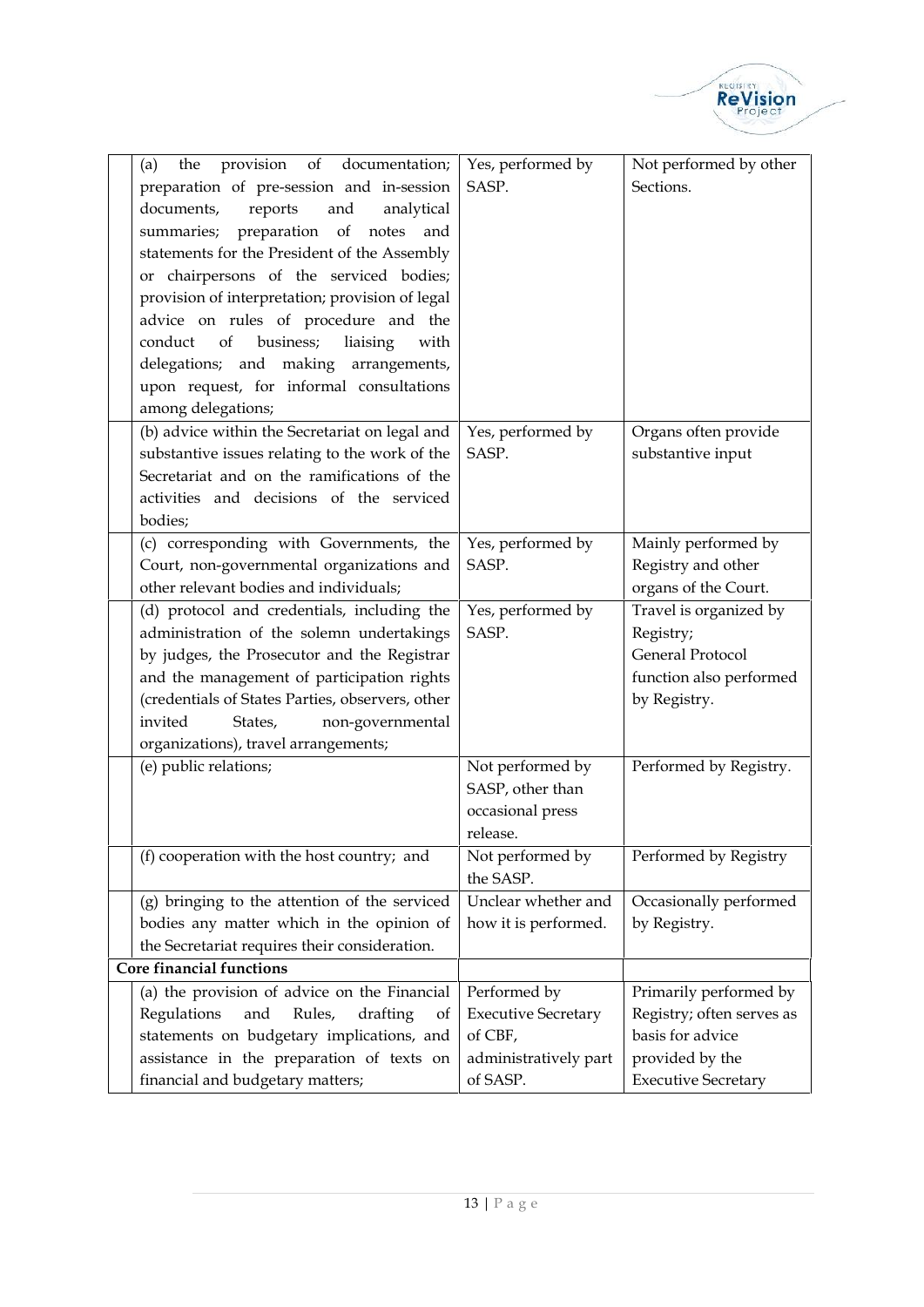

| (b) preparation of the section of the draft | Performed by               | Not relevant            |
|---------------------------------------------|----------------------------|-------------------------|
| budget of the Court that relates to the     | <b>Executive Secretary</b> |                         |
| Assembly and its Secretariat; and the       | for SASP                   |                         |
| establishment of the Permanent Secretariat  |                            |                         |
| of the Assembly of States Parties to the    |                            |                         |
| Court.                                      |                            |                         |
|                                             |                            |                         |
| Records, archive and library functions      |                            |                         |
| maintenance of records and archives, and a  | While SASP                 | Performed by Registry,  |
| library                                     | maintains certain          |                         |
|                                             | records, the Registry      |                         |
|                                             | performs the records       |                         |
|                                             | archives and library       |                         |
|                                             | function                   |                         |
| the custody and proper preservation of the  | Partially performed        | Partially performed by  |
| documents contained within the archives of  | by SASP                    | Registry. F             |
| the Assembly;                               |                            |                         |
|                                             |                            |                         |
| the distribution of all documents of the    | Yes, performed by          |                         |
| Assembly and the Bureau;                    | SASP.                      |                         |
| maintaining a record of the ratification,   | Performed by SASP          | President and Registry  |
| acceptance, approval of or accession to the |                            | maintains record of     |
| Statute, including relevant implementing    |                            | other instruments being |
| legislation                                 |                            | signed by States        |
| <b>Administrative functions</b>             |                            |                         |
| (a) secretarial work;                       | Yes, performed by          | Not relevant            |
|                                             | SASP.                      |                         |
| (b) management of Secretariat personnel;    | Yes, performed by          | Not relevant            |
|                                             | SASP.                      |                         |
| (c) administration of the budget of the     | Yes, performed by          | Not relevant            |
| Secretariat;                                | SASP.                      |                         |
| (d) building and property management;       | Not performed by           | Performed by Registry   |
|                                             | <b>SASP</b>                |                         |

- 22. From the above table, it is evident that there is overlap between certain functions of the Secretariat and the Registry, as the Court's neutral non-judicial administrative service provider. Interviews with stakeholders appeared to explain this overlap with the independence of the Secretariat from the Court. The *Re*Vision team has assessed the requirement of independence in light of the Secretariat's mandate, and has concluded that some of the existing overlap cannot be justified either by the Secretariat's mandate or its independence. Moreover, at least some of it seems to stem from broader conceptual issues involving the roles and positioning of the SASP and the Registry vis-à-vis the States Parties. These issues are discussed below.
- rates under the full author<br>nt substantive servicing as<br>d its Bureau, the Credentia<br>14 | P a g e 23. According to Resolution 3, the Secretariat operates under the full authority of the Assembly and reports directly to it. It provides "independent substantive servicing as well as administrative and technical assistance" to the Assembly and its Bureau, the Credentials Committee, the CBF,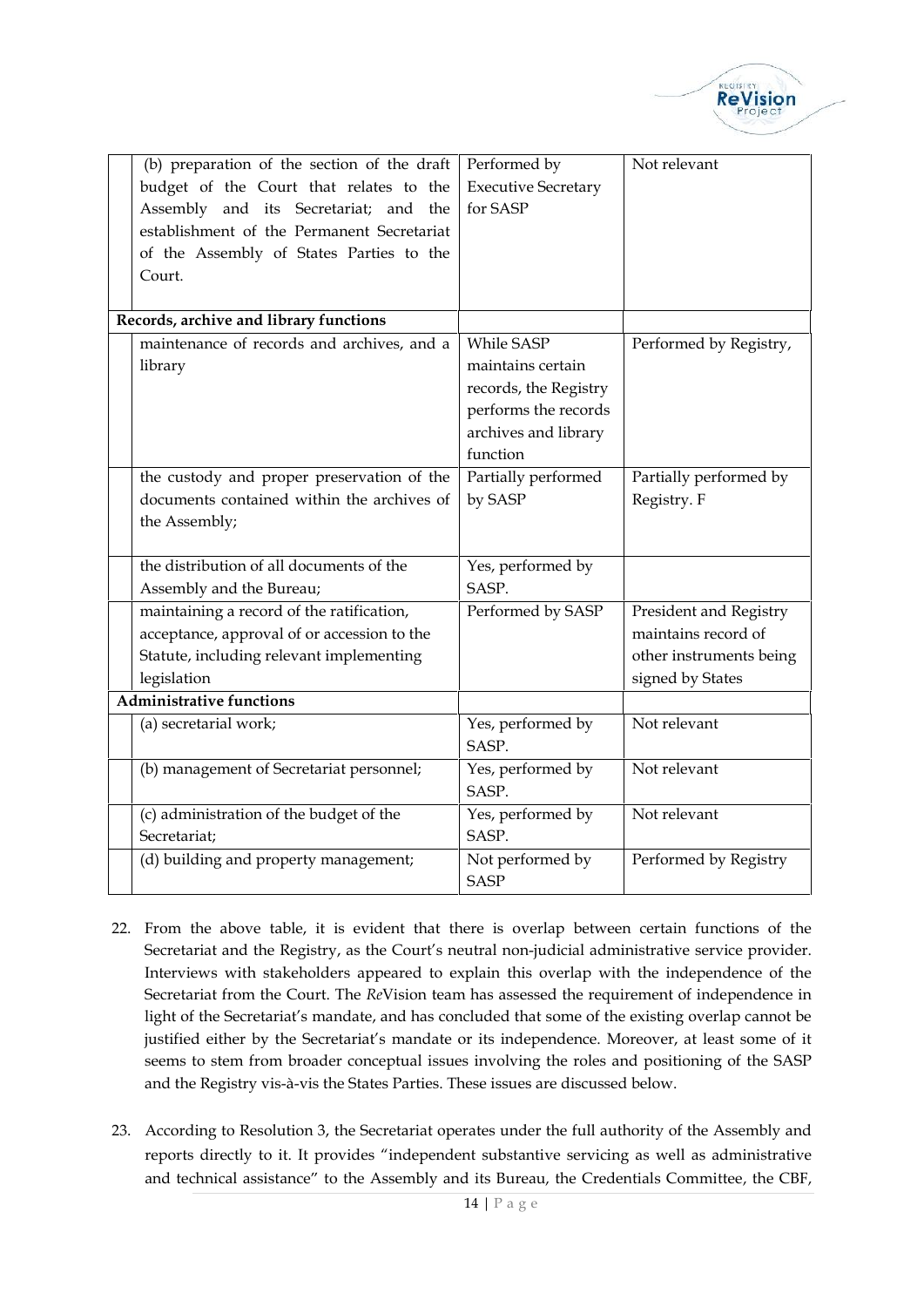

the Special Working Group on the Crime of Aggression, as well as, upon explicit decision by the Assembly, any subsidiary body that may be established by the Assembly. At the same time, it forms an integral part of the Court and, for administrative purposes, the Secretariat and its staff are attached to the Registry of the Court.

- 24. Resolution ASP/2/10 (2003) further clarifies that "the Secretariat should be conceptualized as being part of the overall architecture of the Court". Notably, the resolution distinguishes between the *authority* of the Secretariat "which is derived from the Assembly (and thus independent from the authority exercised by the Organs of the Court), and the *functions* of the Secretariat, which are in the field of non-judicial administration and servicing and *could thus be linked to the Registry*" (emphasis added). Resolution ASP/2/10 further stipulates that in "the servicing of the Assembly and its subsidiary bodies, the Secretariat operates under the full authority of the Assembly, as exercised by the Head of the Secretariat, independently of the authority of the Court".
- 25. From interviews with various stakeholders it appears that there are two main reasons for the SASP's independence from the Court. The first is related to the perceived need to shield the judicial institution and process from political influence from (individual) States Parties. The Secretariat was to act as a "buffer" between the States Parties and the Court. The second reason was that the SASP was supposed to provide neutral information and advice to the Assembly, not influenced by any of the Court's Organs, on legal, substantive and financial/administrative matters. It was felt that without such a role, the ASP would not be able to determine the true budgetary and administrative issues and its response to them.
- 26. While the *Re*Vision team understands and does not dispute this rationale, it is of the view that in practice, the distinction drawn between the Secretariat and the Court, in particular the Registry, has resulted in a number of operational problems, ineffective communication and a lack of trust.
- Example the SASP and the neutral of the SASP and the neutral of said  $\frac{1}{15}$  | P a g e 27. In terms of its role to service the Assembly, the SASP appears to have been largely modelled on the United Nations (UN) Secretariat. However, in practice there are significant differences in the functioning of the two bodies. The UN Secretariat, plays a vital role in supporting the UN General Assembly and other UN bodies and UN programmes, and in providing administrative services like in other treaty-based organizations. In contrast, the SASP has no formal mandate to support the functioning of the Organization created by the treaty, the ICC, although, of course, this could reasonably be assumed to be part of its overall functioning. Many of the regular "secretariat" support functions, such as human resource management, security, building management, interpretation and translation, information technology, and most importantly budget and finance, have been entrusted to the Registry by the founders of the Court, as was the case in other international courts and tribunals. This has drawn a demarcation line between the Organization's administration (done by the Registry) and the servicing of the Assembly (done by the SASP). In practical terms, this seriously impairs the nature and amount of technical information about the Court that the Secretariat has in its possession and the extent to which it is aware of the Court's operations overall. While this institutional divide appears to have been deliberate (in order to ensure the independence of the SASP and the neutrality of its advice to the States Parties), it actually reduces the Secretariat's ability to service the Assembly adequately in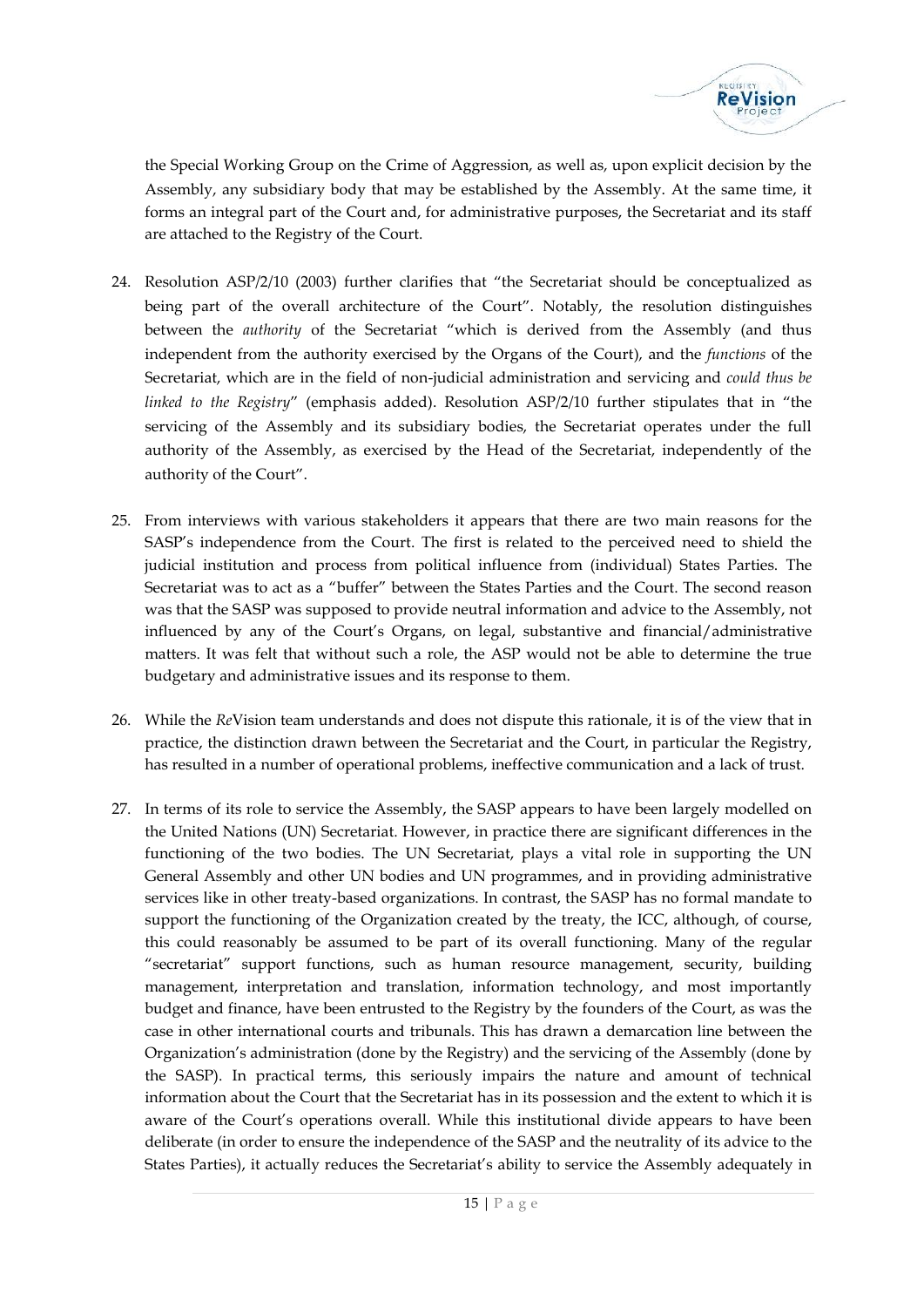

view of its size, resources and lack of direct access to and knowledge of the Court's administrative operations. In fact, many States prefer to interact directly with Court officials regarding the Court's business and administration instead of doing so through the SASP.

- 28. Furthermore, in terms of the administration and servicing of the Court, the *Re*Vision team considers that there is another important institutional difference between the ICC and other organizations. While the ICC Registry is largely modelled on the Registries of the UN *ad hoc* tribunals for the former Yugoslavia and Rwanda in terms of its structure and functioning, in the *ad hoc* tribunals the Registrar is appointed by the UN Secretary-General<sup>6</sup> and is the administrative link between the tribunal and the UN Secretariat. It can be said that by extension the Registrar is answerable to the UN General Assembly through the Secretary-General. Furthermore, the appointment of the tribunal's Chief of Administration is approved/cleared by the UN Secretariat. In essence, the Registry is – at least for part of its functions -an extension of the UN Secretariat and subject to regular Secretariat support and oversight exercised by the Office of Legal Affairs, Office of Human Resources Management, etc., for purposes of the Fifth and Sixth Committees (and the Advisory Committee on Administrative and Budgetary Questions).
- 29. At the ICC, the Registrar is elected by the Court's Judges and reports solely to the President of the Court. Due to this conceptual difference,<sup>7</sup> the relationship between the SASP and the ICC Registry is completely different from that between the UN Secretariat and the Registries of the *ad hoc* tribunals. While this model is not wrong *per se*, it presents a number of inherent practical difficulties, which, in the opinion of the *Re*Vision team, have yet to be resolved in the day-to-day operations of the Court, and in particular, of the SASP. This means primarily bridging the gap between the core substantive functions of the SASP (including serving as institutional memory for the Assembly and providing guidance and advice) and the administration of the Court.
- 30. The (enforced) perception that the SASP is separate from the Court (see below) and serves the States as opposed to acting as a partner to the Organization has led some within the Court to question the SASP's neutrality and to avoid doing business with it. Various senior Court officials, are of the opinion that the SASP has, on occasion, represented and advocated for the interests of individual States which were perceived to depart from the letter and spirit of the Rome Statute. When asked about this, the SASP Director stated that he felt it was his duty to act in and protect the interests of States. He also reported not feeling in a position to say 'no' to individual States. The *Re*Vision team considers that the role of the Secretariat is to ensure that the Assembly and its subsidiary bodies receive adequate services and advice in order for them to exercise their legislative and oversight functions properly. In providing such services and advice, the Secretariat should, in the view of the *Re*Vision team, act in furtherance of (if not as guardian of) the Rome Statute system by offering guidance and moderation and serving as an active link between the States and the Court. If this so, the SASP does not seem to perform this role adequately at present as it avoids taking positions that may be seen as contrary to the (perceived)

<sup>6</sup> Even though he or she works "under the authority" of the President of the tribunal and the President is consulted prior to the appointment of the Registrar

the fact that the ICC is *the*<br>
hals are subsidiary organs of the<br>
16 | P a g e <sup>7</sup> This difference can be explained at least partly by the fact that the ICC is *the* international organization established by the Rome Statute whereas the *ad hoc* tribunals are subsidiary organs of the UN Security Council.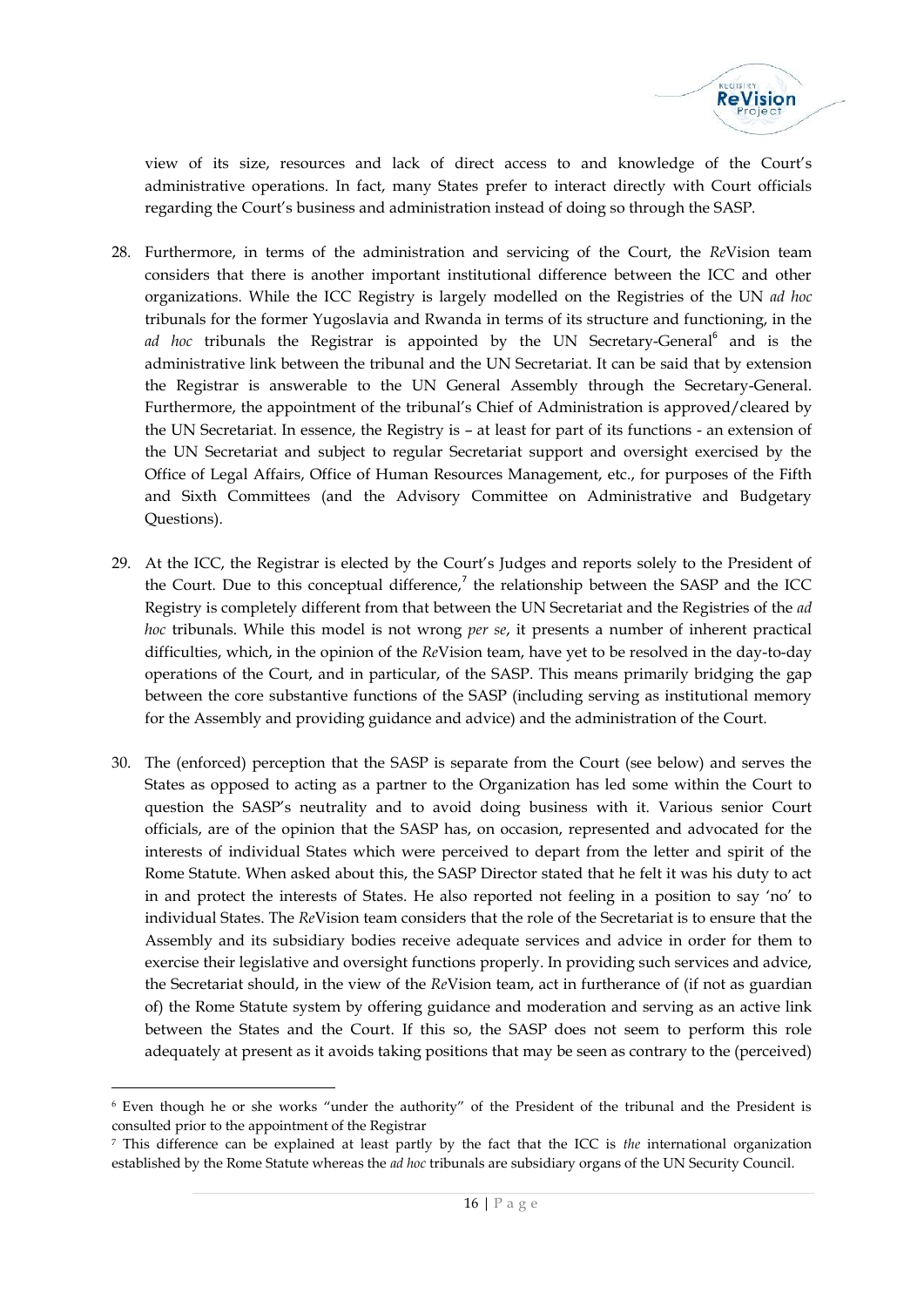

interests of individual States.

- 31. In addition, most interviews conducted by the *Re*Vision team veered towards the view that the SASP is a reactive body that is driven by the agenda of States Parties, instead of being a neutral institutional partner to both the States Parties and the Court. Indeed, the SASP Director views the SASP as not being part of the Court, which, in the view of the *Re*Vision team, is inconsistent with the applicable resolution<sup>8</sup> and affects adversely the functioning of both the SASP and the Court. By distancing itself from the Court, the SASP looses direct access to information and, in turn, cannot fulfil some of its essential support and advisory functions adequately. This approach also weakens the link between the ASP and the Court and is ultimately detrimental to the effective functioning of the Court itself. The *Re*Vision team believes that the intention behind the establishment of the SASP was, partly, for it to be a strong central linking pin between the Assembly and the Court, to facilitate a dialogue between them, and to proactively centre the debate on the most relevant issues. As discussed further below, this does not seem to be the case at present.
- 32. In sum, the *Re*Vision team considers that the current position and functioning of the SASP are different from what the ASP had envisaged originally. There appear to be built-in tensions and even mistrust between the Court and the Secretariat due to the complex and, it is submitted, inefficient division of responsibilities between them, particularly in the areas of substantive support and advice to the ASP. A number of Ambassadors interviewed by the *Re*Vision team have commented on this. It is unclear whether the practice has made the originally envisaged substantive role of the Secretariat obsolete or the Secretariat is simply unable to perform that role adequately. It is evident, however, that to perform its advisory role effectively, the SASP requires a much better understanding of the Court's operations and greater access to technical information about the administration of the Court. As mentioned earlier, in practice today many States Parties approach the Court directly for information and draw their own conclusions, without the assistance of the Secretariat. As a result, its role could possibly further dilute into a conference and meeting supporting body, providing only technical and logistical support to the States, but no substantive support. This is not what was originally intended with the creation of the SASP.
- 33. In the *Re*Vision team's opinion, there could be two possible explanations of this reality: either the States do not require independent advice from the Secretariat on the Court's operations and such advice and information should be obtained directly from the Court, or the Secretariat's ability to provide such advice and information must be reviewed and possibly enhanced in terms of substantive expertise, access to information and working methods. Only the Assembly can make this determination for it is the Assembly that provides the SASP's mandate and is the recipient of its services. **In light of the above observations, the** *Re***Vision team recommends that a fresh assessment be made of the mandate and scope of the substantive assistance provided by the SASP, first by the Bureau and then by the Assembly as a whole, with a view to determining the nature of the support and assistance that the Assembly requires from the SASP and the role (passive or pro-active) that it expects the SASP to play. As part of this determination, the relationship between the SASP and the organs of the Court (in particular the Registry) needs**

<sup>8</sup> See paragraph 24 *supra*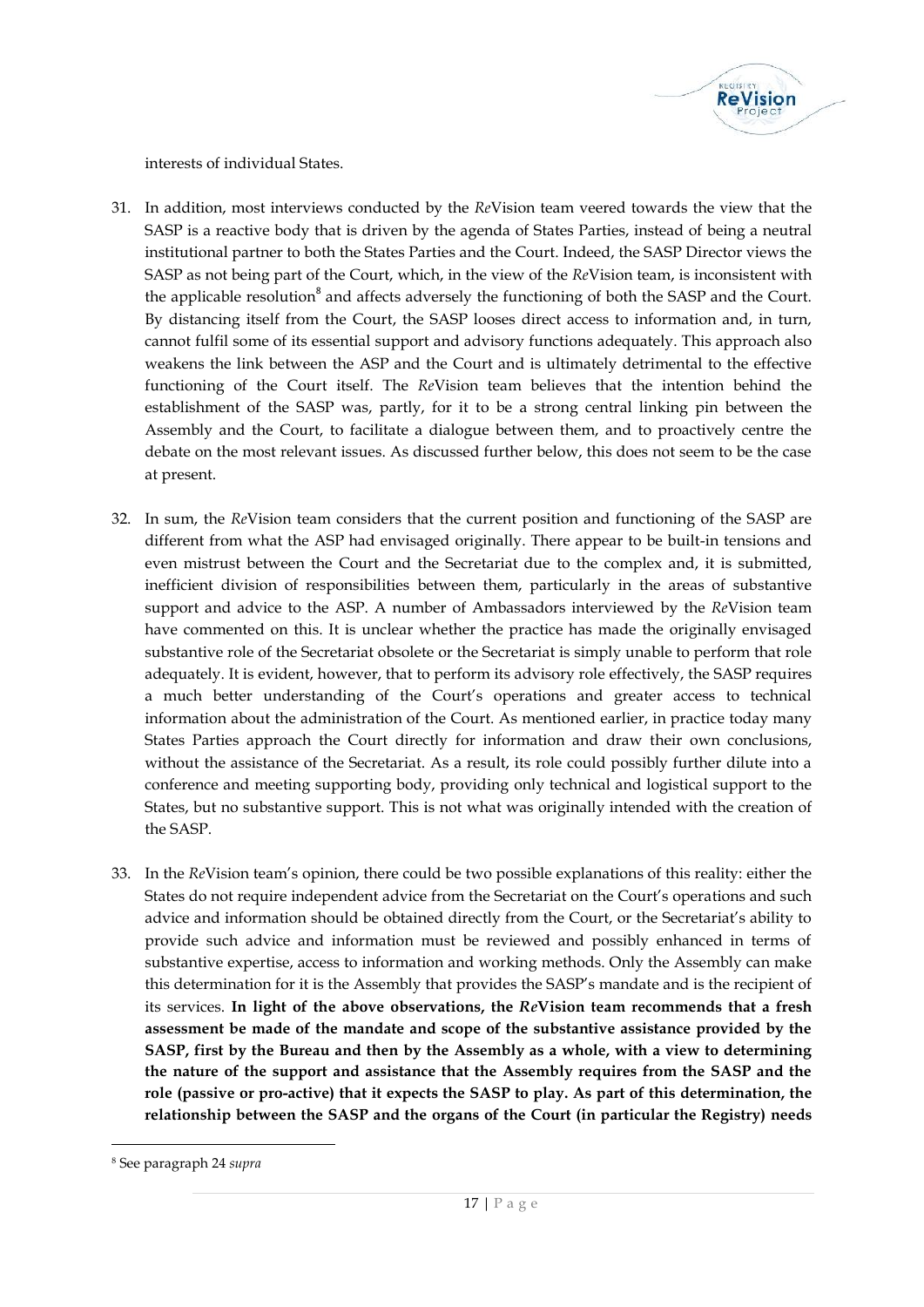

# **to be clarified, including in terms of division of responsibilities and information sharing (Recommendation 1).**

New York Liaison Office

- 34. The *Re*Vision team deems it necessary to address briefly certain issues pertaining to the New York Liaison Office (NYLO). Even though the NYLO is part of a different major programme (Judiciary – Presidency) and, as such is outside of the scope of the *Re*Vision project, the existence of the office has an impact on the functioning of the SASP.
- 35. When it was conceived, the NYLO was meant to also assist with the servicing of the Bureau, including the President of the Assembly. This is reflected in the Options Paper prepared by the Bureau, which the Assembly endorsed and was also referred to when the NYLO was established in 2005 by the Court.<sup>9</sup>. It states that "[t]he creation of a New York liaison office is aimed at providing support to the Court's investigations, field operations and general functions through facilitating interaction between the organs of the Court and the Secretariat of the Assembly of State Parties on the one hand and the United Nations and its agencies on the other." It also lists that the NYLO is to provide "practical administrative, logistical and operational support" to the SASP.
- 36. Although it was outlined in the Options Paper that "[i]n view of its administrative and operational character, the office should be attached to the Registry", the Court ultimately decided - for reasons the *Re*Vision team is unaware of - that the NYLO would be part of Major Programme I, i.e. the Presidency. This was done without changing its role and duties as conceived in the Options Paper.
- 37. The 2005 programme budget stated that the NYLO's "primary function is to develop the operational cooperation needed between the Court and the United Nations" […..]. It also contributes to efficient administration by providing technical and logistical support for meetings of the Assembly of States Parties, including its Bureau and subsidiary bodies."10
- 38. From the point of view of institutional design, the approach taken raises a number of questions. If the NYLO is structurally part of the Presidency, and given its mandate, by extension the Presidency is required to support the States and the Assembly, the SASP and the Organs of the

*For the Secretariat of the Assembly and States Parties:*

(iv) Facilitating and servicing deliberations among States Parties in relation to Court issues, particularly in connection to activities of the Assembly, including its Bureau and New York based subsidiary bodies."

<sup>9</sup> Option paper by the Bureau on the establishment of a New York Liaison Office (ICC-ASP/4/6) ("Options Paper"), paragraph 4, refers to the responsibilities of the Liaison Office as including:

<sup>&</sup>quot;(i) Carrying out logistical arrangements and providing technical support for the Assembly, including its President, Bureau and subsidiary bodies;

<sup>(</sup>ii) Undertaking communication with States Parties, particularly those without representation in The Hague;

<sup>(</sup>iii) Establishing relationships with, and as necessary promoting ratification of the Rome Statute among States not party to the Statute;

from and report directly to off<br>paramme budget for 2007 and<br> $18 | P a g e$ Paragraph 5 of the Options Paper also indicates that the NYLO "would serve the organs of the Court and the Secretariat of the Assembly, and would take instructions from and report directly to officials in The Hague. <sup>10</sup> ICC-ASP/5/32, Part II, External audit, internal audit, programme budget for 2007 and related documents,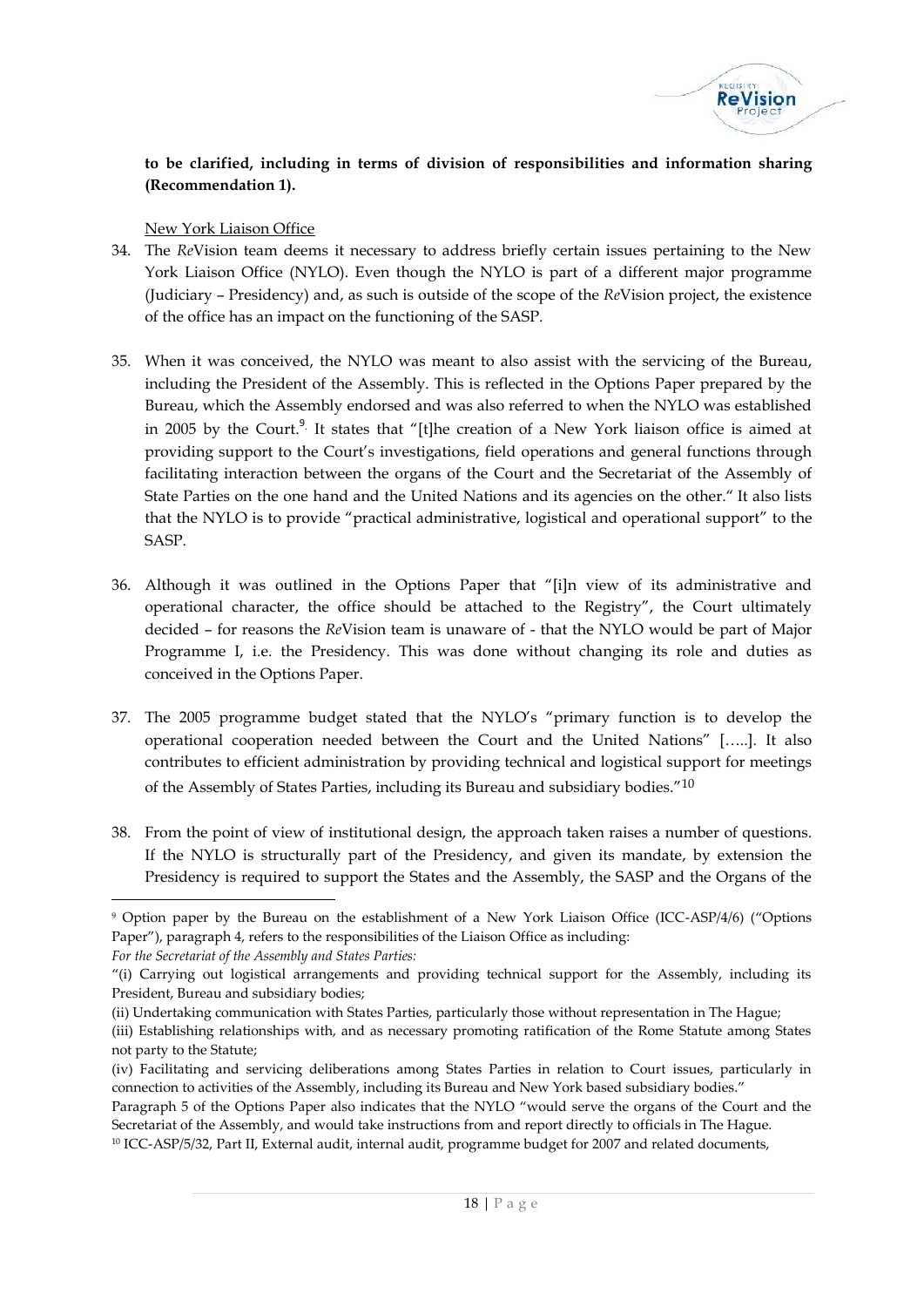

Court. Furthermore, from the point of view of consistency, if independence from the Court was a major consideration in assigning similar support functions to the SASP, it is unclear why assigning such functions to the Presidency would not raise similar concerns.

- 39. The *Re*Vision team also considers that the distribution of roles between the NYLO and the SASP is unclear and should be reviewed. In practice, it seems that not all of the functions assigned to the NYLO as stipulated above are being performed at present. According to the SASP Director and the former ASP President, the SASP does not receive the services it requests and requires from the NYLO. It has been observed by other stakeholders that the relationship between the Director of the SASP and the NYLO is not good and this is affecting service-delivery. Furthermore, the current distribution of functions does not seem to take into account the creation of the post of Special Assistant to the President of the ASP –which is part of the SASP - and the support functions that this post carries out.
- 40. **It is therefore recommended that, as part of the consideration of the SASP mandate and functioning, the President of the ASP and President of the Court discuss the distribution of tasks and the cooperation between the NYLO and the SASP in order to rationalize the assignment and performance of duties in light of the respective mandates and roles of the Presidency and the Secretariat (Recommendation 2)** In this light, it should also be considered that both the Prosecutor and the Registrar rely on the services of the NYLO for operational activities and should be consulted on distribution of roles.

# **C. Authority and functions of the SASP**

- 41. As was noted earlier, a distinction is made between the authority of the SASP and itsfunctions. A number of the SASP functions overlap with functions performed by the Registry. If the inventory of support functions required by the Assembly were to remain unchanged, and noting that the Assembly is the parent body of both the SASP and the Court (with particular reference to the Registry), the *Re*Vision team considers that the performance of these functions could be streamlined. In particular, the core substantive advisory and legal functions assigned to the SASP should be strengthened (as recommended below) while the Registry, at the request and on behalf of the SASP could, in the opinion of the *Re*Vision team, implement many of the technical or auxiliary functions more efficiently and effectively. This includes the practical organization of meetings, the facilitation of conferences, securing interpretation services, archiving and library functions, the publication of documents, etc. as the Registry already performs similar functions. The benefit of such pooling – as envisaged by the early ASP resolutions – is that it would be possible and/or easier to absorb workload fluctuations and to ensure that during times of lower activity, the relevant staff can perform other duties. This would not mean that the SASP should not perform certain administrative tasks itself, like logging correspondence, transmitting invoices, maintaining leave records for its staff, requesting travel, etc.
- The matrix of the periodic contribution of interested workload by providing the secretarial with "relevant *expertise* and physical resources existent with the Court, whenever possible based on<br>19 | P a g e 42. In the opinion of the *Re*Vision team, the pooling of certain resources and functions within the Registry should be considered as a measure for increasing the efficiency and effectiveness of the Secretariat's *substantive* work, without affecting its independence. Resolution 3 already provides for the "joint responses to situations of increased workload" by providing the Secretariat with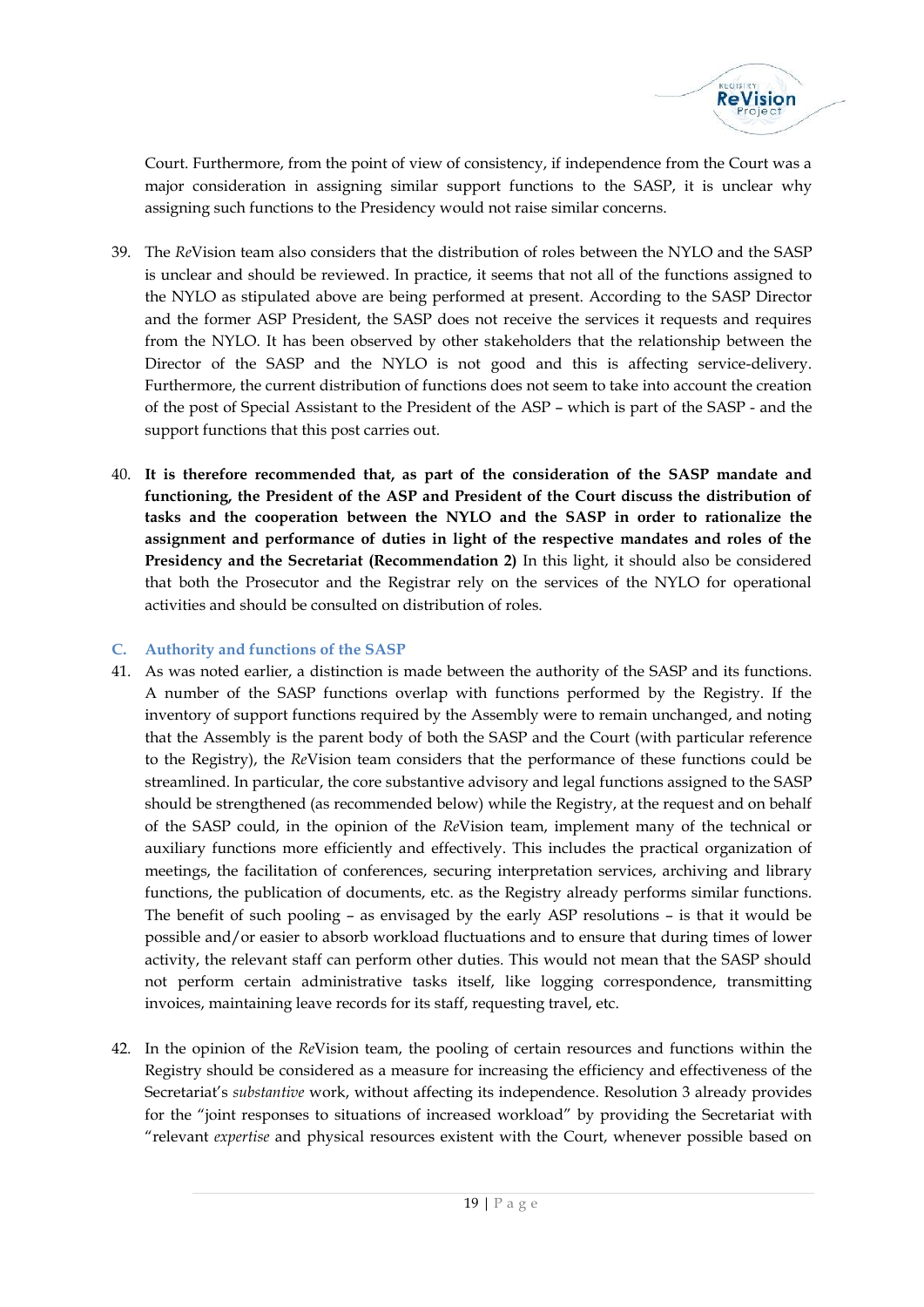

arrangements that the Secretariat and the Court should agree…"<sup>11</sup> The reference to the Court's "expertise" in this sentence is an indication, in the opinion of the *Re*Vision team, that where such expertise is readily available, the Secretariat may, and arguably should, rely on it. This is particularly true for the knowledge and experience of the Court's Organs on substantive issues (e.g. legal and financial) pending before the ASP, which the Secretariat could draw on in the delivery of its services to the States Parties. The Secretariat would add value to that expertise by providing an independent assessment and analysis and ensuring that the information provided is objective.

- 43. On the other hand, it also appears that the Secretariat has assumed responsibilities for functions, which would normally be carried out by the Registry, such as providing information technology and developing the extranet. In the *Re*Vision team's view, this is an unnecessary duplication of effort which in no way contributes to or is required by the independence of the SASP.
- 44. In sum, the *Re*Vision team believes that greater synergies could be gained if the Registry was responsible for the provision of such services, particularly in view of the expected increase in efficiency of the Registry as a result of the *Re*Vision project. This relates to information management (IT hardware, extranet, publication of official documents) and meeting support and reproduction. In relation to meeting support, of particular importance for the SASP is to obtain the required support for the practical and logistical organization of meetings, including:
	- a. Room booking, configuration, cleaning, catering, furnishing, i.e. podium, lectern, table skirts, flowers, name cards etc. (could be provided by GSS - FMU);
	- b. Travel –flights, trains, visas, accommodation, local information etc. (could be provided by GSS – Travel);
	- c. Local transportation, general logistics support. (could be provided by GSS LTU)
	- d. Procurement especially for meetings to be held at other venues, hiring of equipment and services etc. (could be provided by GSS – Procurement);
	- e. Audio-visual, video conferencing, wifi, microphones, interpretation booths, computers, projectors etc. (could be provided by IMSS);
	- f. Interpretation and translation services (could be provided by LSS);
	- g. Cashier, DSA advances and payments, cash payments of services (could be provided by Finance);
	- h. Registration/screening of visitors, security services for high level meetings, Dutch policy service coordination (could be provided by SSS);
	- i. Co-ordination on VIP participants, protocol (could be provided by PIOS).
- 45. The *Re*Vision team observes that the Registry already provides many of the above services for The Hague-based ASP meetings, including travel, procurement, audio-visual, finance services and registration of visitors. In its review of the Registry, the *Re*Vision team has concluded that there might be a need to create a dedicated conference manager function in the Registry to coordinate the provision of such services anyway due to the fact that the Permanent Premises are

<sup>11</sup> Resolution 3 establishing the Secretariat, ICC-ASP/2/3, para. 8.2.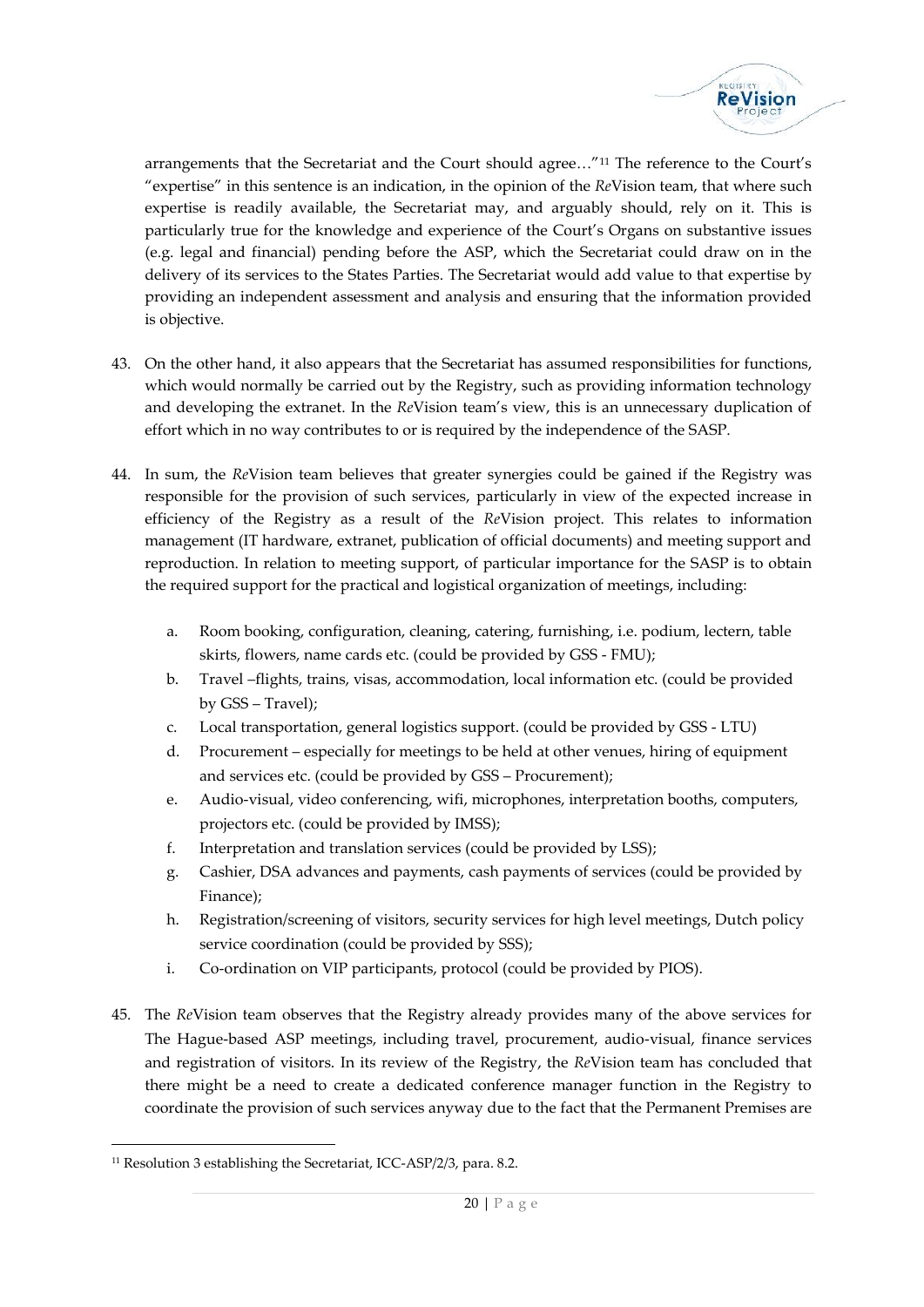

designed and intended to offer more conference facilities and will likely be used more often for these purposes. This would further facilitate the provision of the corresponding services to the ASP as well.

- 46. The SASP Director has indicated that he would be reluctant to rely on a single Registry logistical service for the organization of working groups and the meetings of the Assembly. In interviews with the *Re*Vision team he stated that not only had he been unable to rely on these services in the past, but also doing so would dilute his ability to take responsibility. He also fears that the Assembly would hold him accountable for any failings of the Registry. The *Re*Vision team understands the argument, but respectfully disagrees with this reasoning. The distribution of roles and the assignment of responsibilities between the SASP and the Registry can easily be clarified and stipulated in writing through internal policies and SOPs. These would constitute an agreement as to the required services, their timing and which part of the Registry is responsible for their delivery. Moreover, it could be envisaged that the Director would be responsible for, *inter alia*, ensuring appropriate planning, the formulation of clear service requirements and for information sharing with the Registry, whereas the Registry would be responsible for the timely implementation of the required services. In other words, the Registry would be a service provider to the SASP. By analogy the SASP does not currently run in-house catering nor does it own a conference centre. It sources these goods and services externally.
- 47. The *Re*Vision team believes that if the Registry were to provide these services, the Secretariat and, through it the Assembly, would still remain in control of the meetings and would merely rely on the Registry for the practical implementation of a full service. In this regard, a restructured and streamlined Registry as a result of the *Re*Vision project would be able to assist the Secretariat more effectively, in a uniform and cost-effective manner. Finally, a redistribution and recalibration of functions between the Registry and the Secretariat would have the added benefit of freeing up resources within the Secretariat, which could be better used on substantive support and assistance to the Assembly. **The** *Re***Vision team therefore recommends that upon approval by the President of the ASP, the Director SASP and the Registrar elaborate a proposal on services (and associated procedures and timelines) that the Registry could provide to the ASP on request and on behalf of the SASP (Recommendation 3)**.

# **D. Internal Structure of the SASP**

#### Current structure and staffing

- 48. When the Secretariat was established in 2003, the Assembly approved a total of six core posts, three at the professional level: the Director (D-1), a P-4 Legal Officer, a P-4 Conference Services Officer and three Administrative Assistants.<sup>12</sup>
- 49. As of 2014, the Secretariat had a total of nine core posts, five of which are at the professional level: Director (D-1 level), Executive Secretary to the CBF (P-5), Legal Officer (P-4), Legal Officer

ions for the annual session of<br>lways been provision for a central provision for a central<br>21 | P a g e <sup>12</sup> Given the need for greater support during the preparations for the annual session of the Assembly and the sessions of subsidiary bodies such as the CBF, there has always been provision for a certain level of temporary assistance, funded by GTA posts.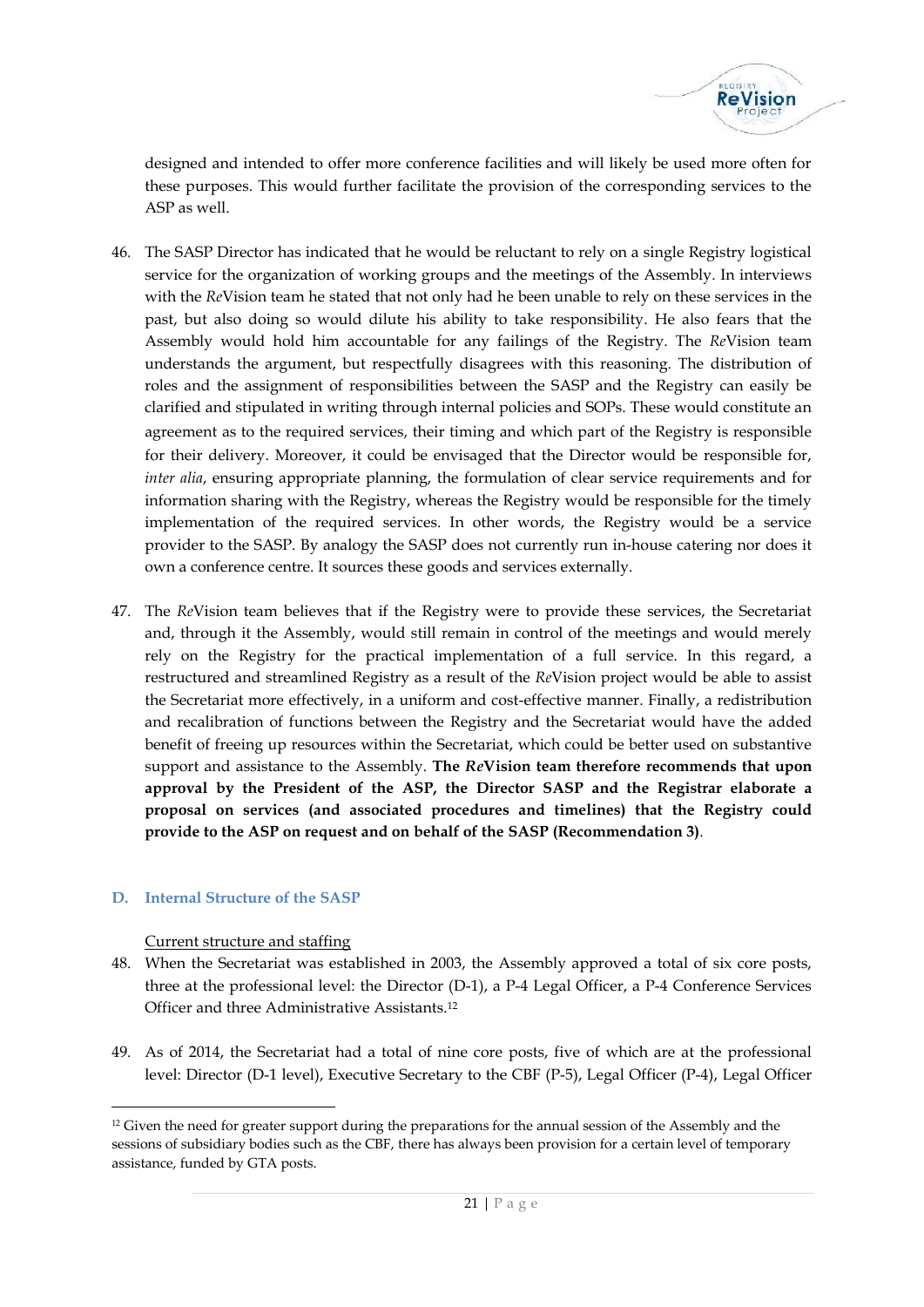

(P-3), Special Assistant to the Director (P-2). There are four administrative posts: a Documentation Clerk and three Administrative Assistants. There are also a number of 12-months GTA-funded positions, as well as separate GTA funds for the purposes of the annual meeting of the ASP, as depicted in the below organigram.

50. The current approved structure and reporting lines of the SASP are as follows:



Structure in practice

- 51. The *Re*Vision team notes that it has been difficult to determine the actual required structure and staffing of the SASP due to the fact that many of the posts depicted in the above organigram have been vacant for significant periods of time despite the heavy workload of the SASP, especially in the build-up to and during the ASP meetings. Furthermore, the reporting lines shown in the organigram are hardly observed: in practice all staff report directly to the Director, whereas staff that are currently 'administratively part of the Secretariat' have no real managerial link to the SASP other than their leave requests being approved by the Director.
- aff morale'.<br>22 | P a g e 52. Furthermore, the *Re*Vision team notes with concern that several staff members continue to be employed on temporary contracts funded against GTA, despite the fact that they have worked in the Secretariat for several years and have been responsible for performing core functions. The rationale as to why these posts have not been converted into established posts will be addressed under the heading of 'Human resources and staff morale'.

Structural problems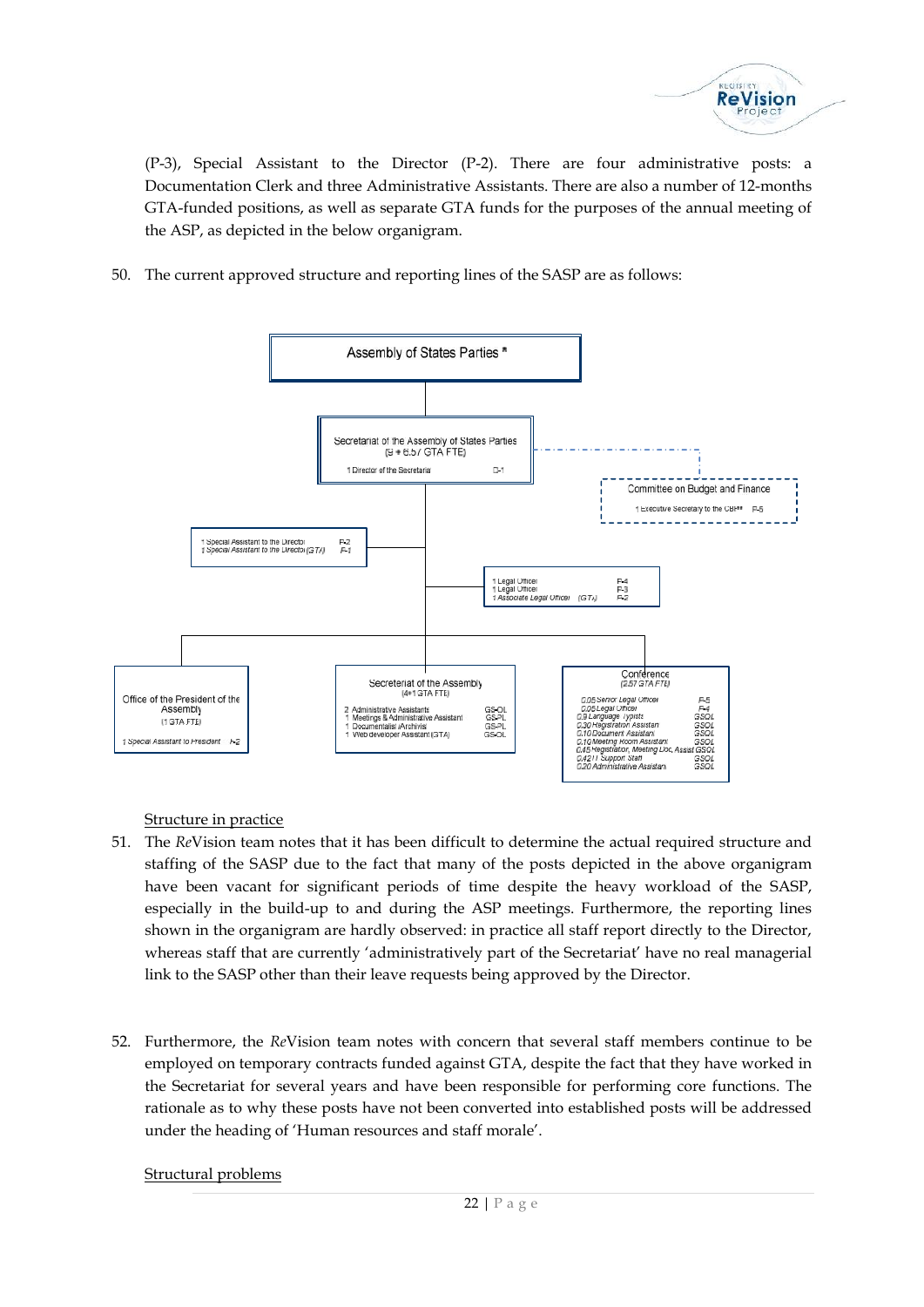

53. The *Re*Vision tem has reviewed the current structure of the SASP and has determined that in view of the functional analysis above, it is not fit for purpose.

# **Director**

- 54. According to Resolution 3, "the Secretariat shall be directed by the Director of the Secretariat, who will be selected by the Bureau of the Assembly, in consultation with States Parties, on the basis of a competitive procedure, initiated by the Registrar, and thereupon appointed by the Registrar. The Director of the Secretariat shall have a comprehensive knowledge of the purposes, principles and procedures of the International Criminal Court and shall demonstrate that he/she possesses, if possible through experience gained at the international level, broad managerial and administrative skills."
- 55. While the *Re*Vision team has not identified any major issues with the Director's work survey, the same cannot be said about his reporting line. From the various legal texts, it is not entirely clear to whom the Director is accountable. Many assume that the Director reports and is accountable to the President of the ASP, while others believe that he reports to the Bureau and the Assembly as a whole. The Director's understanding is that he reports to the President of the Assembly. On the other hand, it could be argued that to the extent that the SASP falls under the Registry for administrative purposes, the Registrar should be the Director's First Reporting Officer.<sup>13</sup> In reality, it remains unclear who is responsible for the Director's performance appraisal and for providing day-to-day supervision. The previous President of the Assembly was based in New York and the current President is based in Dakar and as such, they have (had) little opportunity to observe first-hand how the Secretariat is run on a day-to-day basis, how projects and staff are managed, etc. The effectiveness of a supervisory link to the President of the Assembly is further questioned based on the fact that, to the *Re*Vision team's knowledge, the Director's performance has never been appraised formally. This is in contrast with the requirement that all staff members are entitled to have their performance appraised and, where necessary, be assisted by their line managers in improving their performance. The *Re*Vision team believes that at least some of the Director's reported managerial weaknesses discussed below could have been detected and addressed earlier if he had his performance appraised formally. As such, **it is recommended to clarify the role and responsibilities of the President of the SASP and/or the Registrar in the formal appraisal of the performance of the Director of the SASP in accordance with the relevant Court legal texts (Recommendation 4). It is further recommended that the concept of 360-degree performance management be introduced for the Director of the SASP, consisting of gathering and reflecting feedback from States Parties representatives, SASP staff members as well as officials and staff of the Court who have frequent interaction with the Director (Recommendation 5).**

# **Deputy Director**

56. At present, the Director does not have a dedicated deputy to rely on and to share the managerial and supervisory responsibilities. At the time the SASP was being established, it was envisaged that it would employ a Legal Officer and a Financial Officer and that "either the Legal Officer or

e, certifying the Director's tra $23 \mid P$  a g e <sup>13</sup> This should imply amongst other the approving of leave, certifying the Director's travel and expenditure directly related to the Director, such as hospitality.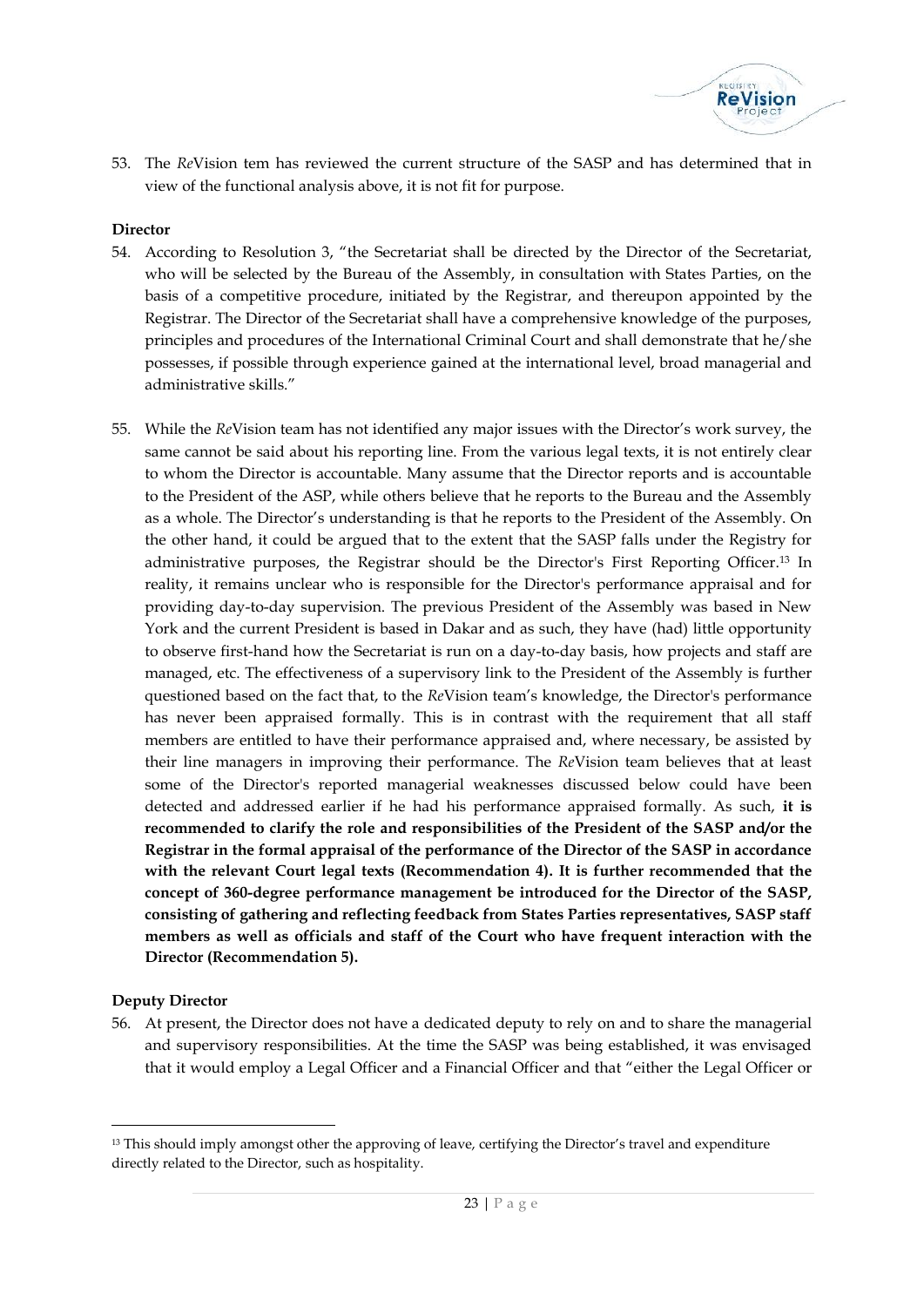

the Financial Officer should also act as Deputy Head of the Secretariat".<sup>14</sup> This was never structurally implemented. It is further noted that while a Legal Officer and an Administrative and Financial Officer posts existed at the P4 level, the later post was suppressed at the request of the CBF in 2011 and the post of Executive Secretary to the CBF was created instead.

57. In practice, the lack of a deputy, in conjunction with the Director's reported style of micro management, and no delegation of authority, causes a number of bottlenecks and other operational difficulties for the Secretariat. The Director has many external engagements and is often unable to attend to all pending tasks. It has been observed that in the absence of the Director, decisions are not taken or taken with significant delay. In the opinion of the *Re*Vision team, a deputy who has the authority to take decisions in the absence of the Director, in addition to his or her own portfolio of responsibilities, would be very beneficial to the functioning of the Secretariat and would lead to a more balanced division of labour within the Secretariat.

#### **Executive Secretary**

- 58. The P-5 post of Executive Secretary to the CBF was established by the Assembly at the end of 2011, at the request of the CBF. As mentioned above, the prior post of P-4 Finance and Administration Officer was abolished and the current P-5 post was created in its stead in major programme IV.<sup>15</sup> Although the Executive Secretary remains administratively part of the Secretariat, he reports directly to the Chair of the CBF.
- 59. The *Re*Vision team believes that several problems arise in relation to the post of the Executive Secretary. While the servicing of the CBF is an integral part of the mandate of the SASP, the Executive Secretary is substantively independent from the other parts of the Secretariat. Yet, during the sessions of the CBF, the Executive Secretary assumes full control over significant portions of the SASP resources. In terms of the substantive and technical servicing of the two annual sessions of the CBF, the Executive Secretary has at his disposal virtually all the human resources of the Secretariat, both during the preparation for and the sessions themselves. In other words, in practice the Secretariat as a whole, except the Director, supports the CBF through the Executive Secretary. At the same time, the incumbent continues to perform functions for the Secretariat, particularly as regards the finance and administration of major programme IV, in addition to his duties as Executive Secretary to the Committee. It means that the separation between the SASP and the Executive Secretary is largely fictitious.
- 60. In relation to the core financial functions of the post, the Executive Secretary is a source of significant frustration within the Court and is often seen as a mere mailbox – transmitting the Court's responses to CBF requests, without adding any value in the process. Moreover, as mentioned above, the CBF and the States often correspond directly with the Organs of the Court and obtain information from them, which further puts in question the added value of the post.
- 61. Moreover, the place of the post within the SASP structure is also something to consider. While

<sup>14</sup> ICC-ASP/2/2, para 322.

been requested by the CBF at the Assembly of States Parties.<br>
24 | P a g e <sup>15</sup> The P-4 post of Finance and Administration officer had been requested by the CBF and was then approved by the Assembly at its Sixth session in 2007 (*Official Records of the Assembly of States Parties… Sixth session*, vol. II, part B. 2, para. 76.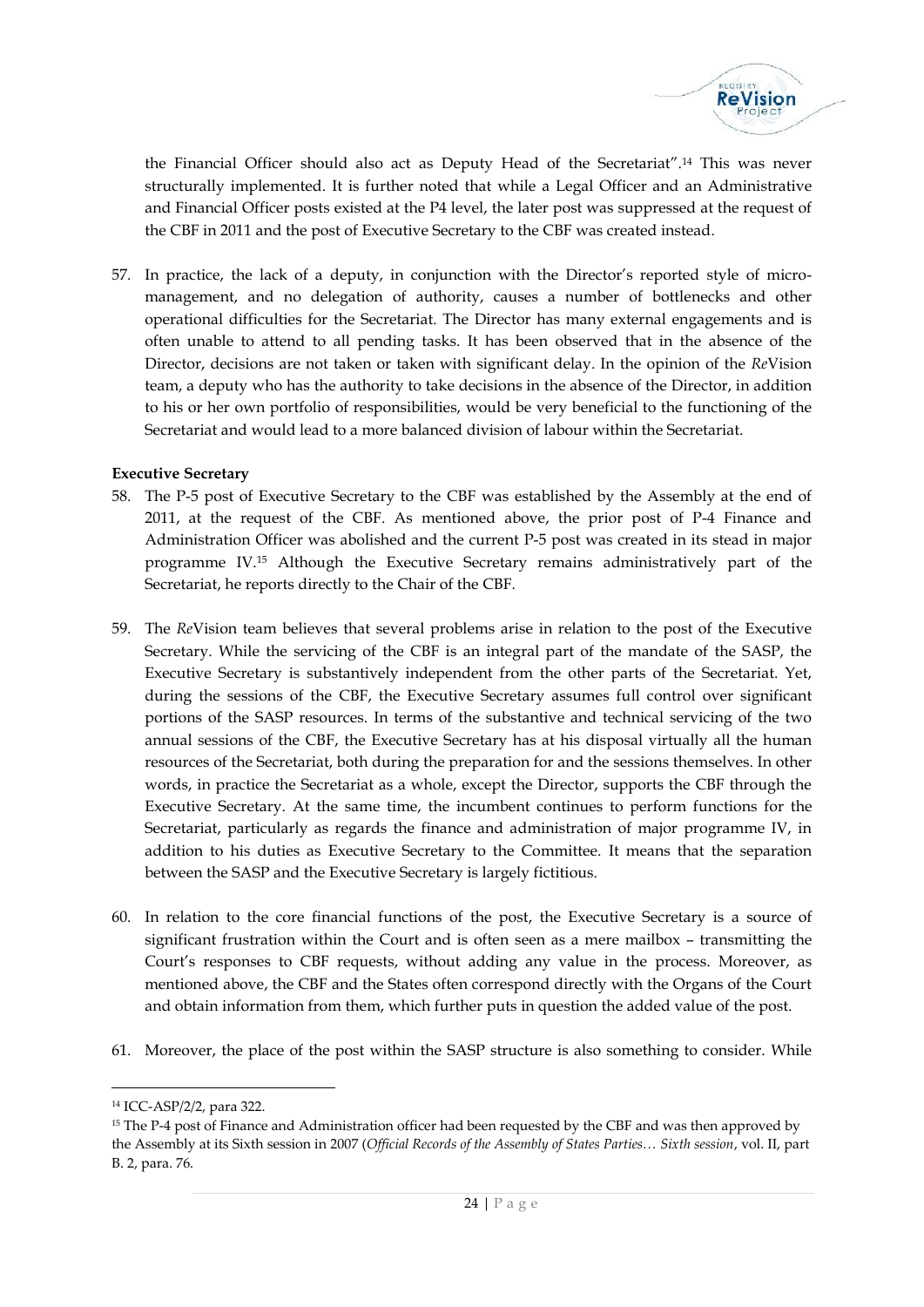

the CBF seems to value the independence of the Executive Secretary from the Organs of the Court, there is no functional reason for the post's independence from the Director of the SASP. It has been argued that the Director is too politicized for the Executive Secretary to report to him. In the assessment of the *Re*Vision team, in a properly functioning Secretariat which puts the values of the Rome Statute system first, there should be no reason why the SASP and its staff cannot support the CBF directly.

- 62. Finally, after a careful review of the functions of the Executive Secretary, the *Re*Vision team is of the view that the current classification of the post at the P5 level may not be justified. The P4 Financial and Administrative Officer was upgraded to the P5 level as a follow-up on CBF's recommendations, to provide analysis of detailed data on resources requested by the Court and "other key functions that are not possible under current circumstances of the meetings of the Committee". The *Re*Vision team analysed the duties of the P4 post in comparison to the P5 post and does not see any significant difference.<sup>16</sup> While the current P5 post was classified in 2011, according to the Human Resources Section, "the new profile was internally classified in order to *merely document the decision of the CBF*" (emphasis added). Based on its own assessment of the functions and the HRS explanation about the classification process, the *Re*Vision team has concerns over the depth of the classifier's review (if any) and the strength of the classification altogether. Notably, if there has been a review of the duties and responsibilities, the post was likely classified at the P5 level due to its functional independence, which, as noted above, the *Re*Vision team believes is misunderstood and does not have to include independence from the Director of the SASP. Moreover, the post is said to be in direct liaison with the Bureau, but if this is the case at all, it is not on substantive matters. As mentioned earlier, in recent years substantive contacts take place mostly with senior Court officials directly.
- 63. On a related note, in the opinion of the *Re*Vision team the complexity of the work of the SASP and the support it needs to be able to provide to the Assembly are more on the side of the substantive, advisory and legal functions, than the support in financial and administrative matters to the CBF. When comparing the weight of the highest- level legal function (the P4 Legal Officer) and that of the Executive Secretary (P5), the *Re*Vision team finds that there is a structural imbalance within the SASP. In particular, the team believes that a swap of the existing P-5 and P- 4 posts could be envisaged whereby the P-5 resource is utilised to create the post of Deputy Director/ Senior Legal Officer in charge of substantive legal support to the Assembly and the P-4 resource is used to create a Financial and Administrative Officer, largely on the basis of the old work survey for the same post. This would allow the Director to focus on strategy for the SASP and providing strategic guidance to the Bureau, conducting external activities and being in charge of overall management of the SASP. The introduction of a Senior Legal Officer post would allow for the abolition of the existing P-4 Legal Officer post.
- 64. The added benefit of bringing the core financial and administrative functions back into the Secretariat is that the Assembly and its subsidiary bodies can benefit from a unified comprehensive service. Subject matters, such as victim participation, reparations, legal aid, etc., have both legal *and* administrative aspects, and the Secretariat's advice on such matters should be holistic. It is recommended that the Director - through appropriate information sharing and

<sup>&</sup>lt;sup>16</sup> See Annex V for a comparison of duties.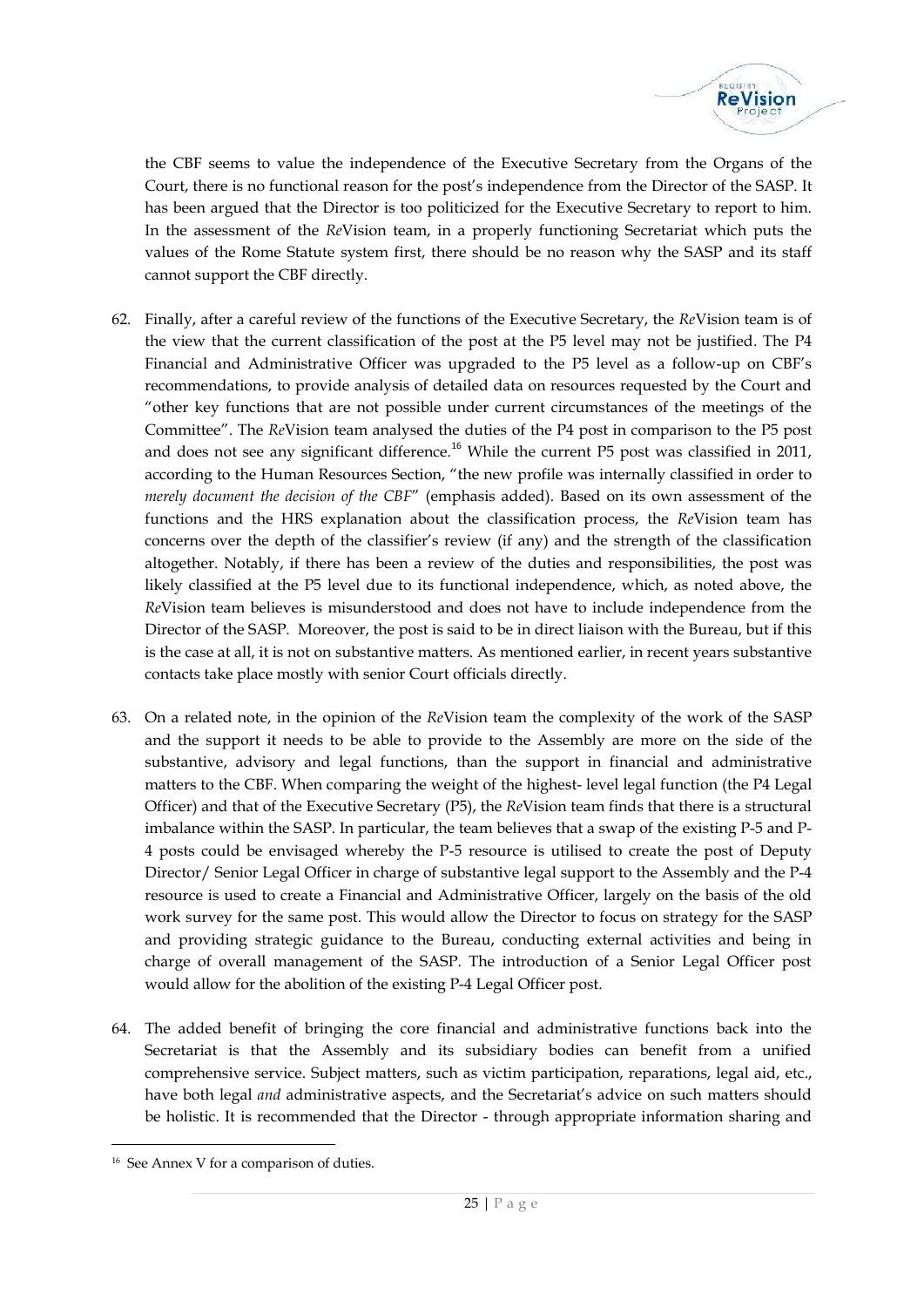

empowerment of staff - ensure effective coordination among the legal and financial positions within the SASP to deliver a holistic service.

- 65. Should there be any concern over the services delivered to the CBF, the Chair of the CBF could direct such concerns to the President of the ASP who, in turn, will address the Director or the concerns can be raised directly with the Director.
- 66. **In light of the above, it is recommended to create a P-5 Deputy Director/ Senior Legal Officer in charge of substantive legal support to the Assembly against the existing P-5 Executive Secretary post and to create a P-4 Financial and Administrative Officer post on the basis of the previous work survey for the same post, against the existing P-4 Legal Officer post (Recommendation 6).**

#### **Special Assistant to the President of the ASP**

- 67. The *Re*Vision team also observes that the link between the SASP and the P-2 Special Assistant to the ASP President is currently rather weak. The post of the Special Assistant is a SASP position, currently based in New York with the Senegalese Mission to the United Nations. This position was created against GTA out of the need to assist the President of the ASP in his/her day-to-day activities in fulfilment of his mandate. Indeed, there are a myriad of issues and activities in the purview of the ASP President, and it is essential that he has access to special assistance and support at all times. In addition to assisting the incoming President, the incumbent of the post is also intended to provide substantive servicing to the Assembly when it meets at the United Nations Headquarters, to the Bureau and the New York Working Group.
- 68. One of the intended purposes of the Special Assistant position was to ensure effective liaison between the President and the SASP so that relevant background information is factored into the President's activities that in turn, further shape and feed into the work of the SASP. It seems that this goal is not entirely met at present. In the organigram, the position is attributed to the Office of the President of the ASP. In reality, it has in the past meant that the position is supervised directly by the President and is part of the SASP mainly (if not solely) for administrative purposes and is not considered part of the regular SASP workforce. The Revision Project considers that there is no need for this *de facto* status. The essence of the functions of the Special Assistant to the President is not different from the overall functions and mission of the SASP. It is a responsibility of the Director to service the President. The *Re*Vision team considers therefore that the post should be part of the regular functioning of the SASP, with a reporting line to the Director, but with (unchanged) tasks of directly supporting the President of the ASP and ensuring effective liaison with the rest of the SASP staff. **It is recommended therefore that the Director take measures to strengthen the oversight and coordination of the activities of the Special Assistant in order to integrate the post more fully into the SASP's work, thereby enhancing the support provided to the President of the ASP (Recommendation 7).**

#### **Special Assistant to the Director**

nded against GTA has bee<br>scription of duties and res<br>bad, the *ReV*ision team **P**<br>26 | P a g e 69. The *Re*Vision team observes that the post of P-2 Special Assistant to the Director has been held vacant for many years while a P-1 position funded against GTA has been created and filled for the same duration. Having considered the description of duties and responsibilities of the two posts, as well as the corresponding workload, the *Re*Vision team has concluded that the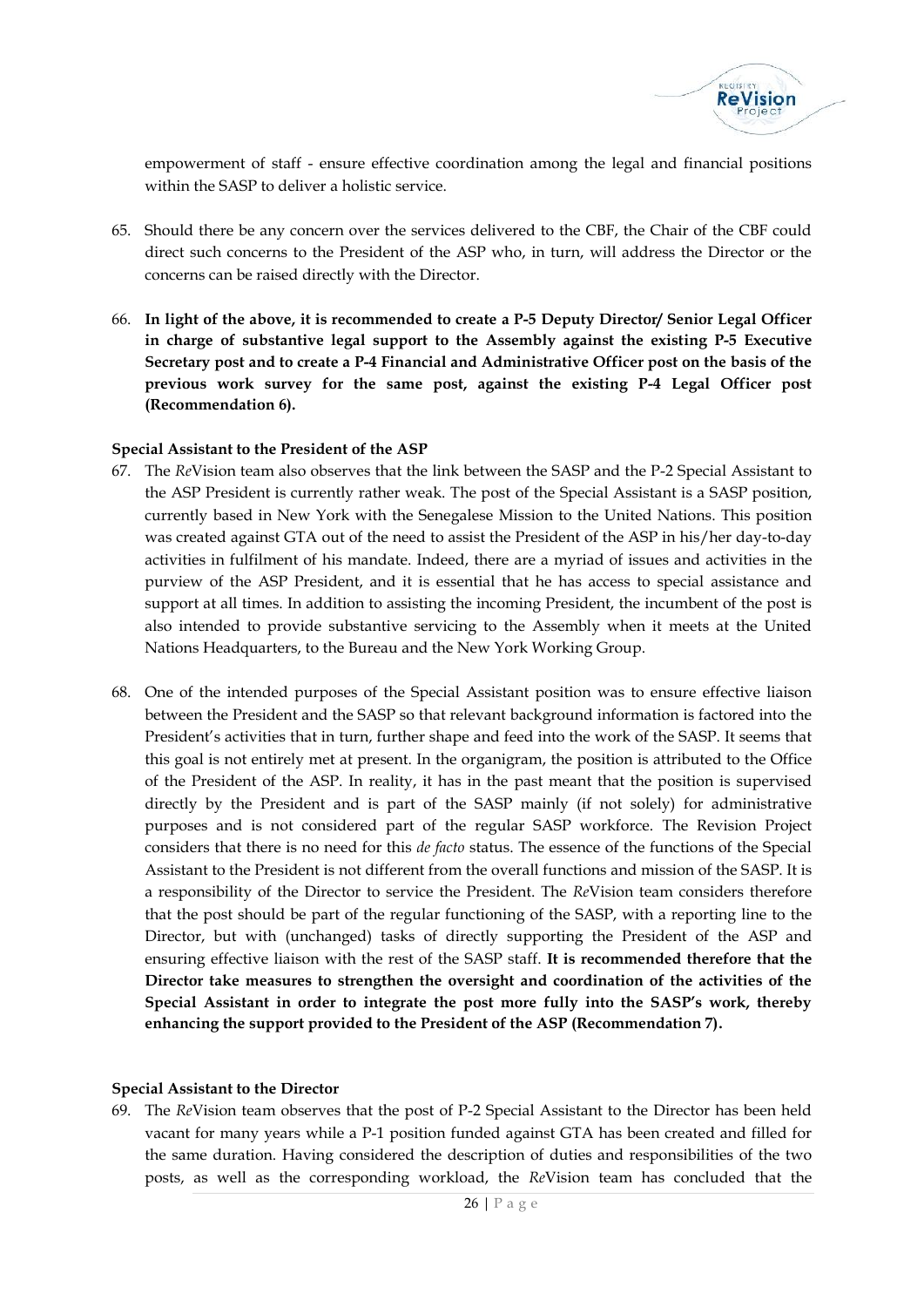

permanent workload does not justify the co-existence of both posts and one of them can be abolished. The *Re*Vision team considers that a P-2 post is in line with the usual grade of such posts, particularly if the Special Assistant also performs administrative tasks, such as document management and archiving and the coordination of regular meetings. **It is recommended to merge any outstanding duties and responsibilities of the P-1 position, which are considered necessary, into the job profile of the P-2 Special Assistant post and to fill that post while discontinuing the P-1 post (Recommendation 8).**

# *Legal Officers*

70. The two Legal Officer posts (P4 and P3) have essentially been the core capacity of the Secretariat over the past years. The Legal Officers, while being of different levels, have not had discernable differences in the assignment of work. At the time of writing, the P3 post is vacant and is not temporarily filled, and the incumbent of the P4 post is on Special Leave Without Pay and no temporary replacement was recruited. The *Re*Vision team observes that the Legal Officers are often under significant pressure. Virtually all staff members who have performed this role consider that the heavy workload is not so much the result of insufficient resources as is the result of lack of proper planning. For example, parallel working group meetings and other requests competing for priority often cause spikes in workload, which, according to the staff, could be avoided with better planning and coordination and creating more realistic expectations among facilitators and other clients. Moreover, the *Re*Vision team was led to believe that requests were often made to staff last-minute and presented as urgent, often requiring them to work late in order to manage, while according to staff they ultimately proved not to be urgent. These issues are further addressed in the section on resources and workload below. The *Re*Vision team considers that there is no need for additional Legal Officers at present and that rather the inefficiencies in the handling of the workload need to be resolved first. Depending on the project workload of the SASP, should additional legal staff become necessary notwithstanding such efficiency gains and the recommended pooling of resources and expertise with the other Organs of the Court, it may be appropriate to recruit a P-2 Associate Legal Officer on a temporary basis against GTA funds.

# *Other Posts*

- 71. The *Re*Vision team has also reviewed the job description of the Documentation Clerk and has no major concerns in terms of the functions of the post. The *Re*Vision team believes, however, that synergies and greater efficiency could be achieved by redeploying this post to the Registry Information Management Services Section (IMSS). That Section has both the expertise and capacity to absorb workload fluctuations and would, in turn, allow for the assignment of other work to the Documentation Clerk in low workload periods. This way, there can be more effective pooling of resources.
- Extranet and the A<br>unctions performed by the<br> $\mu$  notes that there is alrea<br>27 | P a g e 72. Similarly, in relation to the Assistant Web Developer post, the *Re*Vision team considers that in the event of pooling of resources between the SASP and the Registry as recommend above, part of the functions of the post should be performed by IMSS, in particular the provision of IT support. In addition, the functions of maintaining the extranet and the Assembly of State Parties section of the Court's webpage overlap with functions performed by the Public Information and Outreach Section (PIOS). The *Re*Vision team notes that there is already significant informal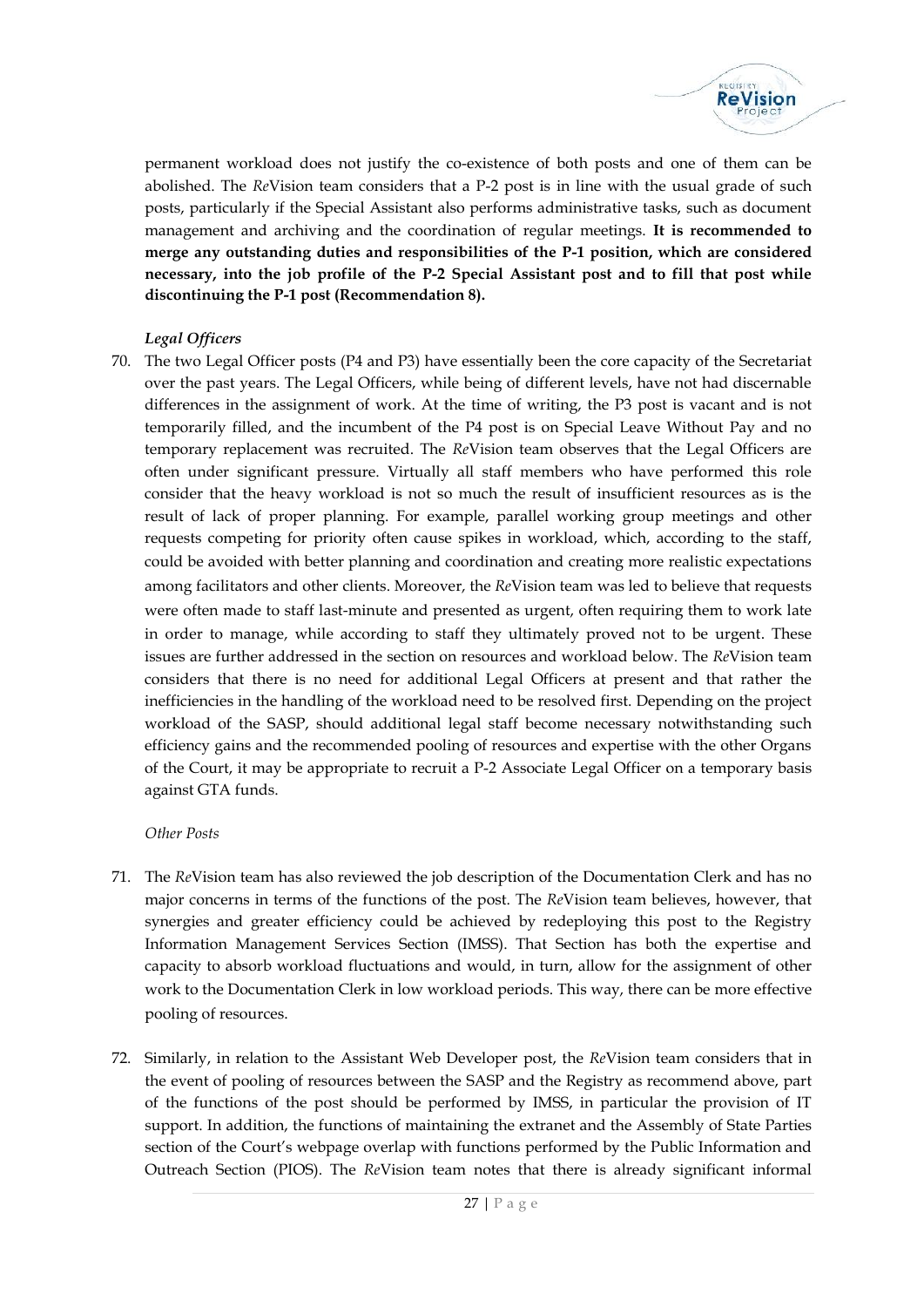

cooperation between the Assistant Web Developer and the relevant PIOS staff. If the IT support functions are assumed by IMSS, it may be possible that the other functions of the Assistant Web Developer (such as development of the extranet, for example) could be assumed by existing staff in PIOS. The posting of documents on the extranet can be performed by non-technical, administrative staff.

- 73. **It is recommended that if it is decided that the Registry would assume responsibility for the provision of technical and logistical support to the ASP on request and on behalf of the SASP (as recommended above), a further assessment be carried out of the functions of the Documentation Clerk and the Assistant Web Developer with a view to their potential deployment to and/or absorption by IMSS and partly PIOS, as appropriate, in order to achieve economies of scale (Recommendation 9).** In the view of the *Re*Vision team, this would lead to greater efficiency and the capacity to absorb additional workload at no additional cost while the SASP will continue receiving the same or better service.
- 74. In relation to the two Administrative Assistants, the *Re*Vision team considers that the regular workload does not justify the existence of two posts. It notes in this regard that at least one of the posts has remained unfilled for significant periods of time and this does not seem to have affected the overall functioning of the SASP. As such, **it is recommended that only one Administrative Assistant post be retained as part of the SASP structure, with additional temporary assistance being secured, if needed, either from within the Court or on a short-term contract (Recommendation 10)**.
- 75. The *Re*Vision team also notes that recently the Executive Secretary has requested additional temporary resources to assist during peak activity. This request appears to have been approved by the CBF. As elaborated in greater detail elsewhere in this report, the *Re*Vision team is of the view that, as a matter of principle, the addition of temporary substantive staff to an office like the Secretariat does not help building and retaining institutional memory (and by extension, staff retention). The *Re*Vision team considers that should there be a genuine need for additional help during peak periods, such additional resources could come either from the pooling or resources with the Registry described above (for example, from the Registry Division of Management Services), or it would be advisable to establish a permanent post instead. In the latter case, that post could be responsible for the servicing of all meetings, not just the CBF meetings, for general administrative tasks within the SASP, and for acting as permanent back-up to the P-4 Financial and Administrative Officer.
- 76. **In sum, the** *Re***Vision team recommends the adoption of the following revised structure for the SASP (Recommendation 11)**: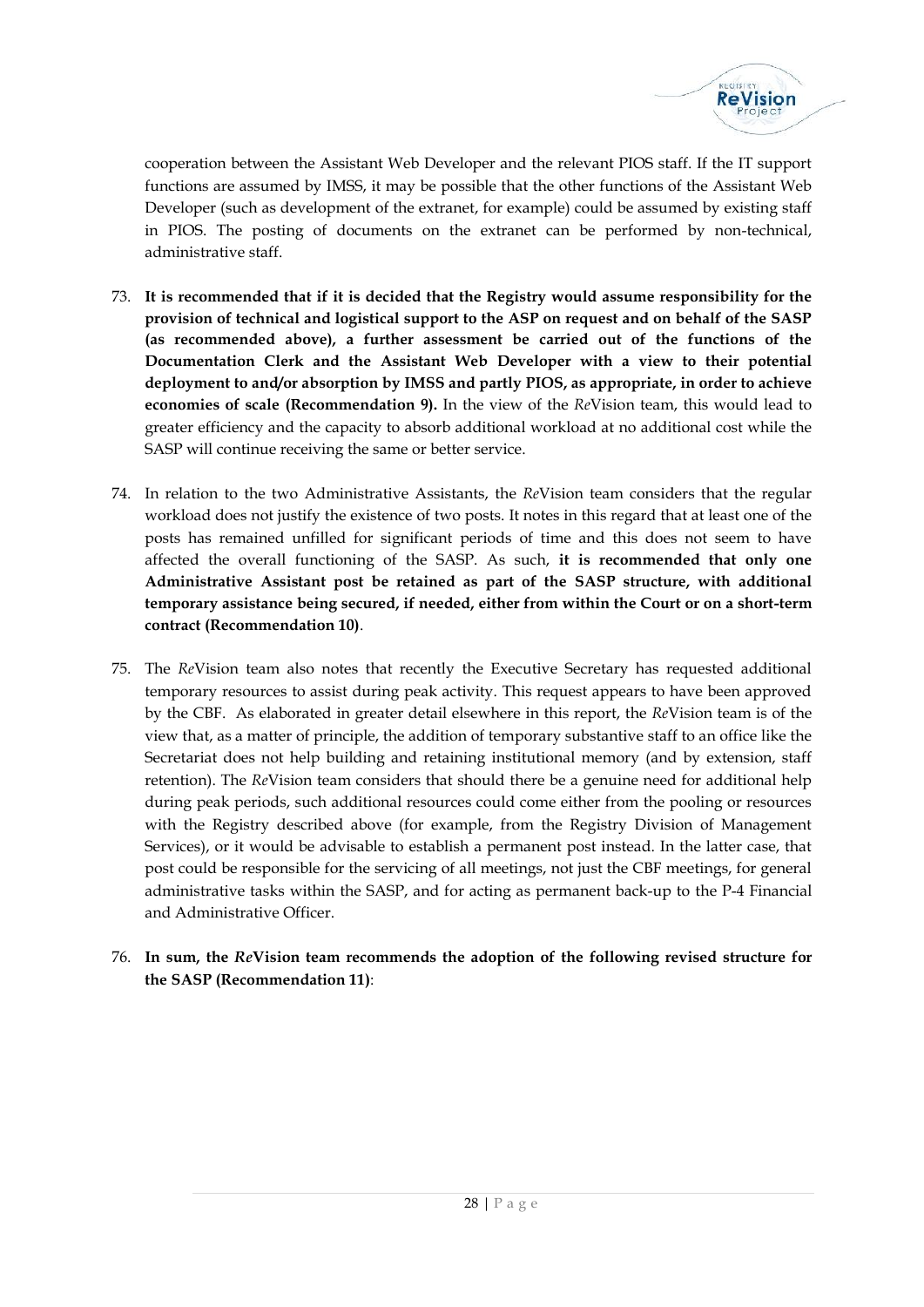



# **E. Resources and workload**

- 77. The *Re*Vision team has held several meetings with SASP Director, staff and other stakeholders, in which resources and workload were discussed. Based on the information collected and its own analysis, the *Re*Vision team has made a number of observations and believes that several measures can be taken to address any resource and workload issues.
- 78. The SASP's workload is quite uneven throughout the year. Indeed, Resolution ASP/2/10 (2003) states that clearly and rightly points to "peak periods before, during and soon after meetings of the serviced bodies, alternating with periods of lesser workload". For this reason, the SASP was kept "fairly small", with a clearly underlined need for the "pooling of personnel an equipment with the Court, whenever this is feasible without compromising the quality of service and the independence of the Secretariat will need on substantive issues".
- 79. In this regard, it is also recalled that "[t]he Secretariat and the other sections of the Court shall attempt, within the bounds of mutual respect for the independent exercise of their respective functions and of maintaining high levels of professionalism, integrity and competence, to find joint responses to situations of increased workload at the Secretariat, by making available to the Secretariat, to the greatest possible extent, the relevant expertise and physical resources of the other sections of the Court, whenever possible based on arrangements that the Secretariat and the other sections of the Court should agree in anticipation of such situations."<sup>17</sup> As mentioned

<sup>17</sup> ASP/2/10 (2003)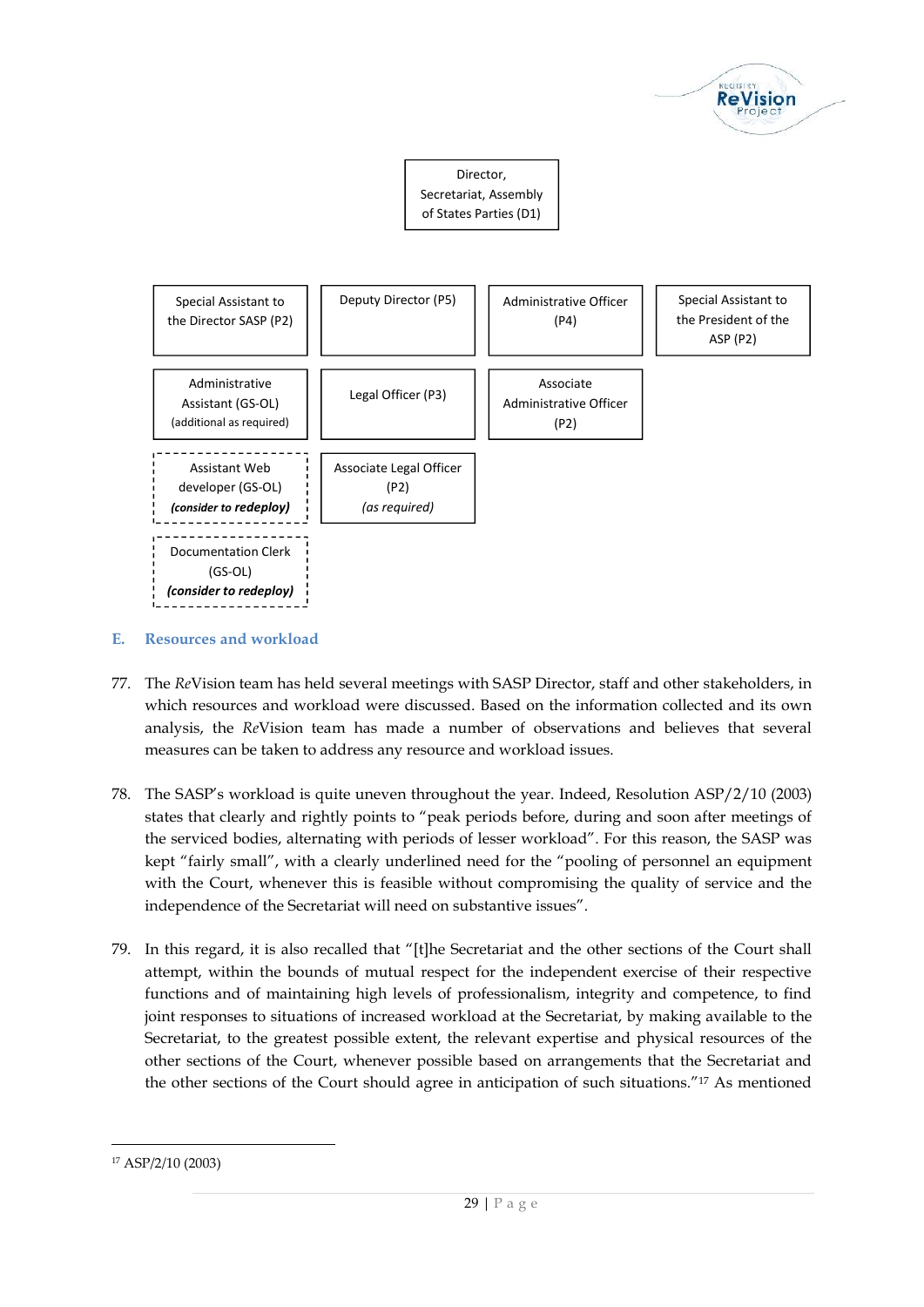

earlier,<sup>18</sup> the explicit reference to expertise, in addition to physical resources, is, in the view of the *Re*Vision team, indicative of the Assembly's intention to achieve synergies and economies of scale between the SASP and the Court in order not to duplicate effort and resources.

- 80. When the Secretariat was first established and became operational in 2004, it was called upon to service the following activities:
	- Assembly of States Parties, annual session and occasionally a resumed session;
	- Committee on Budget and Finance, two annual sessions;
	- Bureau (based in New York);
	- New York Working Group of the Bureau (NYWG); and
	- The Hague Working Group of the Bureau (HWG).
- 81. Subsequently, new bodies were established which required assistance from the Secretariat in its substantive and technical servicing:
	- Oversight Committee on permanent premises;
	- Working Group on Amendments (based in New York);
	- Study Group on Governance (under The Hague Working Group);
	- Advisory Committee on Nominations of Judges.
- 82. The workload of the SASP has been increasing steadily since its inception. This is due to both the number of bodies to be serviced, and the number of meetings and the number of facilitators/focal points to assist. The *Re*Vision team itself has observed that the Secretariat's workload goes through ebbs and flows. Typically, before and during the ASP and the CBF sessions, there is a sharp increase in the number and nature of the activities the SASP is involved in for which it hires additional temporary resources. While the overall workload of the SASP is reported to have decreased somewhat in comparison to previous years as a result of fewer Working Groups to be serviced, it is still heavier than originally envisaged when the Secretariat was first established.
- 83. Moreover, it has to be recognized that at present, the SASP has little control over its workload as it is driven primarily by the demands and assistance needs of external actors, such as facilitators of Working Groups, the Bureau, the ASP subsidiary bodies, as well as individual diplomats. While the Assembly usually has a yearly work plan, which allows for some advance planning, the meetings the SASP is called upon to support present a challenge in practice, because of a lack of coordination between the different facilitators, the often overlapping meeting schedules and the inability (or unwillingness) of the SASP to play an active role in regulating this process.
- 84. Against this background, the *Re*Vision team sees several opportunities to improve the situation and make the SASP workload more even and more manageable.
- 85. First and foremost, the possibility of pooling of resources with the Registry in the provision of

<sup>18</sup> See para. 42 *supra*.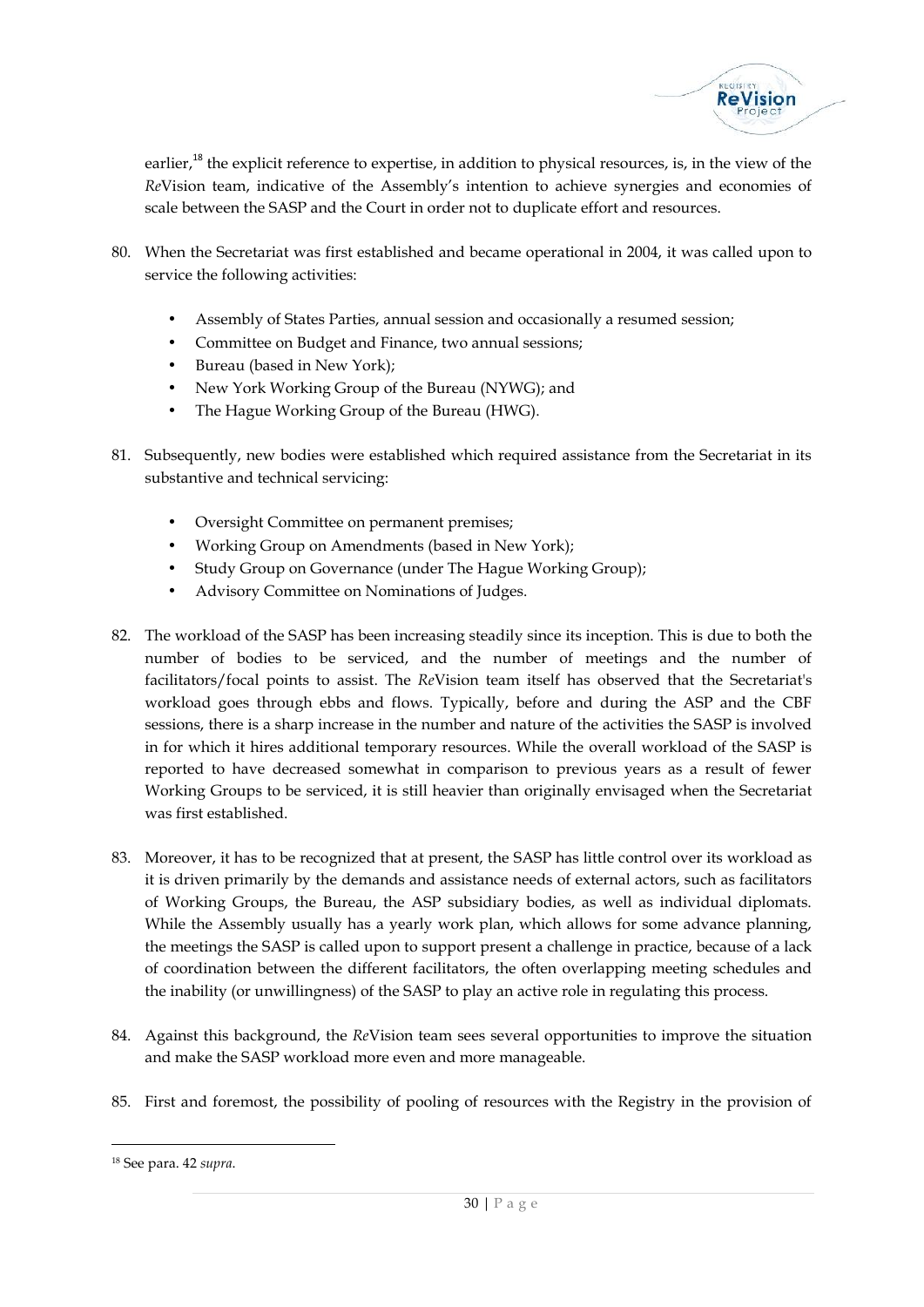

technical and logistical support should be explored. As mentioned earlier, a number of tasks carried out by the Secretariat overlap with services already provided by the Registry. If the Registry assumes responsibility for these tasks, the SASP would be able to focus all its efforts on the provision of substantive support and advice. Furthermore, because of its size and specific expertise in most of the areas identified above, $^{19}$  arguably the Registry has a greater capacity to the absorb workload fluctuations during peak periods. Such capacity does not exist within the SASP, which is a recognized built-in weakness of the Secretariat structure. Increasing staffing levels in the SASP with either established or temporary posts would not be optimal for the reasons discussed earlier (no full-time occupation in low activity periods and loss of institutional knowledge). The *Re*Vision team also believes that in addition to the recommendation to rely more heavily on Registry services for the organization of meetings,<sup>20</sup> it is **recommended that consideration be given to outsourcing certain basic support functions to external contractors or to exploring other forms of temporary support from the Registry, which would provide greater efficiency and flexibility to the SASP (Recommendation 12).**

- 86. Another factor which affects the SASP's workload is the perceived risk-averse approach of the Director. Staff have reported that the Director is reluctant to take a pro-active role in the scheduling of meetings and essentially agrees to every request made by the States, which has a negative effect not only on the Secretariat's workload, but also on its ability to assist the Assembly meaningfully. When questioned about this, the Director expressed concerns about the number of meetings and other requests and the lack of sufficient resources to deal with the corresponding workload. At the same time he stated he did not feel in a position to suggest a different date for an event or to advise on the type of meetings and the support the SASP can provide.
- 87. From a customer service perspective, it is commendable that the Director feels he needs to respond positively to any request for assistance. Indeed, many of the diplomats interviewed by the *Re*Vision team have expressed satisfaction with the manner in which their requests for assistance are being dealt with. At the same time, the *Re*Vision team considers that in view of the limited resources available and the lack of coordination between different activities requiring support, this approach is unsustainable and likely to affect adversely the overall quality of the services provided by the SASP and its added value in the long run. It is also recognized that the ASP President, the Bureau and individual facilitators are not always aware of the competing demands placed on the SASP. However, there is no entity better placed than the SASP itself to provide that information and to coordinate these activities through active dialogue with the relevant bodies.
- 88. The *Re*Vision team considers that in view of his institutional knowledge and position, the Director could play a key pro-active role in coordinating and advising the various facilitations and Working Groups and in coordinating their work. Indeed, some of the Ambassadors interviewed by the *Re*Vision team have expressed a strong desire in this respect, regretting that the assistance they receive from the Secretariat currently is limited to technical and logistical support, often upon request. To the extent that the responsibilities of the Director in this regard

<sup>19</sup> See para. 44 *supra*.

<sup>20</sup> See para. 47 *supra*.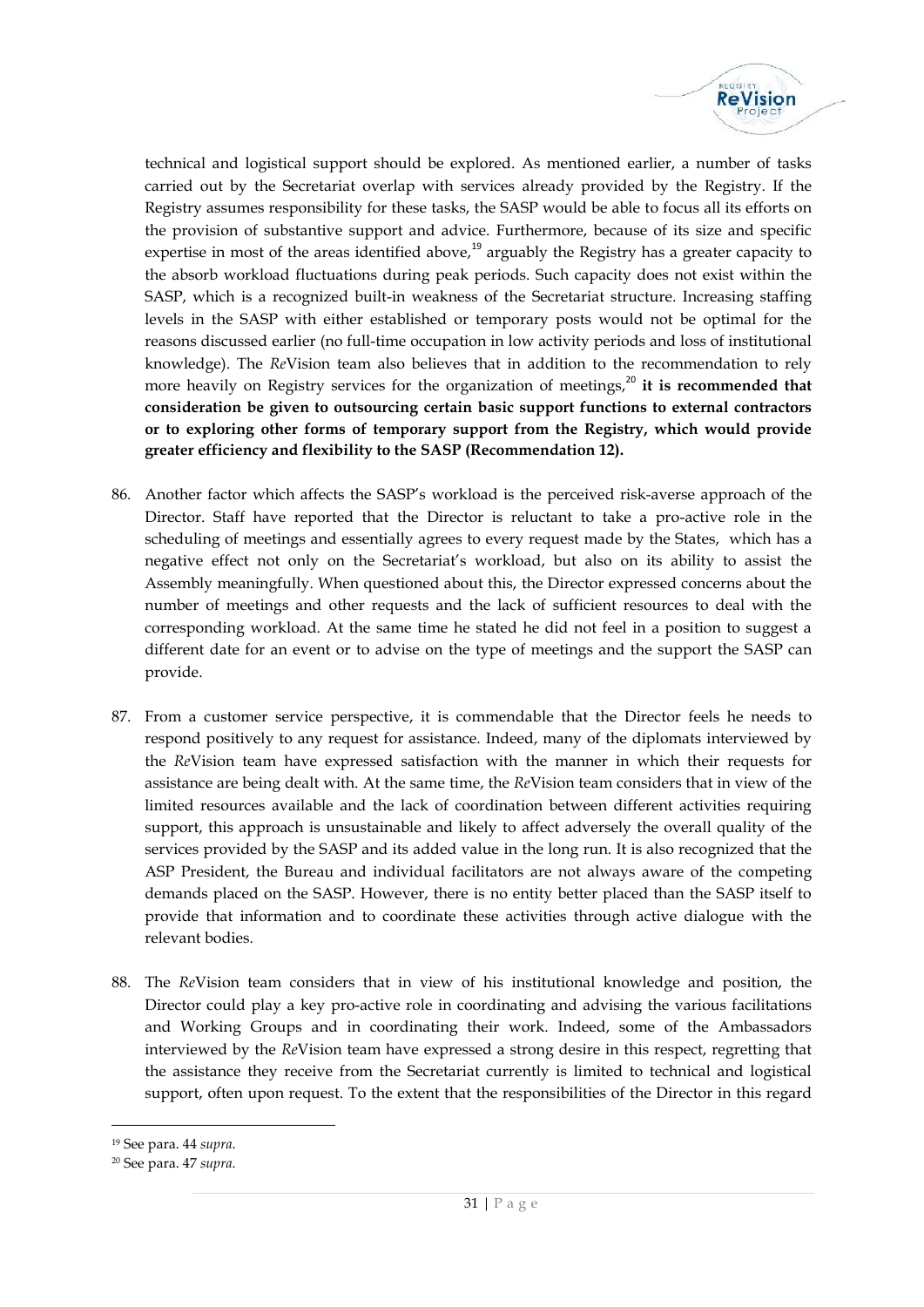

may be unclear, **it is recommended that the President of the ASP, the Bureau and the Director discuss and clarify the role and responsibilities of the Director in terms of the planning and coordination of meetings of the Assembly and its subsidiary bodies, and, if considered necessary, memorialize the outcomes of these discussions in a delegation of authority from the President or Bureau to the Director (Recommendation 13).** The *Re*Vision team considers that such a role already exists and in any event would be consistent with the level of the post.

- 89. Furthermore, as discussed above, the resources of the SASP are directly impacted by the number and nature of the activities the Secretariat is called upon to support. Several stakeholders with long-standing institutional memory have observed that the external governance activities that the Assembly has been engaged are far heavier than was ever expected or foreseen. Some have referred to it as the "ICC governance industry", implying that it is a self-sustaining process without clear added benefits for either for the ASP, the Court or the Rome Statute system as a whole.
- 90. The *Re*Vision team has noticed that the governance provided by the ASP to the Court in recent years has been focussed mainly on input (e.g. budget) and process (e.g. legal aid, victim participation, etc) as opposed to output, the attainment of strategic objectives and the exercise of the ASP's legislative authority to improve the Court's operations. This is an area where the SASP could have a strong positive influence by proactively providing guidance to the ASP.
- 91. The governance process is, by all accounts, very labour and resource intensive for both the Court and the representatives of States Parties, as well as the SASP. The *Re*Vision team also observes that there seem to be some inconsistency in the working methods and practices of the various working groups. This also affects the functioning of the SASP, as well as information sharing between working groups. It has been observed, for example, that it is up to the facilitators to decide whether or not the minutes of their meetings should be shared. While recognizing that these are matters falling outside the scope of its review of the SASP, the *Re*Vision team believes that some standardization of working practices, as mandated by the Bureau, would have a positive effect on the SASP's ability to plan its work and could increase the efficiency and effectiveness of these meetings overall. For example, new facilitators, once appointed, could receive a briefing by the SASP, which could include a description of such standard practices. The *Re*Vision team is aware of and welcomes the on-going efforts that States are undertaking to reduce the number of working Groups both in The Hague and in New York and considers that this would resolve many of the SASP's workload and resources difficulties effectively.
- betting priorities and possible<br>vould increase the Director<br>thereby providing more e<br>ASP should, of course, rem<br>32 | P a g e 92. In this respect, as the main facilitator of the Assembly, the SASP could play a much more active role in facilitating and focusing the dialogue and interactions between the Court and the Assembly. This could include advice on substantive matters, for example, drawing attention to issues which need special attention by the Assembly, issues for which the Court needs specific political or other support from the Assembly, and matters which, in the opinion of the Director, would advance the implementation of and adherence to the Rome Statute system, as well as more technical issues, such as the planning and holding of meetings. In doing so, the SASP would assist the Assembly in identifying and setting priorities and possibly rethinking some of its working methods. At the same time, this would increase the Director's ability to manage the SASP's workload and plan its activities better, thereby providing more effective and meaningful support to the ASP. This advisory role of the SASP should, of course, remain neutral vis-à-vis the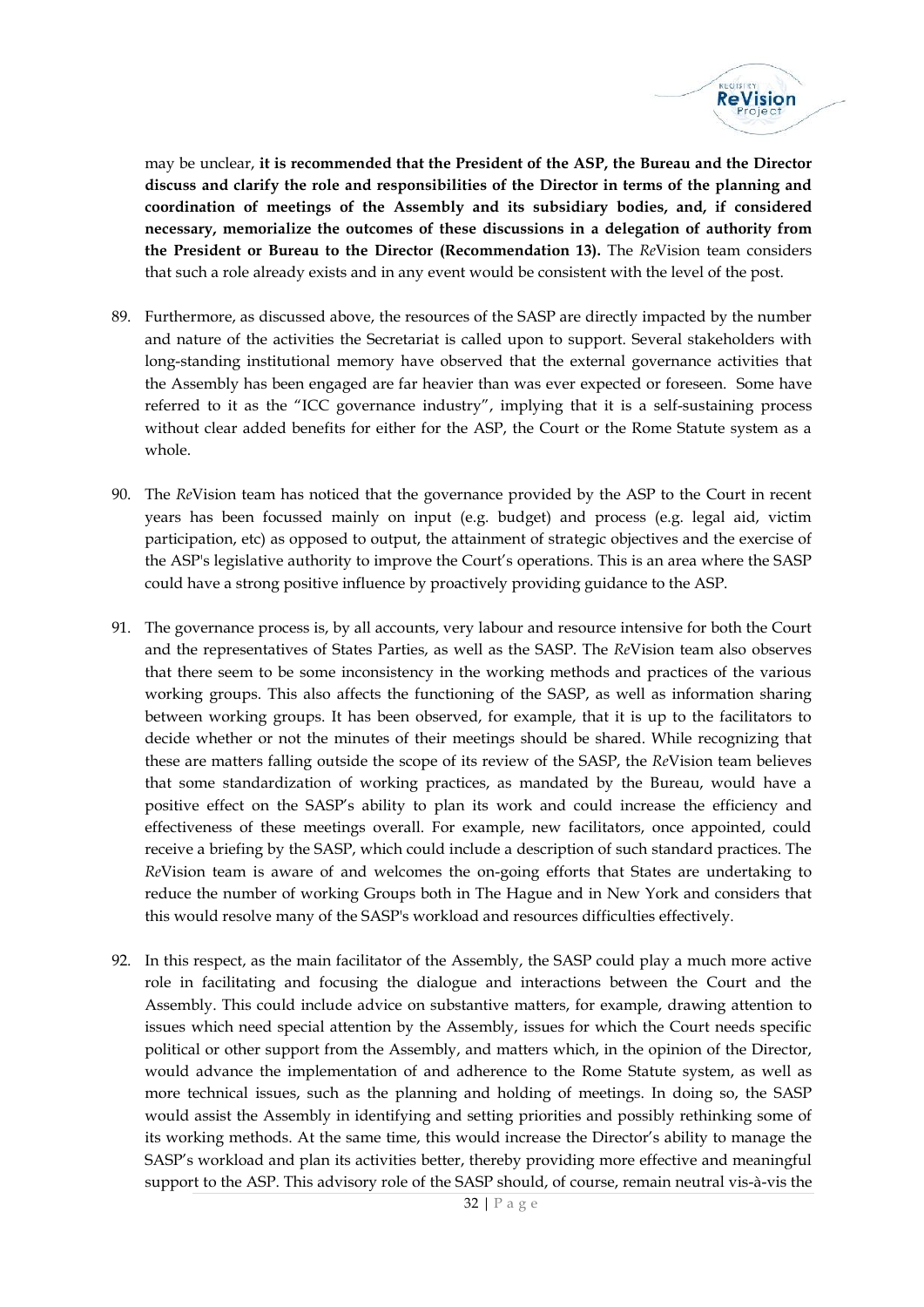

judicial and prosecutorial activities of the Court. **It is recommended that the Director of the SASP propose to the President of the ASP and the Organs of the Court a roadmap for making the SASP an active link between the Court and the Assembly, by promoting adherence to the Rome Statute system and facilitating the Assembly's support for the Court's activities (Recommendation 14).**

- 93. Furthermore, the *Re*Vision team considers that the SASP' resources are also adversely affected by the apparent dysfunctional working methods, low staff morale, and long-term unfilled vacancies. SASP staff members have reported overlaps and duplication of work, last-minute requests and assignments, often presented as "urgent" due to what they see as a lack of proper planning on the part of management. Staff have also expressed concerns about the lack of objective criteria in the assignment of work and have described work processes as *ad hoc*.
- 94. The *Re*Vision team has observed that indeed there is little delegation of authority within the Secretariat and the distribution of roles and responsibilities is somewhat random and unclear. Furthermore, several legal posts have been left vacant for a long time, which has naturally impaired the availability of SASP resources who can provide substantive legal advice. These issues are mentioned here for completeness – because they have an impact on how the SASP's resources are utilised. However, they are primarily mattes of human resources management and staff morale, which is why they will be addressed in the relevant section below.

# **F. Work processes and workflows/Communication**

- 95. Having reviewed the work processes and workflows of the Secretariat, i.e. the standardized practices and procedures followed for recurring tasks, the *Re*Vision team concludes that some areas are well organized, mainly the more technical and clerical tasks, such as the maintenance of the extranet, providing documentation to States representatives and the publishing of official documents.
- be the processes and<br>le SOP. That would not of<br>also facilitate the induction<br> $33 | P a g e$ 96. However, more generally, the *Re*Vision team felt that the organization of the core substantive work of the SASP would benefit from some clarification and standardization in order to improve efficiency and predictability. This mainly refers to the need for standardized processes for the organization of meetings, the management of internal files (other than the areas mentioned above), and the production of advisory products. While the *Re*Vision team has not received any significant complaint about the quality of the SASP's output (in fact, most diplomats interviewed have expressed satisfaction with the services received), the current working method is that the Director manages every step of the process personally. In addition to placing an unnecessarily heavy burden on the Director, this *modus operandi* results in inefficient and ineffective use of resources and is frustrating and demotivating to the SASP staff. Moreover, it causes difficulties in terms of availability of information and awareness of the procedures to be followed in given circumstances since reportedly, most decisions are taken *ad hoc* by the Director. In fact, some staff feel that information is deliberately kept away from them. The *Re*Vision team can see why this approach could be problematic particularly at times of high workload and pressure, such as the organization of the ASP meetings. Basic work processes and workflows, roles and responsibilities could be described in a simple SOP. That would not only provide clarity and predictability in SAPS operations, but would also facilitate the induction of new staff members.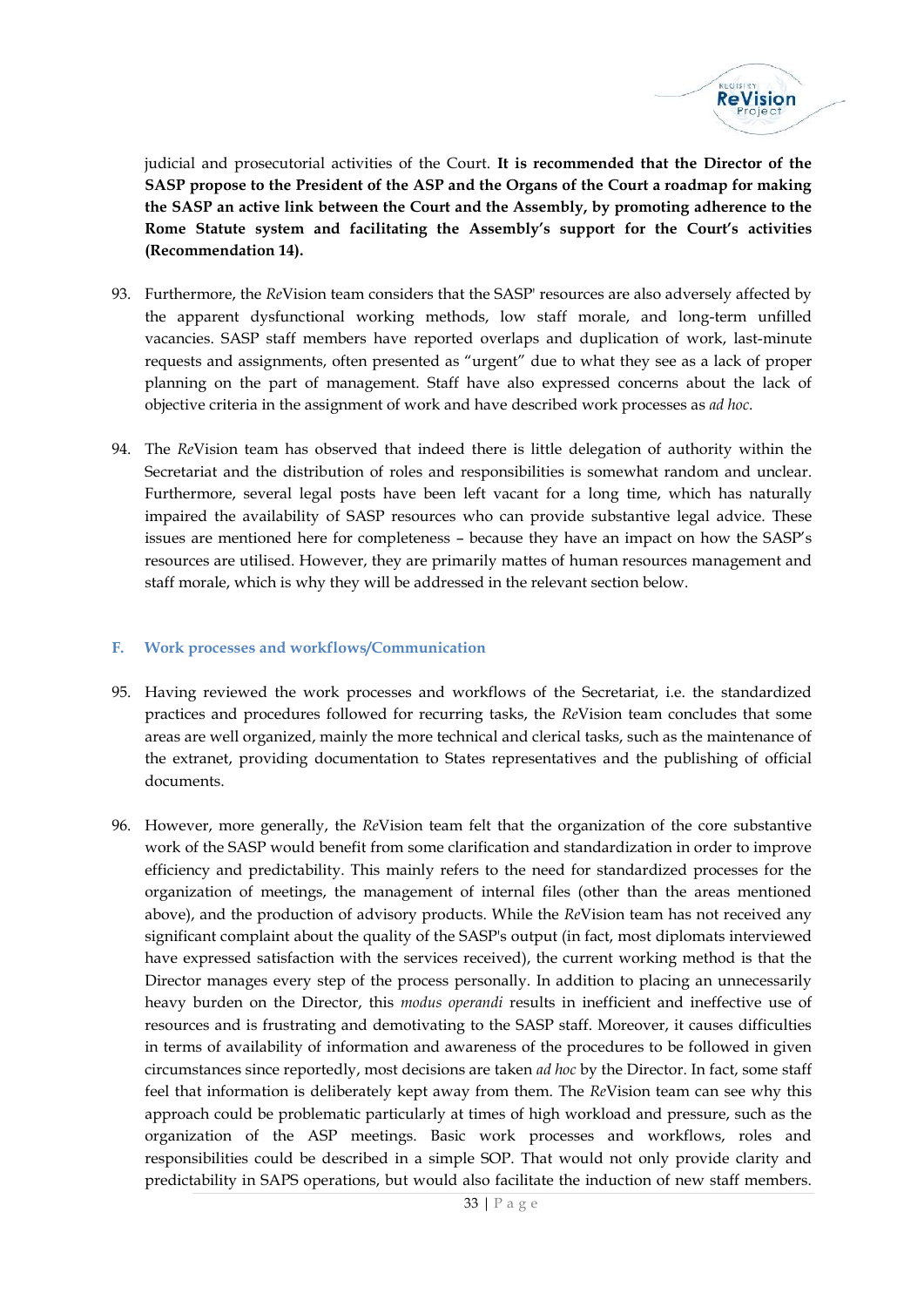

In addition, such SOP could be made available to (new) working group facilitators and others who work closely with the Secretariat so as to make them aware of its services and work processes, which would facilitate communication and cooperation.

- 97. Another factor affecting the Secretariat's workflows and processes is the lack of adequate internal communication. Communication about work assignments seems to often take the form of one on-one discussions between the Director and a given staff member even for project that involve multiple staff members. Staff have reported that information is routinely not shared within the office: staff are not informed of developments that affect their work, not copied on e-mails relevant to them, and plans, if they exist, are not shared with everybody. Consequently, tasks are often duplicated as staff are unaware of the assignment of the same or related task to a colleague. The *Re*Vision team finds this problematic because it suggests inefficient operations within the Secretariat and work processes that involve the Director in operational and non-strategic issues. As discussed elsewhere in this report, there is a need to clarify roles and responsibilities and increase the delegation of authority.
- 98. From its interviews with staff members, the *Re*Vision team was also led to believe that information sharing within the Secretariat may actually be discouraged. The Director stated that to the extent this is the case, the reason is the sensitive or confidential nature of some communications. While the *Re*Vision sees merit in this concern, it notes that there are numerous Sections within the Court, which handle and are privy to extremely sensitive information. This is not and should not be a reason to prevent sharing of information internally within the Section, particularly where such information is needed in order for staff members to carry out their work in a professional and effective manner, to understand how their work contributes to the greater goals of the team and, last but not least, for them to feel valued and trusted.
- 99. Similarly, staff reported that they are not allowed to have direct interactions with ASP delegates on substantive matters and that all such communication goes through the Director. The *Re*Vision team considers that this complaint is related to the lack of authority delegated to the SASP staff and what would seem to be a lack of trust in them by the Director. The *Re*Vision team believes that empowering SASP staff to communicate with the delegates on work-related issues would improve their ability to assist them. It is fully understood that the Director needs to keep an overview of pending issues and to be in a position to provide guidance and support. A number of elementary reporting mechanisms exist that could be put in place achieve that.
- 100. In light of the above, the *Re*Vision team makes the following recommendations:
- 101. **It is recommended that any core SASP processes, including the organization of ASP and Working Groups meetings, as well as the roles and responsibilities of SASP staff in such events, be documented in a protocol or SOP, to be updated and fine-tuned regularly, as required. It is further recommended that staff be actively encouraged to follow such established practices in order to ensure maximum stability and predictability in the Secretariat's operations (Recommendation 15).**
- mediate practical steps to<br>y emphasising, where nec<br>is, if any, for its sharing<br> $34 | P a g e$ 102. **It is recommended that the Director take immediate practical steps to enable and encourage information sharing within the Secretariat, by emphasising, where necessary, the confidential nature of the information and the conditions, if any, for its sharing outside the Secretariat**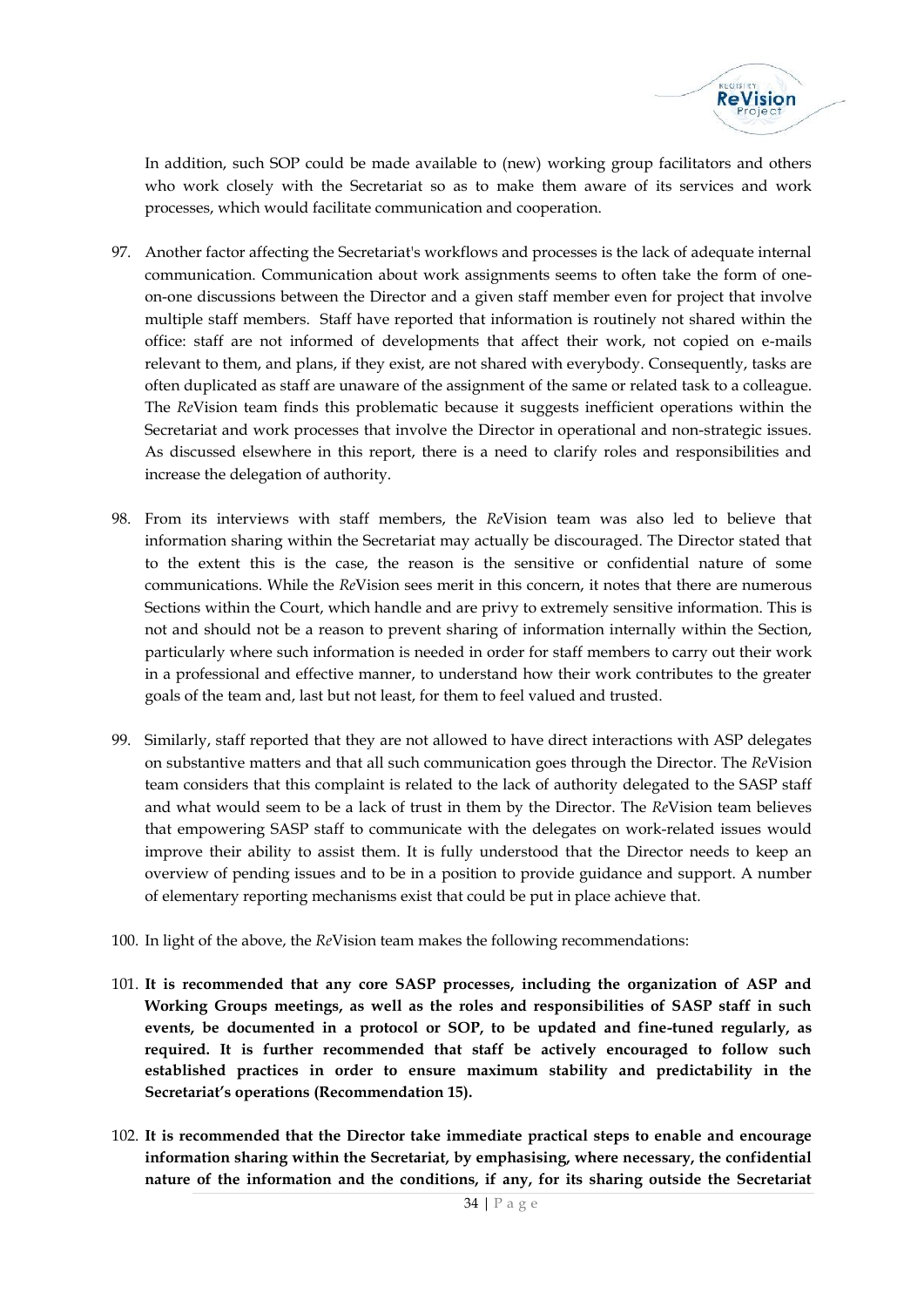

**(Recommendation 16).**

- 103. **It is recommended that regular all-staff meetings be held at least once every two weeks and used as a two-way information sharing platform, i.e. for the Director and other SASP staff to discuss pending and future assignments and projects, but also as an opportunity to exchange ideas and discuss opportunities to improve working methods (Recommendation 17).**
- 104. **It is recommended that the Director ensure adequate induction of new staff members, in close cooperation with the Human Resources Section (Recommendation 18).**
- 105. **It is recommended that the Director consider holding a workshop with SASP staff to discuss confidentiality and sensitivity in the context of SASP's work and what the consequences may be of unauthorized disclosure of sensitive and confidential information as a means to increasing mutual trust and the sharing of confidential information within the Secretariat (Recommendation 19).**

# **G. Systems and databases**

- 106. The importance of functional and user-friendly systems and databases in an organisation such as the ICC cannot be overemphasised. Database management systems are important as they provide a highly efficient method for handling multiple types of data. The systems should be built to be as versatile as possible. Furthermore, proper systems and databases replace manual, which saves significant time and reduces errors. Data should be categorised and structured so as to suit the needs of users in a relatively simple manner.
- 107. In the opinion of the *Re*Vision team, the Secretariat would benefit greatly from improving its use of systems and databases.

#### SASP internal information system

- 108. Currently, only one person within the entire Secretariat has access to the TRIM information management system. All other staff members save documents and information on a relatively disorganized shared folder of the SASP. This is seen as a highly inefficient method of storing and accessing information. This problem is exacerbated by the fact that there is little uniformity in the manner in which documents are saved on the shared folder.
- $\frac{3}{2}$  and  $\frac{3}{2}$  are the since enterpret<br>ered by Sharepoint for the<br>ed, all SASP staff members<br>re a dedicated information<br>35 | P a g e 109. In addition, because institutional memory is not being retained in systems and databases, knowledge management is completely dependent upon the memory of staff members working within the Secretariat at a given time and it is mainly vested in the Director. Considering that the SASP is meant to serve as the institutional memory for the ASP, the SASP's information systems require serious attention. It should be possible for staff with the proper authorization to access any and all documentation and information related or relevant to a subject matter. This requires the systematic tagging and categorization of information in an Electronic Document and Records Management System (like TRIM), which is currently not the case. Alternatively, the SASP could likely make good use of the functionality offered by Sharepoint for the same purpose. Once a proper system and working method are defined, all SASP staff members can easily maintain and share information and the SASP will not require a dedicated information management post.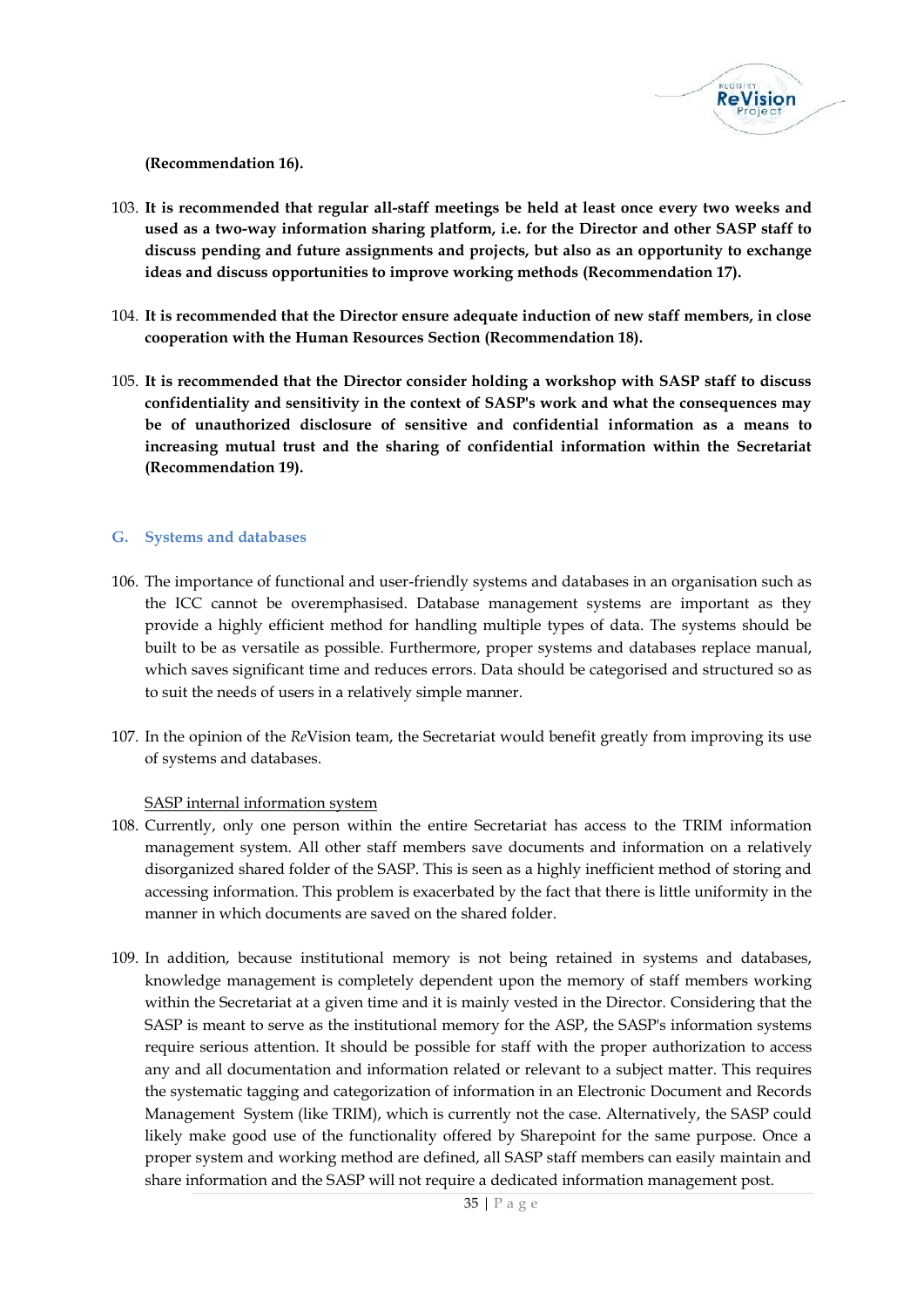

#### External ASP information systems

- 110. The SASP maintains an extranet which is a web-based system for delegates and members of subsidiary bodies, like the CBF, to access documentation required for meetings, etc. The *Re*Vision team would first like to commend the Secretariat for its transition away from paper copies of the relevant documents and using the extranet instead. Users have reported some difficulties with the extranet: that it requires complex passwords and it is not user-friendly, which may have an impact on whether delegates opt for downloading documents and other relevant information or not. Due to the (perceived) complexity of the system, delegates often request the SASP staff to send them documents that are already uploaded onto the extranet.
- 111. The *Re*Vision team believes that it would be worth exploring the use of dedicated tablets or improved systems in order to facilitate the Secretariat's conferencing support function. There are some systems readily available on the market, which may easily fill the gap. For example, this would allow delegates to receive documents live, to record their comments, organize documents by subject or meeting, etc. Improvements in this would likely allow easier control of meeting documentation, quick release and distribution of new versions and notifications, access controls, etc.
- 112. As part of the above improvements, the SASP could also consider maintaining and providing topical digests to better inform new delegates of relevant background as well as the evolution of the Assembly's decisions on a variety of subjects. This information would also serve to enhance internal knowledge management. Currently, the SAPS maintains a keyword listing of relevant resolutions, but that does not allow ASP users to easily grasp the historical developments.

#### Publicly available information systems

113. The *Re*Vision Project observes that the official records and documentation maintained on the Court's website are formatted and provided in a very traditional (UN-like) fashion. The *Re*Vision team observed – also based on comments from several stakeholders - that it is often unclear (unless one has delved into the records of the ASP) that certain documents exist or are accessible. The *Re*Vision team considers it beneficial – for purposes of better informing the public at large and promoting the image of the Court - that key documents, such as strategic plans (Information Technology, Human Resources Management, etc.), budgets and performance reports, substantive reports on the Court's core activities, etc. be published in a more appealing and modern manner (if necessary only after approval by the ASP). The current approach to the publication of said documents illustrates the existing disconnect of the SASP from other functions performed by the Registry, such as the Court's public information, as discussed above. The *Re*Vision team maintains that better, more integrated, appealing and transparent information would serve the interest of both the Court and the ASP.

# Sharing information with the Court

In duplicated within certain<br>
on and resolutions, as wel<br>
ained therein. This result<br>
36 | P a g e 114. As part of the review of the Registry, the *Re*Vision team has found that information in relation to governance bodies (ASP, CBF, Audit committee, Hague Working Group, etc.) is kept both by the SASP and multiple parts of the Court (and even duplicated within certain Organs). This includes for example reports, background documentation and resolutions, as well as a breakdown of the objectives, tasks and recommendations contained therein. This results in unnecessary (and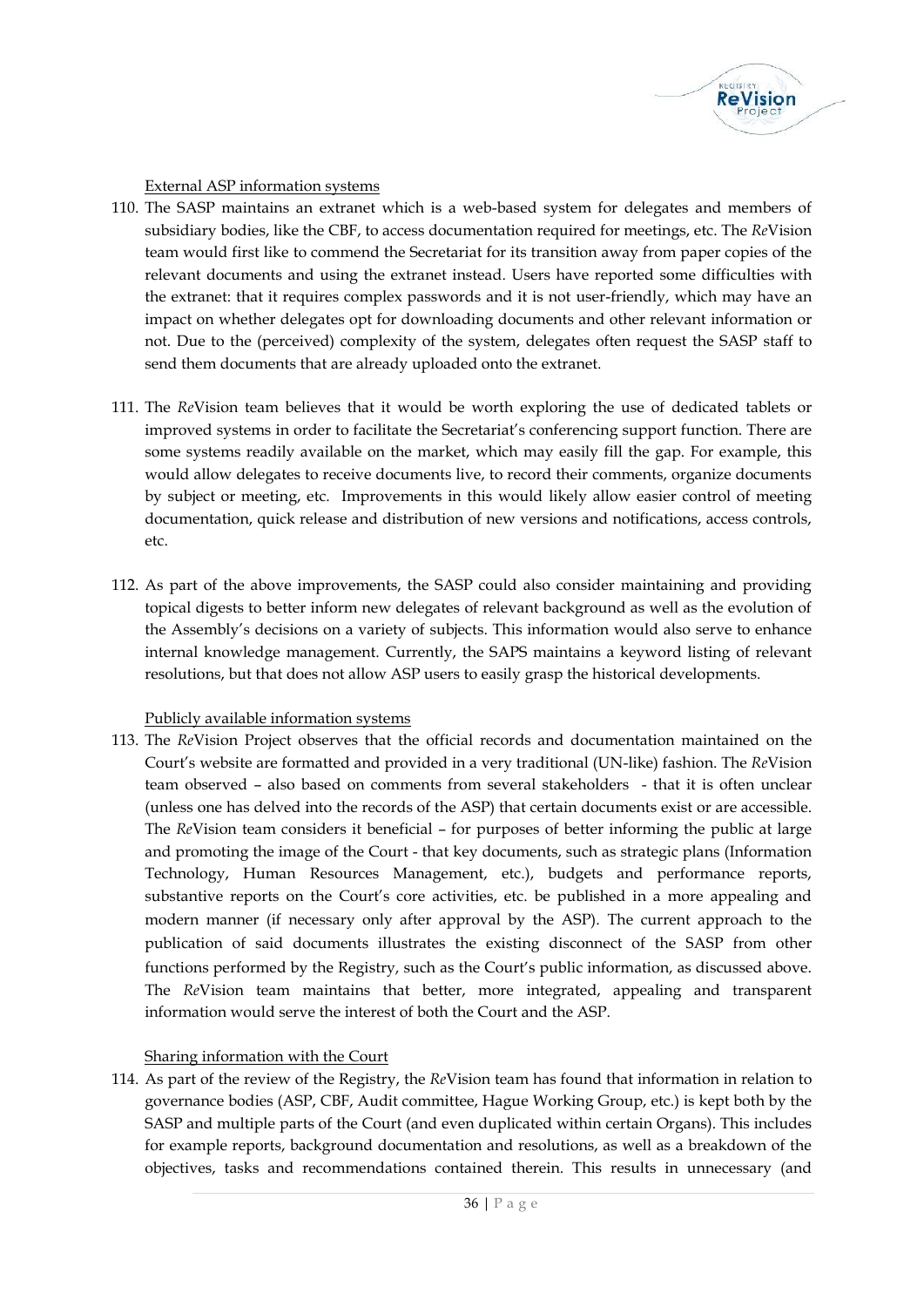

avoidable) duplication of effort and resources in managing this information. There is a strong perception on the part of Court officials that the SASP, and the Executive Secretary of the CBF in particular, are deliberately not sharing such information available to them, which requires the Court to maintain separate databases. Whether this is the case or not, such a practice is inefficient and creates a negative atmosphere between the Court and Executive Secretary/SASP. In the view of the *Re*Vision team, there is no reason why there could not be a common knowledge base where such information and documentation is preserved and shared between the SASP and the Court. This information should be turned into institutional knowledge, easily accessible to all interest sides in the Court, and organized in such a way so as to facilitate retrieval, for example, by topic.

115. On a related note, the *Re*Vision team has noticed that there is often confusion and overlap in relation to the maintaining of official information about ASP delegates, in particular their contact information. Some ASP delegates, as well as SASP and other Court officials, have observed that it is not always clear who is the current representatives of States and how they can be contacted. The *Re*Vision team observes this should not be necessary.

# IT support for SASP

- 116. The *Re*Vision team notes that the Director has procured a number of Apple laptop computers, which are used for official business apparently because he was dissatisfied with the service provided by the former ICT Section of the Registry. The rest of the Court uses regular personal computers on Windows software. This choice seems to have led to certain inefficiencies as this hardware cannot be serviced or maintained centrally. It has also caused difficulties in transitioning between the two operating systems, especially when staff are either based away from the seat of the Court or work remotely, for example, during ASP sessions in New York. This relates to, amongst others, information security restrictions: there are security measures in place to control access to information, which make it harder to work on Apple-run hardware. It is therefore advisable that *ad hoc* ICT solutions be avoided in the future and that SASP benefit fully of IMSS expertise, services and equipment in the future. This is an area where, the view of the *Re*Vision team, the greater reliance on Registry services by the SASP can be implemented the most seamlessly.
- 117. In light of the above, the *Re*Vision team makes the following recommendations:
- 118. **It is recommended that the SASP reach out to the Registry Information Management Services Section for advice and services to improve internal information management practices. It is further recommended that an information management protocol be adopted for the SASP, which, among others, spells out clear requirements and procedures for staff to involve colleagues in the information flow, as appropriate (Recommendation 21).**
- 119. **It is recommended that the SASP consult the Registry Information Management Services Section for advice and services to improve the external ASP information systems (Recommendation 22).**
- 120. It is recommended that the SASP seek the cooperation of the Registry to create a joint<br>knowledge base for governance-related documentation, including, but not limited to reports,<br>background documentation and resoluti **knowledge base for governance-related documentation, including, but not limited to reports, background documentation and resolutions, as well as a breakdown of the objectives, tasks**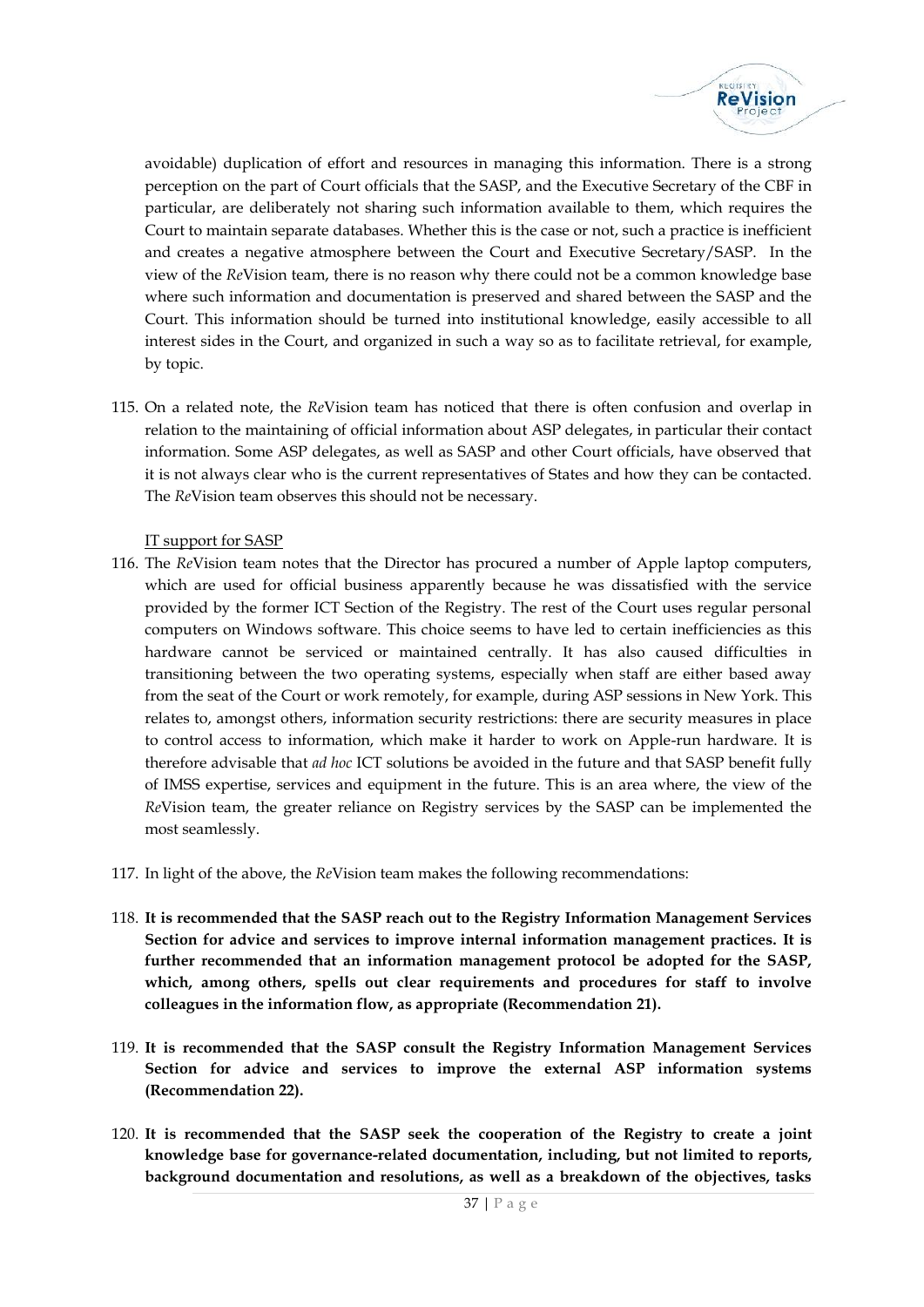

**and recommendations contained therein. It is further recommended that the SASP maintain and share a single, up-to-date contact information database for ASP delegates to be available to other delegates, as well as designated Court officials (Recommendation 23).**

121. **It is recommended that the SASP that SASP rely on and benefit from IMSS expertise, services and equipment in the future and avoid resorting to ad hoc ICT solutions (Recommendation 24).**

# **H. Human Resources Management and Staff Morale**

- 122. In the opinion of the *Re*Vision team, this is the most problematic area of the functioning of the SASP is human resources management and staff morale. In making this observation, the *Re*Vision team refers to reports it has received from current and former SASP staff and others, that there are serious issues with many of the managerial practices within the Secretariat, which have affected adversely both staff morale and retention. Staff do not feel empowered, trusted or recognised for their work or achievements. Some said they required permission or approval of the Director to carry out even basic functions as there is no delegation of responsibilities. Moreover, the Director seems to be feared by some staff<sup>21</sup> and is seen by others as belittling or even bullying his staff. Modern management practices, such as keeping employees involved and motivated throughout the work process and developing a commitment to the mission, vision and values of the organization, seem to be absent altogether.
- 123. Perhaps not surprisingly in these circumstances, there is little harmony and cohesion amongst staff in the Secretariat. There are internal divisions and interpersonal conflicts. As discussed earlier, information sharing, coordination and cooperation amongst staff are lacking, which causes duplication of work and contributes to an atmosphere of distrust in the office. Staff work mainly individually, in a silo, with not much opportunity for collaboration with each other.<sup>22</sup> This affects not only the efficiency and effectiveness of the Secretariat, but also its reputation, in particular among the ASP delegates, some of whom have commented that SASP staff are not always aware of relevant information or developments. There is also a perception of an unwarranted segregation of General Service staff as compared with Professional staff. Although not directly witnessed by the *Re*Vision team, the Director was often described as being hierarchal, patronising and not treating all staff equally.
- 124. Furthermore, as mentioned earlier, a number of established posts within the SASP have remained vacant for a number of years. Some staff have suggested that the Director prefers to hire staff on short-term GTA-funded positions in order to control them through the threat of non-renewal of contracts. In one of the meetings with the Director, he expressed the view that

<sup>21</sup> The following remarks have been made in interviews with the *Re*Vision team: "the boss personalises everything", "staff are afraid to raise such issues with him because they are afraid he is vindictive", "he can be aggressive", "I am always looking over my shoulder", "there is no respect or tolerance for contrary views and opinions."

in session, it is madness; the<br>one knows what the others<br> $38 | P a g e$ <sup>22</sup> One staff member commented: "whenever the ASP is in session, it is madness; there will be 20 to 30 people working in the Secretariat on a temporary basis, but no one knows what the others are doing because they all report directly to the Director."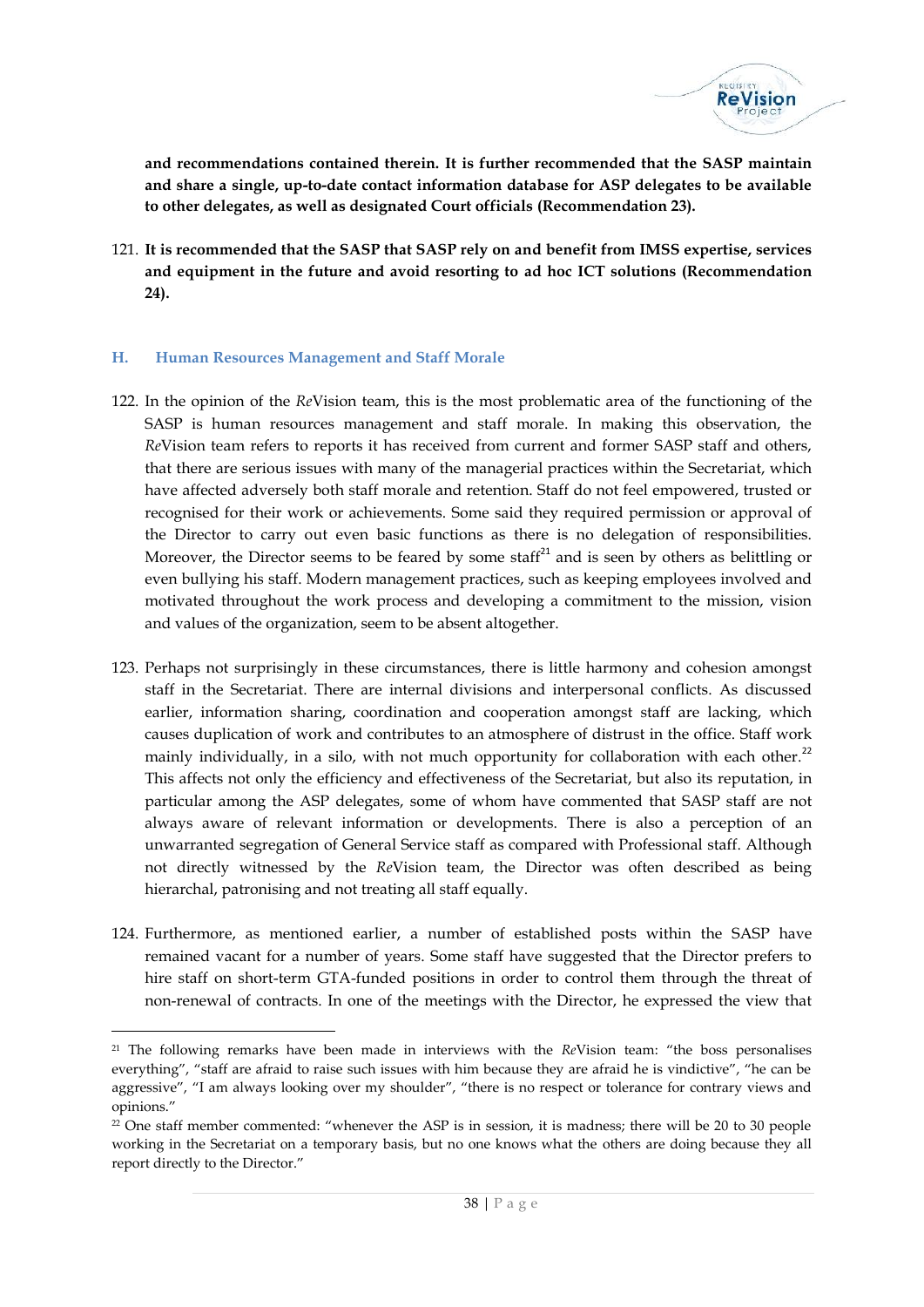

staff on fixed-term contracts become too comfortable in their jobs and lack the necessary drive. There is also a perception of lack of transparency in recruitment, the hiring of "young inexperienced GTAs" and of "friends or friends' friends." Some senior Registry managers have commented that the Director appears to purposefully deviate from standard recruitment procedures, which he views as too slow. The *Re*Vision team is not in a position to assess to what extent these perceptions correspond to the truth. It is clear, however, that the chronic 'underfilling' of available posts within the SASP does have a negative affects on the Secretariat's effectiveness and efficiency. In the *Re*Vision team's opinion, is difficult to justify the practice of hiring short-term GTA-funded positions time and where there are vacant established posts.<sup>23</sup> This results in high staff turnover and does not allow for the retention of institutional memory one of the SASP's core support functions to the ASP. It also appears to be linked to the lack of sufficient capacity within the Secretariat to provide substantial support to the ASP – something that some diplomats interviewed by the *Re*Vision team have identified as a weakness in the SASP operations.

- 125. This leads to the issue of staff morale, on which the views are somewhat divided. Some staff did not have any major issue with staff morale and even identified "understanding amongst colleagues" as key motivational factors for them. However, the majority of staff believe that staff morale is low due to the working environment and managerial practices, which, in turn, has an adverse effect on the office's overall performance. Several staff members also drew attention to the exceptionally high rate of sick leave in the Secretariat in the past, pointing out that the working conditions have had a detrimental impact on people's health. The *Re*Vision team has made some inquiries with the Court's Medical Officer who has confirmed that the sick leave rate of the Secretariat is indeed very high compared to other areas of the Court. The Medical Officer also stated that in her view, this it is attributable to the SASP working environment, something she has brought to the attention of the Director in the past.
- 126. In relation to staff engagement and staff development typically key motivating factors for staff – the majority of SASP staff feel that they are not challenged enough professionally, that their skills and abilities are not fully utilized. This is particularly true for the legal staff who reported that their work rarely involves substantive matters and is often reduced to note-taking at meetings, drafting of circulation email messages, and editing of documents. They consider such assignments to be well below their qualifications and the functions they ought to perform: substantive support, analysis, background legal opinion for facilitators, etc. Staff have also noted that good work and achievement is rarely acknowledged and, conversely, underperformance is not addressed.<sup>24</sup>
- 127. Lastly, some staff feel that they have no avenue for recourse. The *Re*Vision team has been informed that formal and informal complaints about the Director to the Human Resources

<sup>&</sup>lt;sup>23</sup> In a few cases, staff members who provide functions essential to the Secretariat's work have been on GTAfunded positions for over three years despite the existence of vacant established posts for which they could have applied. This has had a highly demotivating effect on them.

SP staff member thinks that<br>performance, or that they<br> $39 | P a g e$ <sup>24</sup> According to the staff survey results, virtually no SASP staff member thinks that their supervisor provides them with regular coaching and feedback on their performance, or that they are recognized for their accomplishments.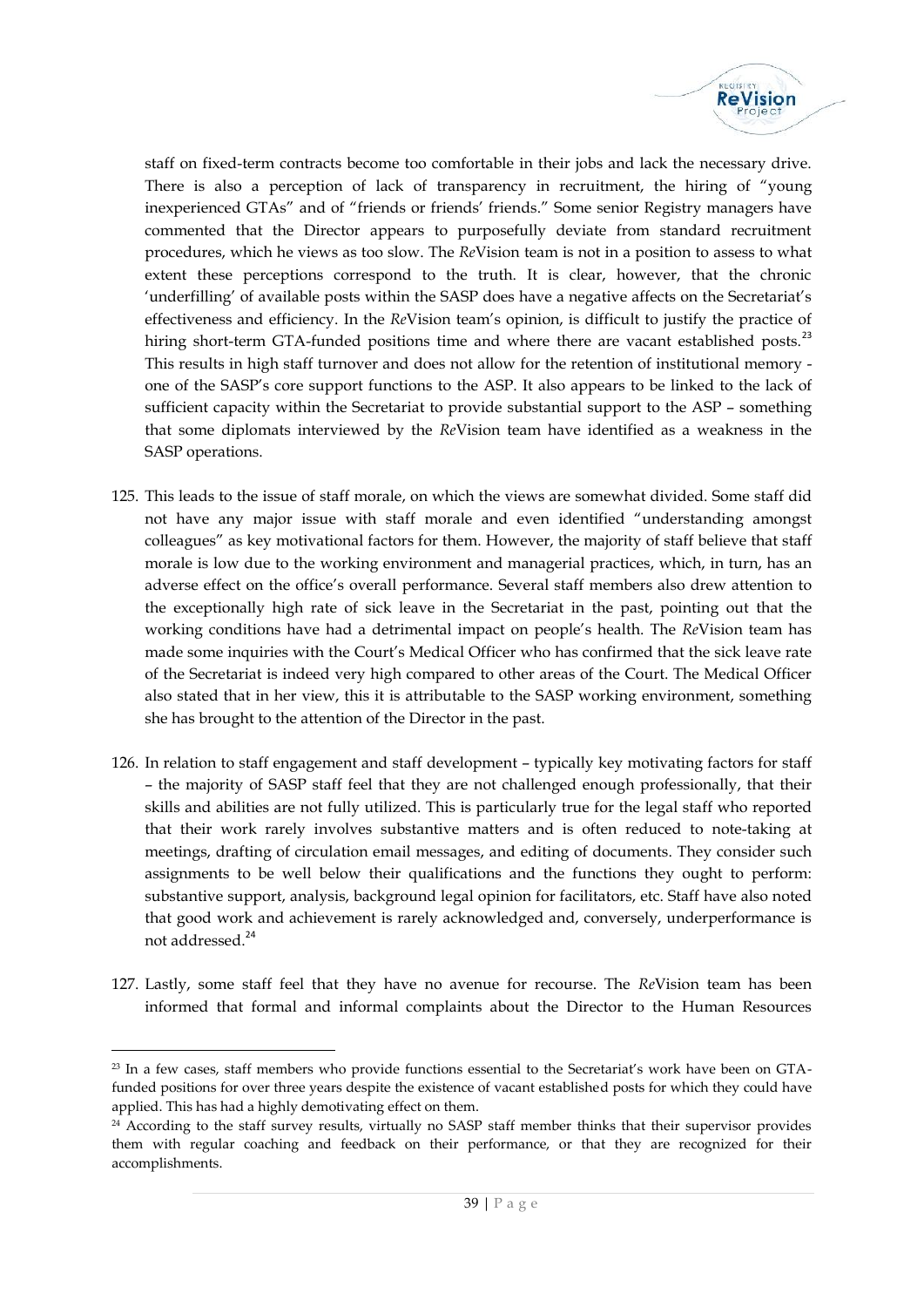

Section and the Health and Welfare Unit have been left without response. It appears that the President of the ASP and the Bureau have also been informed of concerns about the Director's managerial practices, but to the best of the *Re*Vision team's knowledge, there has been no formal response to those either. As a result, current staff feel it is inconsequential or even unsafe to complain about the Director's practices.

- 128. The *Re*Vision team has sought the Director's views on these allegations and generally on his managerial practices. While recognizing some of the shortcomings, the Director remains of the view that his managerial practices are generally fine. He advances that he has learned them during his time at the Office of Legal Affairs in New York as a junior professional.
- 129. The *Re*Vision team recognizes the complex context in which the Director operates and the significant challenges his post present. The SASP supports an Assembly of States Parties that operates in two locations, The Hague and New York, with 123 States taking part and with the role of their capitals not to be underestimated. Diplomatic representatives change relatively frequently so the institutional memory of the Assembly is limited –a gap the SAPSP is meant to fill. An added complexity results from the fact that the President and Vice Presidents are not necessarily stationed in The Hague or New York.
- 130. The *Re*Vision team observes that the Director was effectively 'thrust' into his current role when the previous Director passed away. While the Director was (and is) extremely knowledgeable of the process leading up to the Rome Statute and the establishment of the Court, maintains excellent relations with the diplomatic community and is dedicated to the job and the Secretariat, he appears to not have had the opportunity to gain experience as a manager. Moreover, the *Re*Vision team recognizes that the Director is in a difficult position, often being caught between the political views of States Parties, some of which seem to believe that the Secretariat is there to meet each of their needs, often with deadlines which are tight or unrealistic. As mentioned earlier, the Director takes his duty towards States and the protection of confidentiality extremely seriously.
- 131. In the *Re*Vison team believes that the situation in the SASP is a classic downward spiral in management: the reported negative managerial practices have contributed to or have caused staff to become less motivated, cooperative, and less supportive of the Director, which, in turn, has led the Director to become less trusting and more micro-managing. This cycle has been exacerbated by staff retention problems (and the ensuing loss of institutional memory and increase in workload) and the fact that certain staff have become hostile and to some extent belligerent towards the Director. This has not been an easy situation for the Director, who felt unsupported by the Registry in dealing with this problem, and was perhaps personally unequipped to tackle such issues as a manager.
- at the SASP. In particulariat compare most negatively  $\frac{1}{40}$  | P a g e 132. It has been observed that with the recent departure or absence of certain staff members, the situation in SASP has improved somewhat. While this is a positive development, the *Re*Vision team does not believe that it is sufficient to expect a sustainable improvement in the future. As highlighted throughout this report, the feedback received by the *Re*Vision team has revealed major issues with the managerial practices at the SASP. In particular, the human resource management issues observed in the Secretariat compare most negatively to the rest of the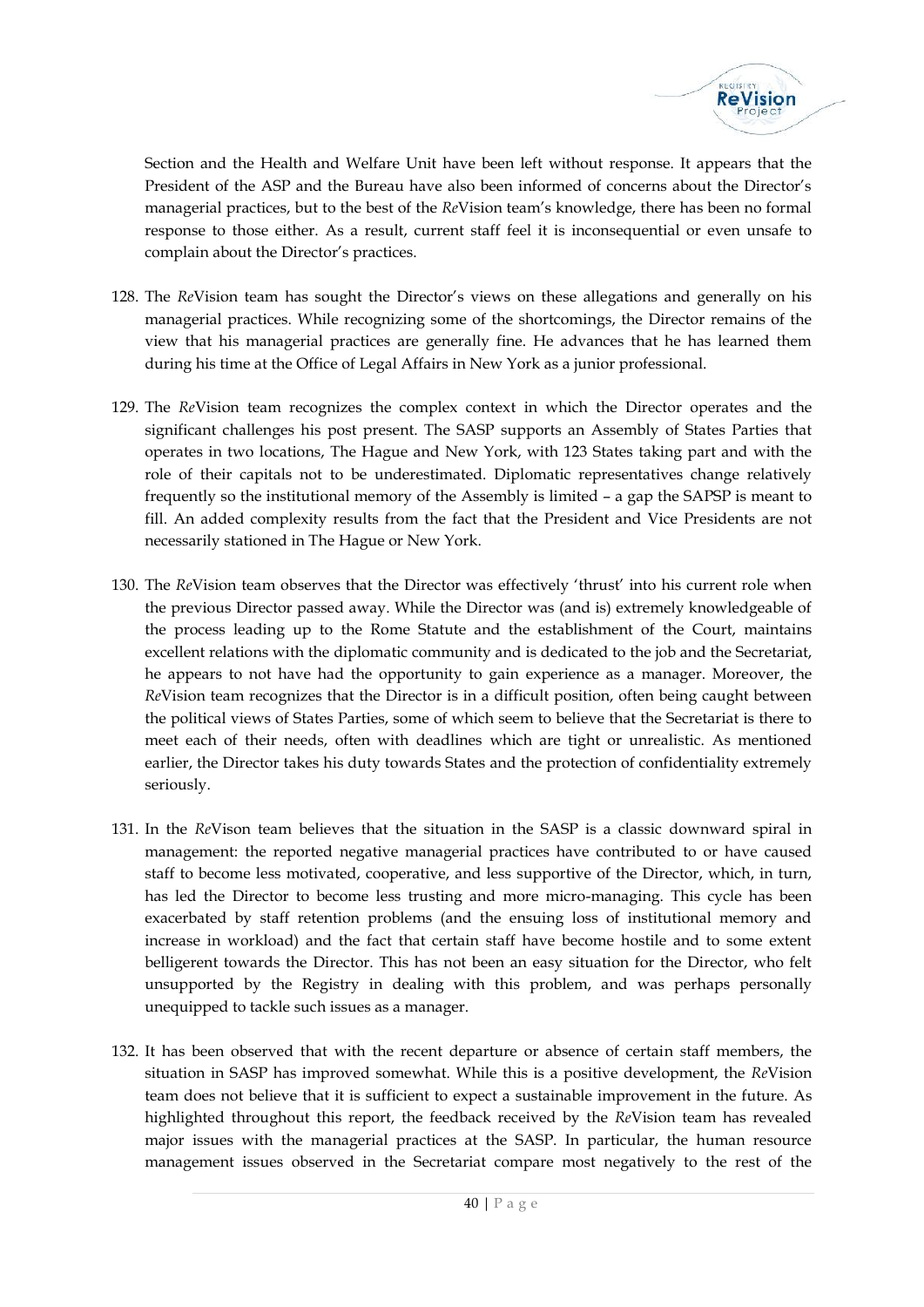

Registry and some of them fall well below standards in the view of the *Re*Vision team. This not impacts negatively on the output of the SASP and reflects badly on the image and reputation of the SASP. The *Re*Vision team considers that in order to enhance the functioning of the Secretariat, the deficient managerial practices described above need to be addressed as a matter of urgency. Given the small size of the Secretariat, its pivotal and visible role, and the crucial importance of the Director, the impact of this single post on the operations of the SASP is greater than usual. Indeed, virtually all SASP staff have commented that a change in the Secretariat can only be achieved if the managerial shortcomings are addressed.

- 133. In light of the above observations and analysis, the ReVision team recommends that
- 134. **It is recommended that the President of the ASP consider appropriate measures to address the negative managerial practices described in this report. Such measures could include setting specific performance objectives for the Directors, formulating a performance improvement plan, providing coaching and leadership/management training, etc. (Recommendation 22).**
- 135. **It is further recommended that the President of the ASP ensure appropriate oversight of the SASP's management and respond swiftly to any managerial issues that may arise (Recommendation 23).**
- 136. **It is recommended that the President of the ASP consider designating a member of the diplomatic community based in The Hague (possibly the Vice-President) to provide more regular direction and oversight to the Secretariat, and be delegated responsibility for the implementation of improvements to the management of human resources, including by regular meetings with SASP staff (Recommendation 24).**
- 137. **It is recommended that the Director reach out to the Registry's Human Resources Section to obtain guidance and support in dealing with human resource management issues, such as the timely recruitment of staff, dealing with underperforming staff, improving the sick leave record and staff retention (Recommendation 25).**
- 138. **It is recommended that the Director report to the Bureau at least twice a year on the implementation of recommendations and other improvements (Recommendation 26).**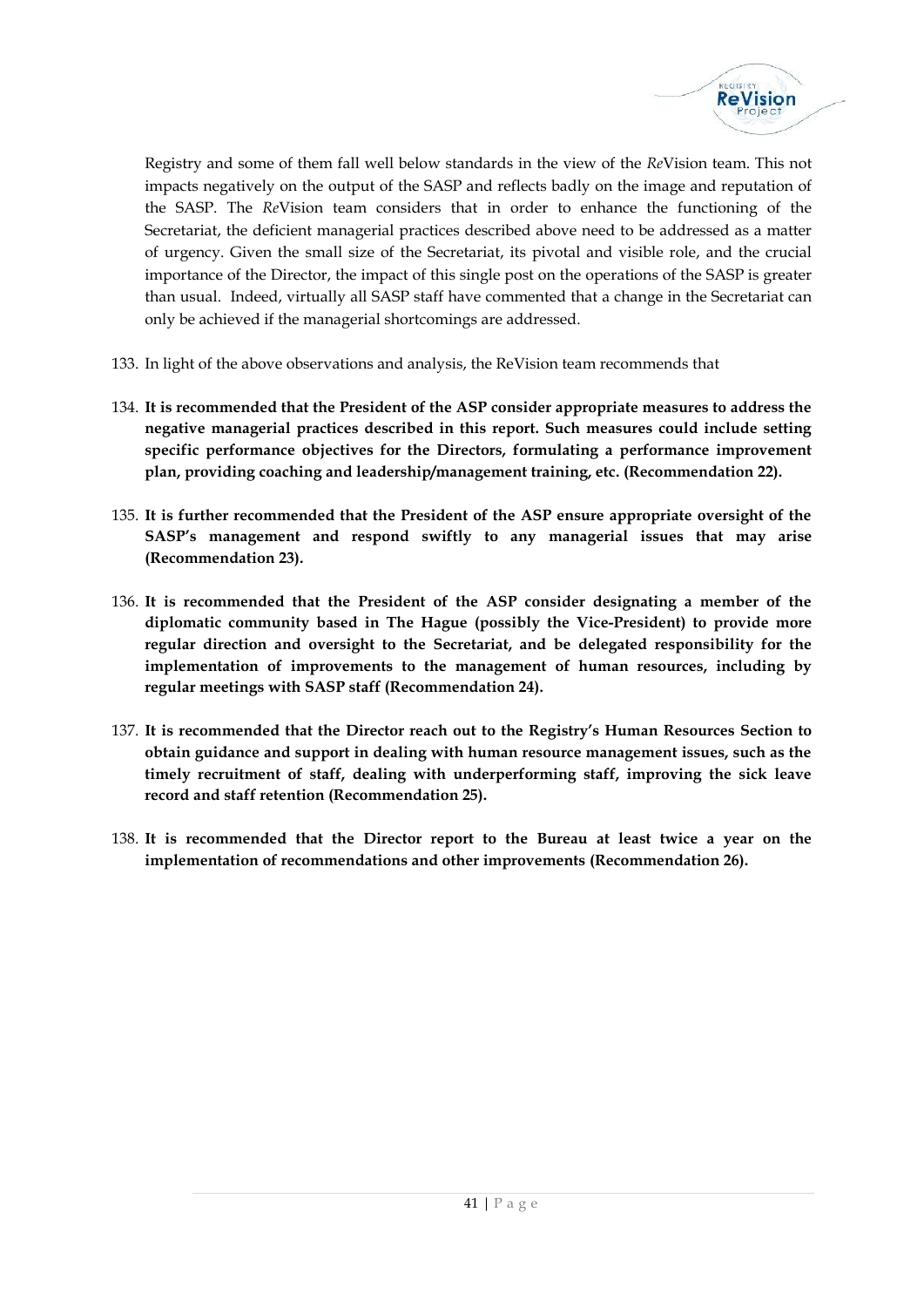

#### **Phase 4 - Scope of Review**

#### **Secretariat of the Assembly of States Parties**

#### **Purpose of the Scope of Review**

This document describes the starting point for the review of the Secretariat of the Assembly of States Parties (SASP). The below list of topics provides a framework for the discussions with SASP staff and possibly stakeholders in related areas. It was created based on the results of the recent staff survey including open comments, initial meetings with staff, feedback from the Director, the Registrar and President of the ASP

A draft of this document was circulated for input from SASP staff and other stakeholders. The document was finalized following their input as well as acceptance by the President of the Assembly of States Parties.

The Scope of Review addresses observations on issues in relation to the following categories:

- internal structure
- resources and workload
- work processes and workflows
- systems and databases
- communication, cooperation and coordination
- regulatory framework
- human resources management
- staff morale

The issues listed below may fall within multiple categories or have overarching effects.

The purpose of the subsequent review with staff of the Section is to identify the root-cause of the issues identified, propose and evaluate potential solutions, and formulate recommendations. Further discussions will take place in group or individual meetings with staff, focusing on the issues listed.

#### **SECRETARIAT OF THE ASP – AREAS OF REVIEW**

#### **Please provide your feedback and suggestions on :**

#### **Internal structure:**

Lack of clarity with regard to the governance structure and performance management: the SASP is administratively linked to the Registry, but the Director formally reports to the Bureau of the ASP. At the same time, the SASP also services representatives of member states, in New York, The Hague and capitals.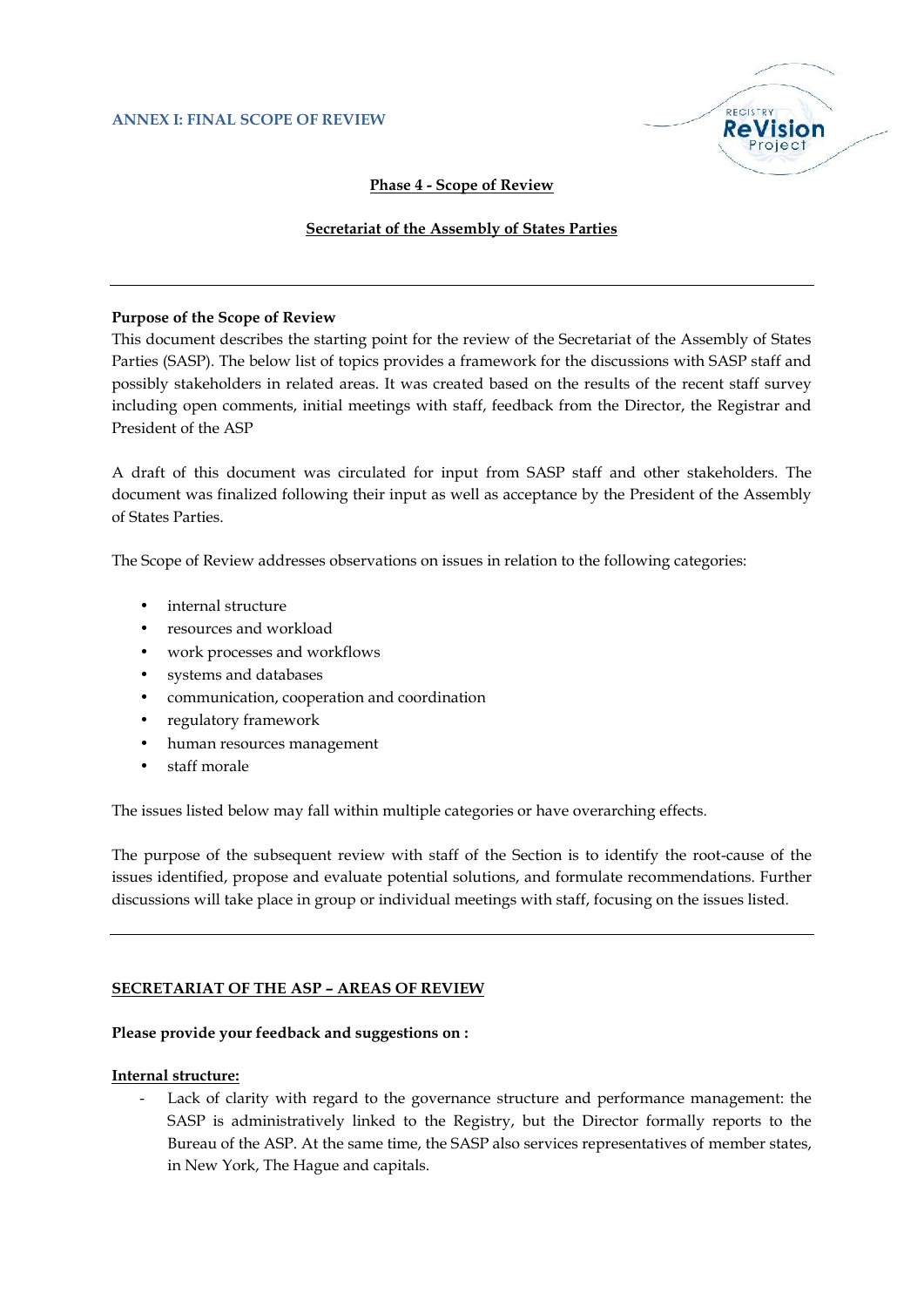

- This is linked to concerns about accountability and oversight.
- In view of the lack of clarity as to the role and scope of responsibilities of the SASP vis-à-vis the 122 States Parties, the Bureau of the ASP and the various bodies, there is a perception that the SASP does not effectively facilitate the governance and oversight of the activities of the Court.
- Issue of delineation of responsibilities, reporting lines all SASP staff report directly to the Director and there are no sub-units within the SASP. Exceptionally, some of them are temporarily assigned to work for the Executive Secretary of the CBF in support of its sessions.
- The position of the P5 Executive Secretary to the CBF within the SASP is a particular role, with functional independence but still performing some functions for the SASP and under administrative oversight of the Court. Requires clarification of role and reporting lines. Considering the functional independence and the absence of functional responsibility vis-à vis States on behalf of the SASP, the use of the Executive Secretary to the CBF as Officer in Charge in the Director's absence can be questioned.

# **Resources and workload:**

- Workload is seems to be a serious issue within SASP, especially due to the demands of States, increased number of facilitators, increased number of meetings, etc. Limited efforts made to mitigate the increase in numbers or unreasonable deadlines placed on the Secretariat.
- Workload increases drastically around sessions of ASP and to a lesser extent the CBF, for which temporary staff are recruited. There are perceptions among service providers that unnecessary cost may be incurred in the recruitment of such staff internationally. Also, these temporary staff often receive little induction and information.
- Planning of activities depends on political constraints relating to States requests and expectations. Perception is that no discretion is possible and 'States requests have priority and must always be addressed positively'.
- Professional staff are expected to work on weekends during such periods, overtime is not always compensated for.
- Perceived uneven distribution of work.
- Perception is that various Working Group meetings are attended by too many staff members of the SASP, leading to possible duplication of work.
- Little to no planning of work. There are often last-minute requests for urgent work, with tasks overtaking each other. Significant backlog is created.

#### **Workflows and work processes**

- SASP created a number of mechanisms to provide its services in the areas of interpretation, translation, finance, etc. Appearance of duplication - if these services were provided by the Registry (STIC, PIDS and ICTS), SASP would focus on direct assistance to States Parties.
- Perception that staff's opinions on possible changes in workflows and processes are not listened to or appropriately considered.
- Decision-making is perceived to be lacking consistency and transparency; lack of clear processes, no clear distribution of work and responsibilities within the office and a lack of planning of work, too many people work on the same thing. Perception of micromanagement.
- Limited or lack of delegation of authority. Interactions between States representatives and the SASP are handled by the Director, because of issues of political nature. No full empowerment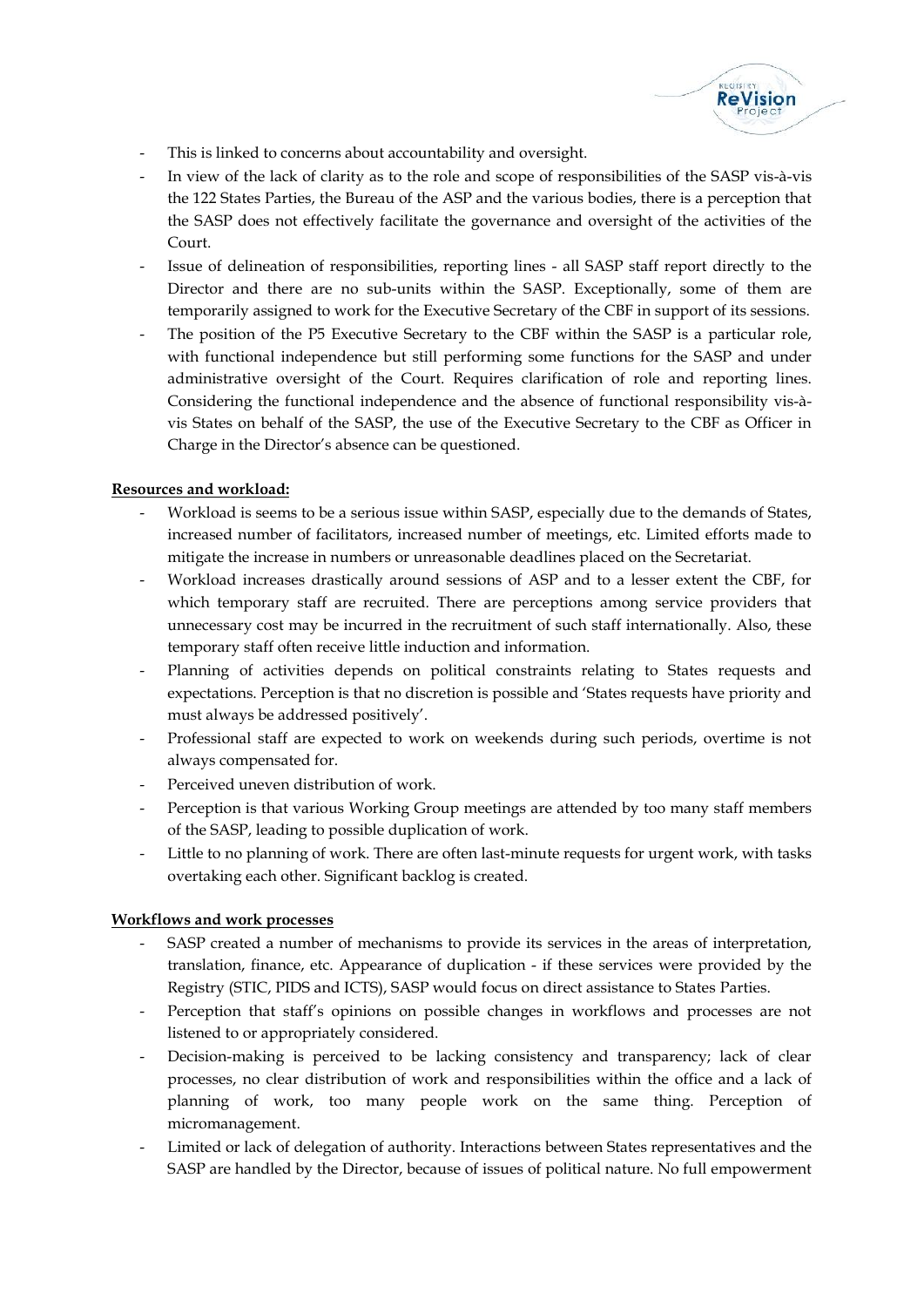

of staff.

Assignment of back-up officers does not take into account staff's category or grade. This appears to cause frustration. Staff in the Professional category who are tasked with technical or clerical work. At the same time, staff in the GS category are assigned operational responsibilities without the corresponding functional and organizational recognition.

# **Systems and databases:**

- Although hard copy has been eliminated by allowing to electronically communicate documents in various languages to States by way of email and an extranet functions, there is no system in place to collect/store/edit/share/distribute information. All information is merely stored on the shared drive.
- Collaborative tools such as TRIM and Sharepoint are not being used.

# **Communication, coordination and cooperation**

- Internal communication and information-sharing practices are considered inadequate.
- Uncertainty and lack of clarity in the coordination of activities is perceived to be linked to a perceived lack of clarity of States' plans and requests.
- No structured cooperation within the office, usually done on an *ad hoc* basis. No regular team meetings.
- SASP requests to outside parties, like Registry, are perceived as late and disorganized.
- SASP is also perceived to not distribute relevant information from the Court to States and vice versa efficiently. The need for the Director to review all communications was cited as a possible constraint.

#### **Regulations, AI's, standard operating procedures, etc.:**

- SASP does not always respect the informal operating procedures based on existing practice between the SASP and the Court. Suggestion that there is a need to move to more formal SOPs to document working relationship.

#### **The management of human resources issues:**

- Issues in relation to the SASP's leadership and managerial practices. The survey results also suggest concerns about integrity and ethics (Survey questions 102, 104 and 106, scores Agree are 29% for these questions)
- Staff perceive that performance appraisals do not assist them in improving their performance and are done only for purposes of contract extensions. Additionally there is no clarity as to which authority should be the second reviewer because of the governance constraints characterising the SASP and other independent bodies - CBF will be looking into this specific situation.
- Perception that coaching is not provided on performance.
- No training for newly recruited staff considering the existing constraints and the short-term contracts granted, though some of the staff have later secured other job within the organisation
- Work-life balance is a concern for all in the SASP. Significant number of emergency, sick or extended sick leave in SASP.
- Recruitment procedures are not always followed due to alleged complications and bureaucratic barriers from HR, States' political expectations, peak periods of activities and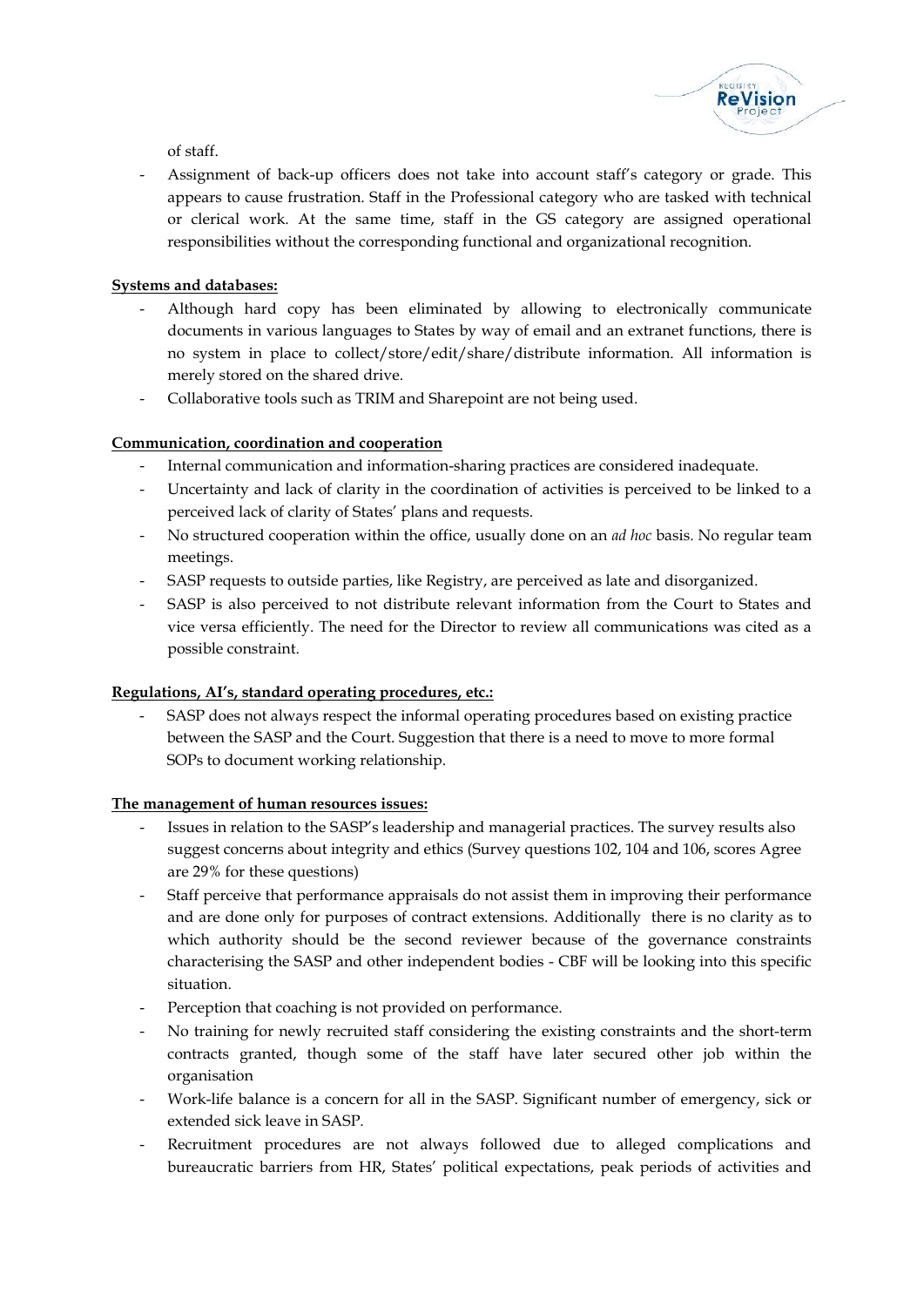

specific needs which cannot be accommodated by the Court due to judicial activities or due to insufficient advanced planning. There are also perceptions on the part of service-providers that HR policies are circumvented to recruit favoured candidates.

Gap in planning and recruitment needs: recruitment is accelerated, thus former and new staffs are recruited for short-term contracts without going through the normal procedure.

### **Staff morale:**

- The staff survey suggests that staff morale is very low.
- Staff do not feel part of a cooperative team with a good atmosphere, where teamwork is encouraged and facilitated.
- No career development or similar opportunities considering the size of SASP. As part of the Court, SASP staff have, in some cases, taken functions in other Organs of the Court and other Organs' staff have gained experience within the Secretariat.
- There is a general perception that there is no opportunity for personal growth and development, and lack of job security.
- Staff do not feel they can voice concerns or criticism (Question 108 & 120, 0% agree)
- There is perceived favouritism within the SASP.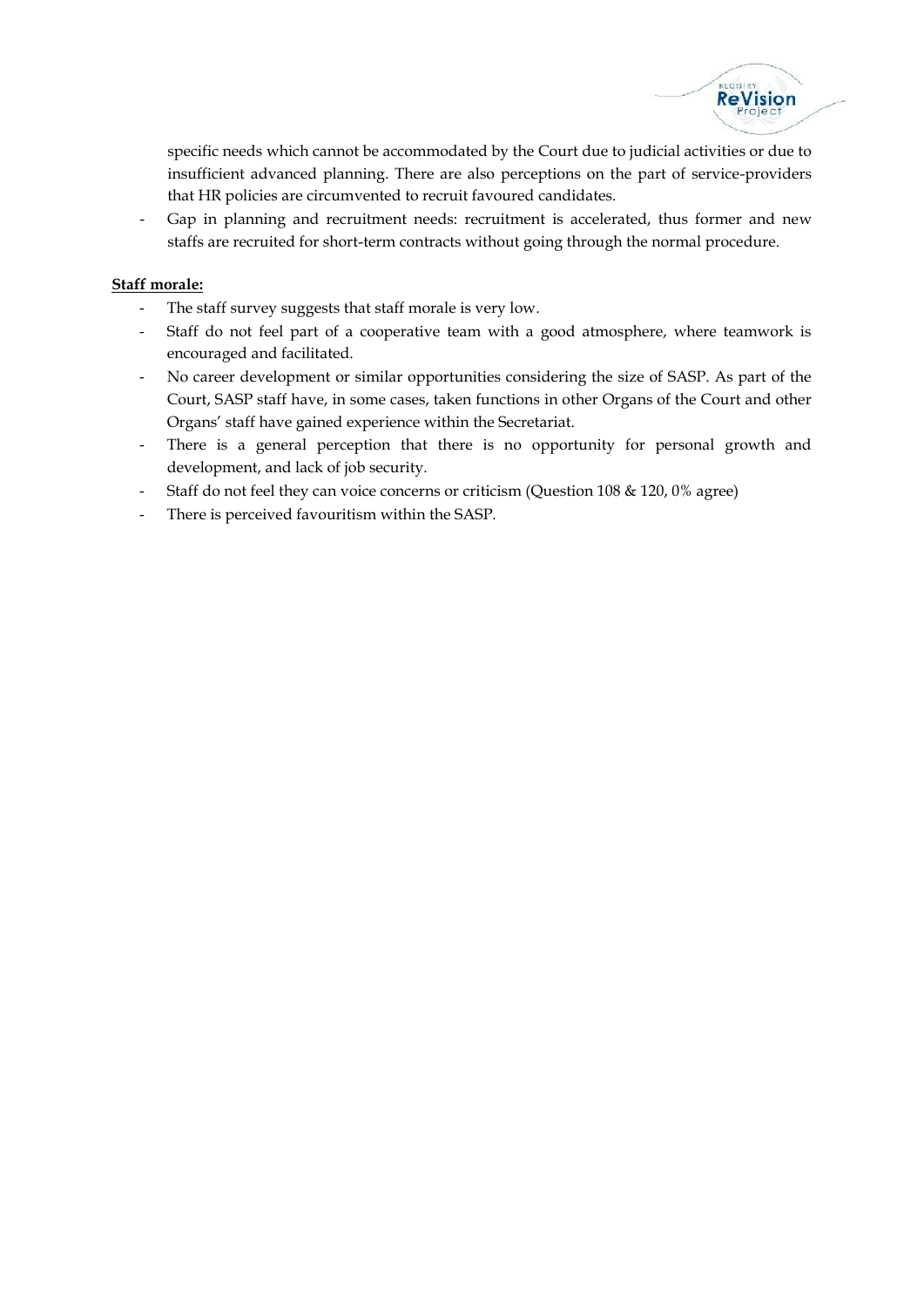

#### **ANNEX II: PRINCIPLES OF ORGANIZATIONAL DESIGN**

The *Re*Vision project is guided by a number of design principles, laid out in the 'Principles on Organizational Design' document. While not all issues identified can be addressed through changes in the design and structure, many of them do require such a change in order to optimize the performance of functions. While these principles were developed for the Registry, they were also applied to the review of the ASP Secretariat as far as applicable.

#### *Principle one: "one Registry" in "one Court"*

The Registry's Divisions and Sections should work as one to achieve the Registry's mission and objectives. This requires continuous and organized cooperation, coordination and information sharing at all levels of the organization.

#### *Principle two: Management teams*

The formation of strong management teams follows directly from the "One Registry" principle. This principle is about the creation of management teams at different levels of the Registry, with appropriate delegation of authority and decision-making capacity, to manage and coordinate all Registry activities at that level.

#### *Principle three: Integrated field management*

Field operations must become an integral part of the work of the Registry with a strengthened management of individual field offices through the designation of a senior professional who is responsible for staff and operations on the ground, including the provision of services.

#### *Principle four: Client service*

The Registry is the Court's key service provider. This requires not only attending to the needs of our clients and partners, but also understanding these needs, monitoring developments in our clients' environments, and being able to adapt swiftly to changes so as to protect and serve their interests.

#### *Principle five: Empowerment with accountability*

The Registry managers and staff in general need to be empowered to take actions and decisions. This increases efficiency and effectiveness and boosts staff morale.

#### *Principle six: Consolidated functions*

To the extent possible, the core functions of the Registry should be consolidated and not duplicated across organizational units.

#### *Principle seven: Effectiveness and efficiency*

The Registry shall provide the best possible services, in the fastest and most cost-effective way. Any function that is not required by the Court's regulatory framework or for the effective management of the Registry operations should not be performed and the corresponding resources freed up for other purposes or to create savings.

#### *Principle eight: Manageable number of direct reports*

The number of direct reports should be kept manageable to enhance ability to effectively manage performance and the manager's ability to carry out his or her other responsibilities.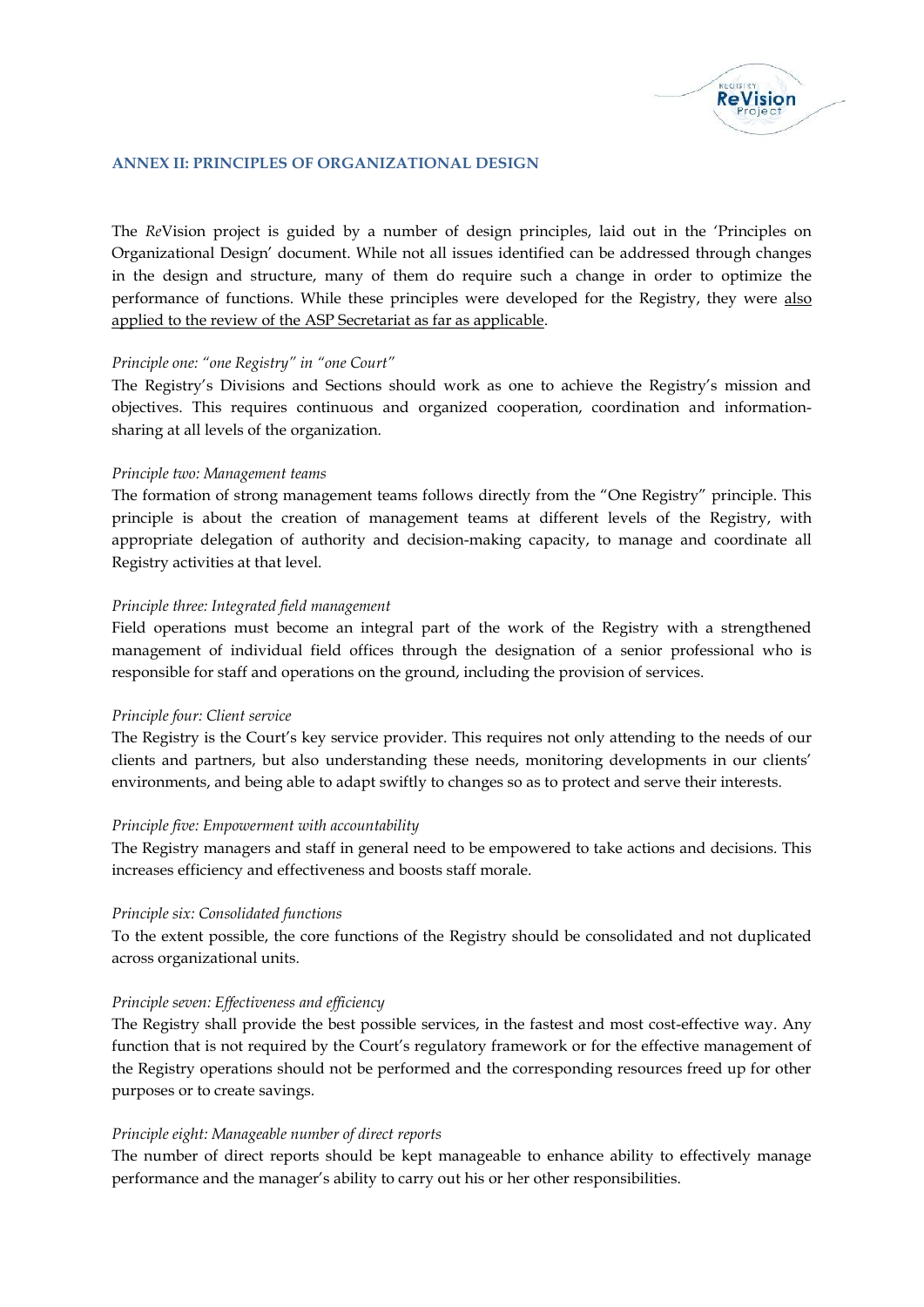

**ANNEX III: OVERVIEW OF PLANNED ACTIVITIES**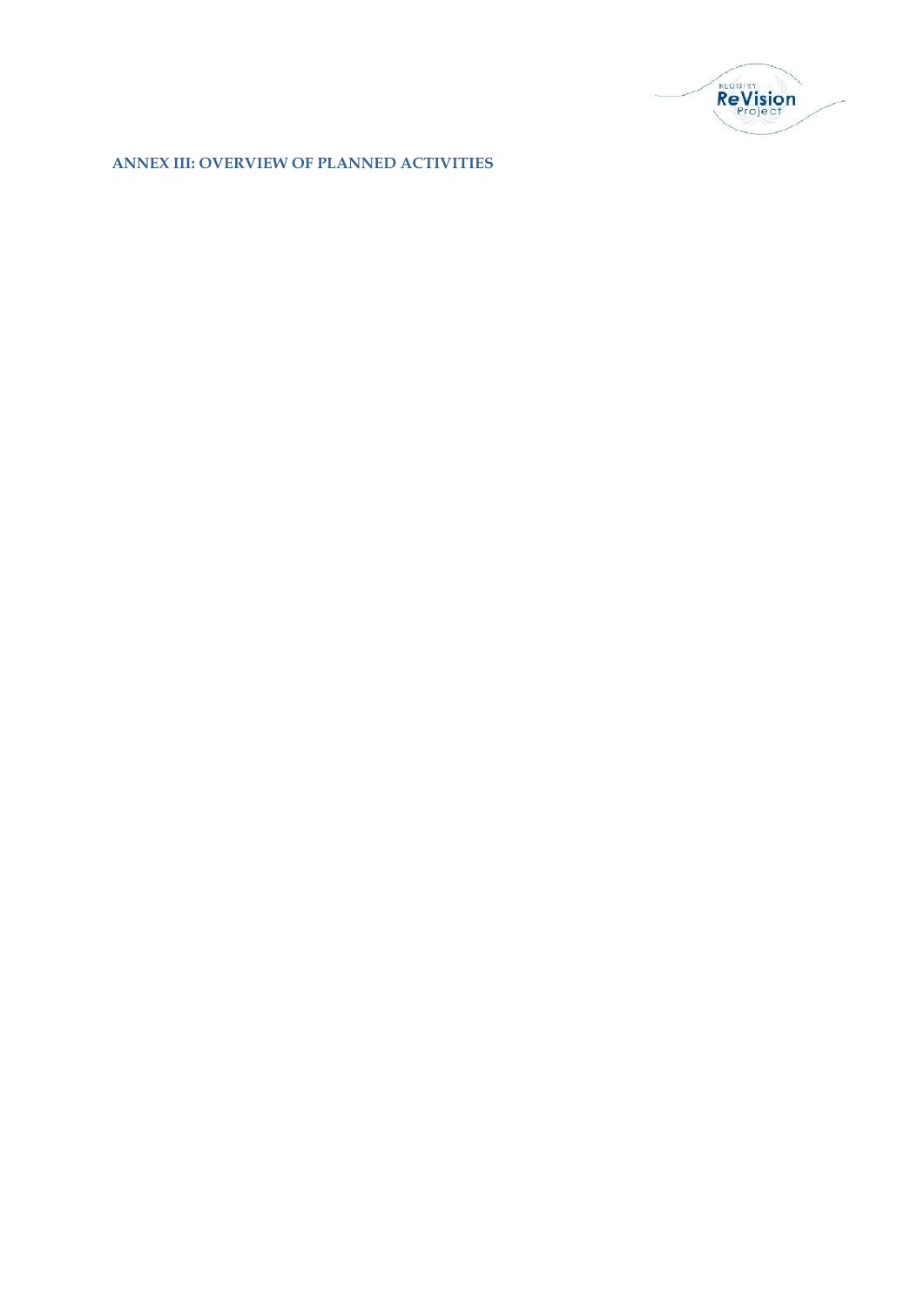

**ANNEX IV: STAFF SURVEY RESULTS**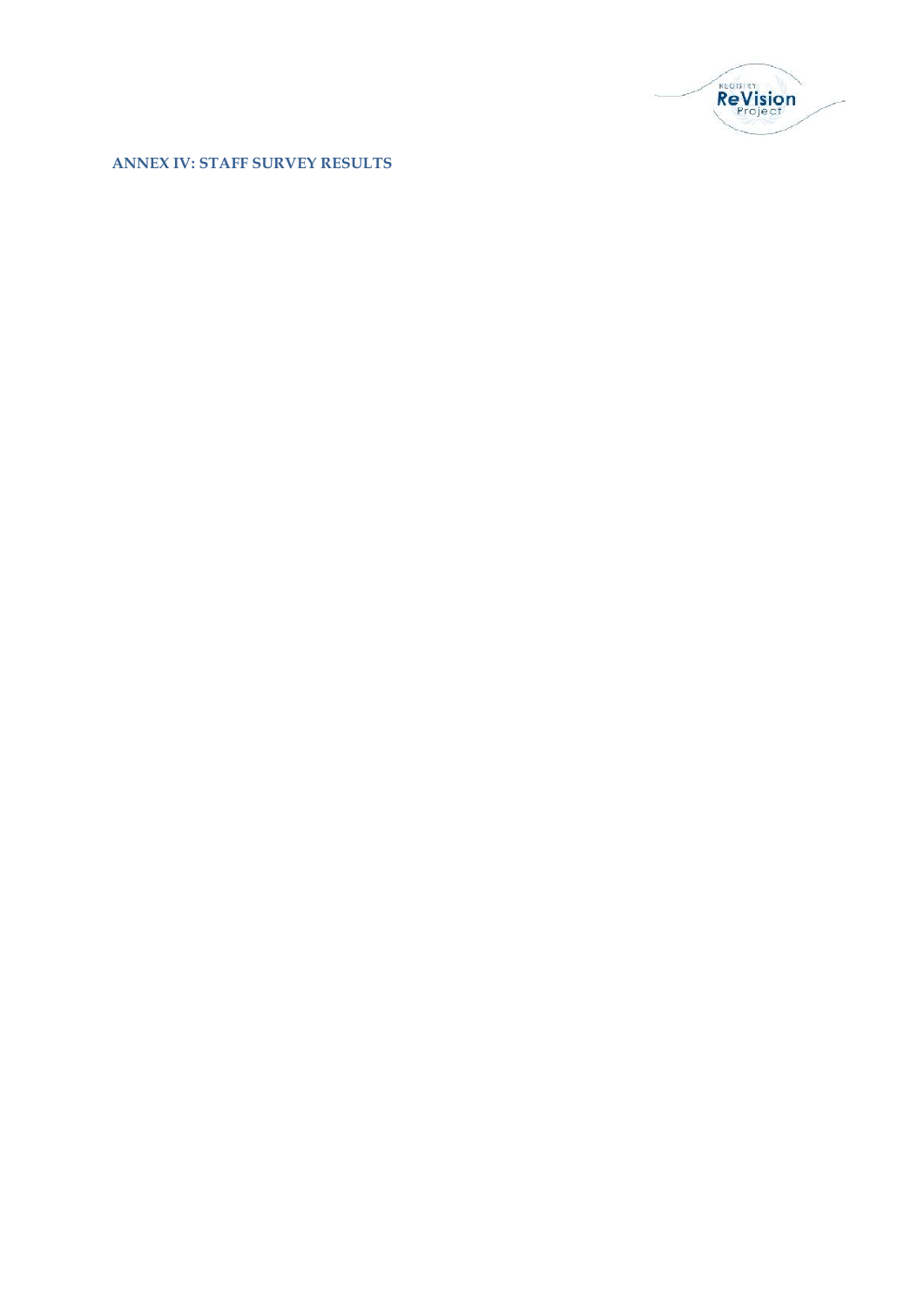

# **ANNEX IV: COMPARISON OF DUTIES P4 – FINANCIAL AND ADMINISTRATIVE OFFICER VS P5 EXECUTIVE SECRETARY**

| P4 Function                                                                                                                                                                                                                                                                                                                                      | P5 Function                                                                                                                                                                                                                                                                                                                                            | ReVision observation                 |
|--------------------------------------------------------------------------------------------------------------------------------------------------------------------------------------------------------------------------------------------------------------------------------------------------------------------------------------------------|--------------------------------------------------------------------------------------------------------------------------------------------------------------------------------------------------------------------------------------------------------------------------------------------------------------------------------------------------------|--------------------------------------|
| Service meetings of the Assembly and its<br>subsidiary bodies on budgetary and<br>administrative issues, in particular the<br>Committee on Budget and Finance, the<br>Oversight Committee on Permanent Premises<br>and The Hague Working Group, and prepare<br>draft reports setting forth the observations,<br>conclusions and recommendations; | Attend meetings of the Working Group in<br>relations to budgetary matters, as well as<br>other issues that the Bureau has<br>requested the Committee to consider;<br>On behalf of the Chair, liaise with the<br>Court's organs on the requirements of the<br>Committee in terms of documents;                                                          | $\bullet$                            |
| Prepare background papers on substantive<br>budgetary and administrative questions for<br>the consideration of the Assembly, the Bureau<br>or subsidiary bodies, or the Director;                                                                                                                                                                | Analyze the proposed budget submitted<br>$\bullet$<br>by the Court and point-out the high risk<br>issues for the attention of the Committee;                                                                                                                                                                                                           |                                      |
| Suggest course of actions/follow-up to<br>resolutions of the Assembly, Bureau or<br>subsidiary bodies;                                                                                                                                                                                                                                           | Follow-up with Court's organs on the<br>implementation of the Committee's<br>recommendations;<br>Maintain a register for all the notifications<br>received from the Court for accessing the<br>Contingency Fund, and draft replies for<br>the signature of the Chair;<br>Suggest course of actions/follow-up on<br>budgetary matters to the Committee; |                                      |
| Lead, oversee and coordinate the preparation                                                                                                                                                                                                                                                                                                     |                                                                                                                                                                                                                                                                                                                                                        | The Executive Secretary prepares the |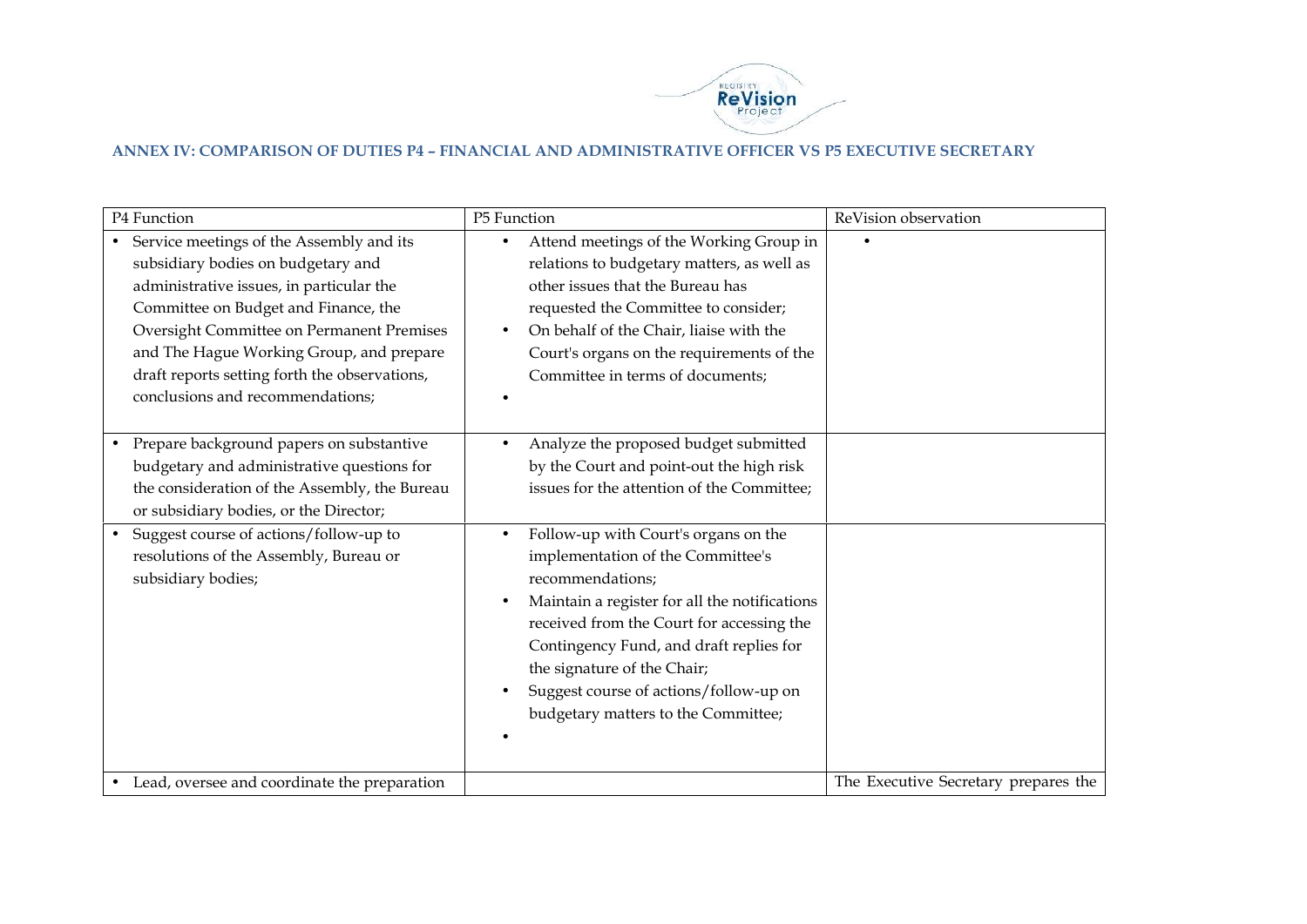

| and implementation of the budget of the                                                                                                                                                                                                                                                |                                                                                                                                                                                                                         | SASP budget                                                                                                                                                          |
|----------------------------------------------------------------------------------------------------------------------------------------------------------------------------------------------------------------------------------------------------------------------------------------|-------------------------------------------------------------------------------------------------------------------------------------------------------------------------------------------------------------------------|----------------------------------------------------------------------------------------------------------------------------------------------------------------------|
| Secretariat to ensure compatibility with work<br>priorities and objectives, taking into account                                                                                                                                                                                        |                                                                                                                                                                                                                         |                                                                                                                                                                      |
| the most effective use of resources;                                                                                                                                                                                                                                                   |                                                                                                                                                                                                                         |                                                                                                                                                                      |
| Responsible to advise the States Parties,<br>Bureau, any subsidiary bodies of the<br>Assembly, or the Director on financial and<br>budgetary issues of the proposed permanent<br>premises of the Court;<br>Prepare responses to internal/external audit<br>observations, as necessary; |                                                                                                                                                                                                                         | This function $-$ in relation to a 200<br>million euro budget - is actually<br>performed by the Executive Secretary<br>in relation to the normal programme<br>budget |
| Conduct studies to improve budget reporting<br>$\bullet$<br>systems and cost-effective utilization of<br>program resources of the Secretariat;                                                                                                                                         | Conduct studies on budgetary matters<br>$\bullet$<br>upon the request of the Committee<br>through the Chair;                                                                                                            |                                                                                                                                                                      |
| • Draft routine and ad hoc outputs, provide<br>effective monitoring reports and data as well<br>as produce major/complex reports as<br>requested by the Assembly, Bureau or<br>subsidiary bodies;                                                                                      | Draft routine and ad hoc outputs, provide<br>$\bullet$<br>effective monitoring reports and data, as<br>well as produce major/complex<br>financial/budgetary reports as requested<br>by the Committee through the Chair; |                                                                                                                                                                      |
| Monitor and ensure that proposed obligations<br>$\bullet$<br>or disbursements for services, supplies and<br>equipment, as well as those pertaining to<br>personnel, are in accordance with the<br>approved budget and the Financial<br>Regulations and Rules;                          |                                                                                                                                                                                                                         |                                                                                                                                                                      |
| Determine suitability of redeployment of<br>funds of the Secretariat as necessary;                                                                                                                                                                                                     |                                                                                                                                                                                                                         |                                                                                                                                                                      |